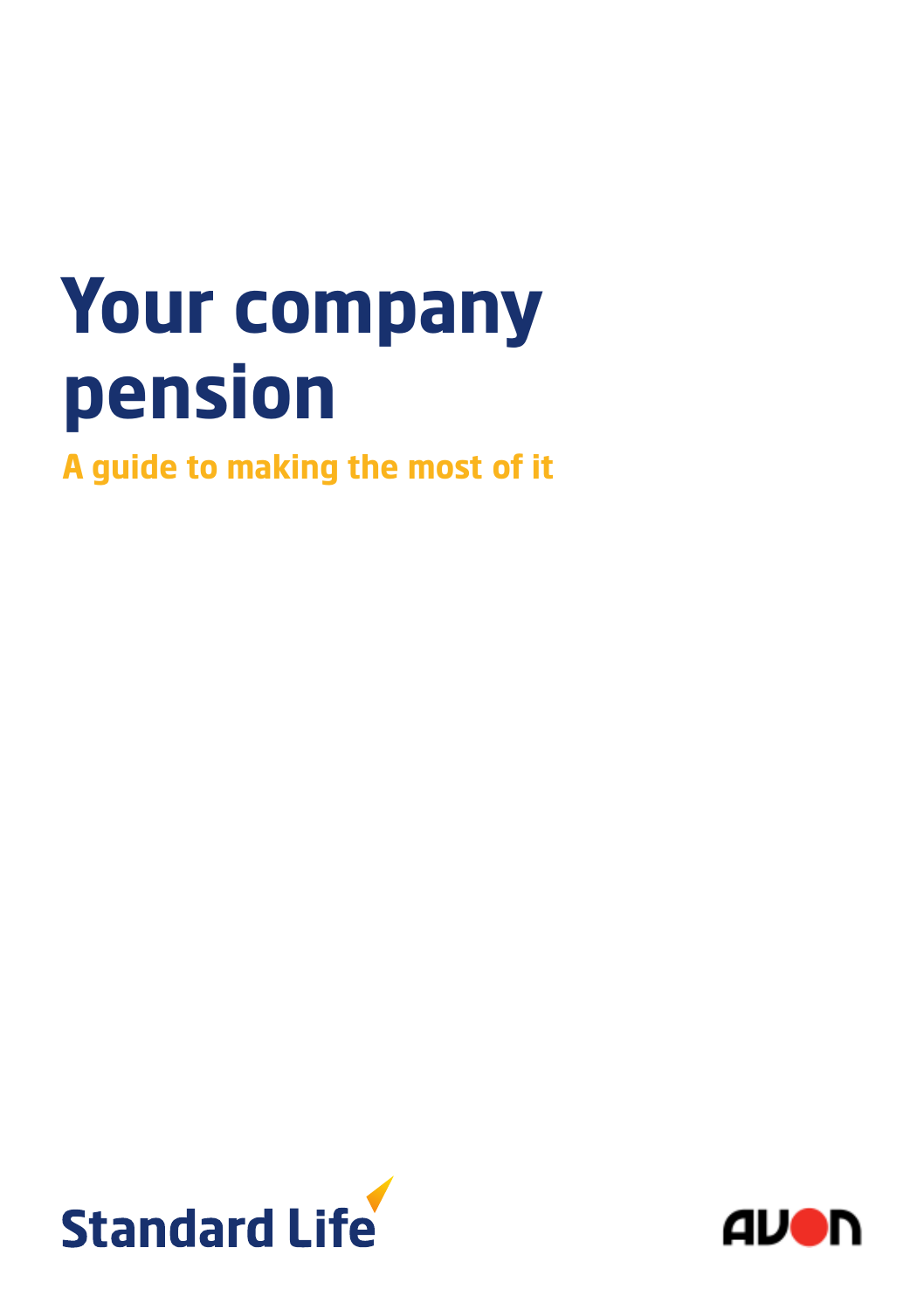#### **Contents**

- **01** Welcome to your company pension plan **Step 1**
- **02** Important information
- **06** Pensions explained
- **07** Why should I consider a pension plan?
- **08** How much should I put in?

#### **Step 2**

**13** The basics of investing

#### **Step 3**

- **30** The investment options available to you
- **31** What happens if I don't want to make an investment choice?
- **33** What happens if I want to make an investment choice?

#### **Step 4**

**55** Next steps and other useful information

## **f**

### **Some important information**

Not everyone feels comfortable making financial decisions, so we recommend you seek financial advice if you're unsure about the choices you should make. There may be a cost for this advice.

Laws and tax rules may change in the future. The information here is based on our understanding in April 2014. Your personal circumstances also have an impact on tax treatment.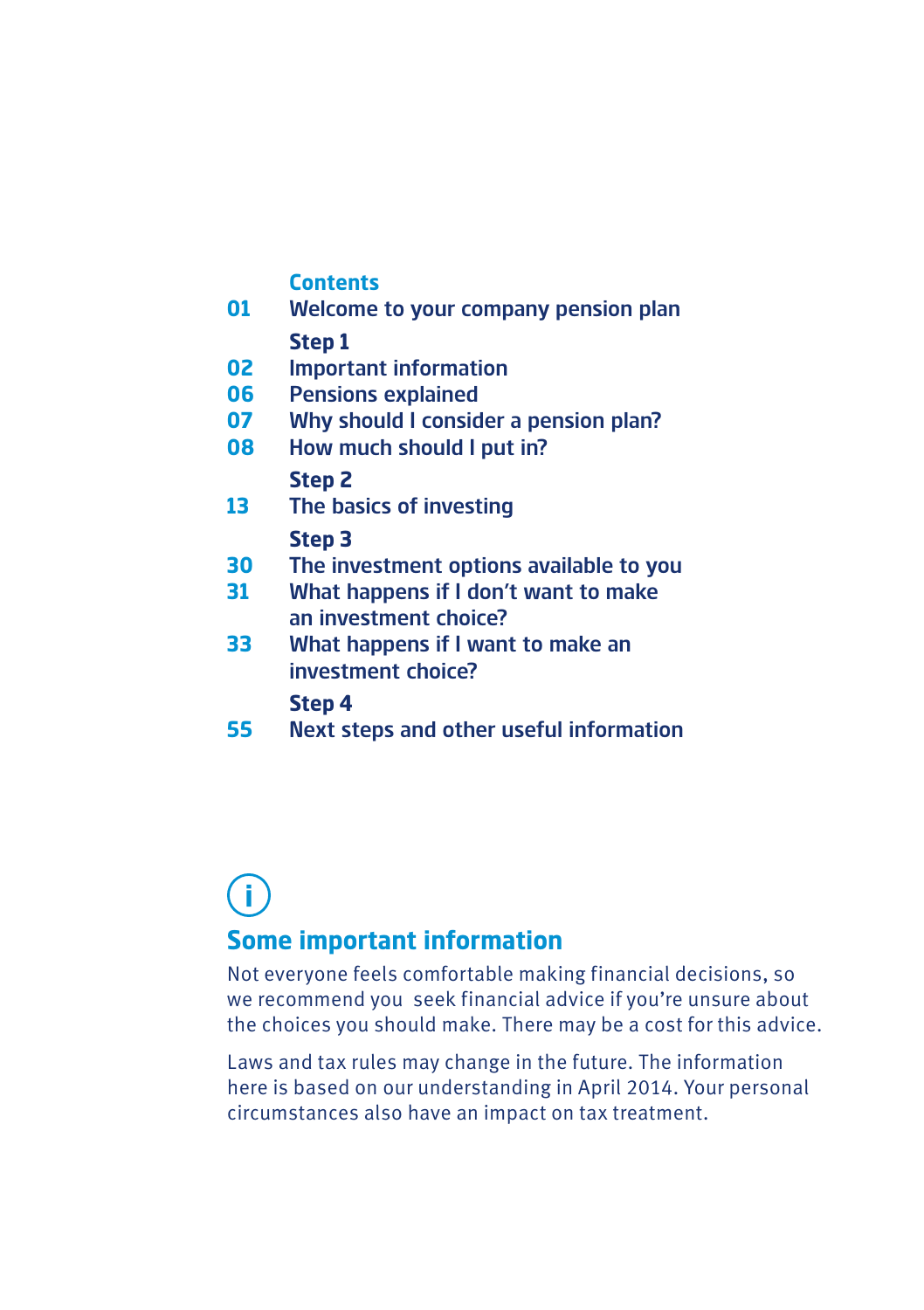## **Welcome to your company pension plan**

Planning for the future is important. It's good to know you've made plans towards the income you'll need in retirement. Your company pension plan aims to help you with that and this guide will help explain how it works.

### **Your company pension in four simple steps**

We've split this guide into four key steps:

- 1. Understand how the Plan works – including the benefits of being a member.
- 2. Learn the investment basics so you can make a choice that's right for you.
- 3. Discover your investment choices – including details about the Trustees' selected option, and the Full fund range.
- 4. Find out what to do next and where to go for help.

### **What next?**

An important part of planning for life after work is deciding if staying in your company pension plan is right for you, and whether you want to take advantage of the payments your employer will make.

Once you've made the decision, Step 4 will take you through what you need to do next.

## **The role of the Trustees**

The Trustees are responsible for:

- $\blacktriangleright$  Running the Plan in line with current law and the trust deed and rules
- $\blacktriangleright$  Looking after the members' interests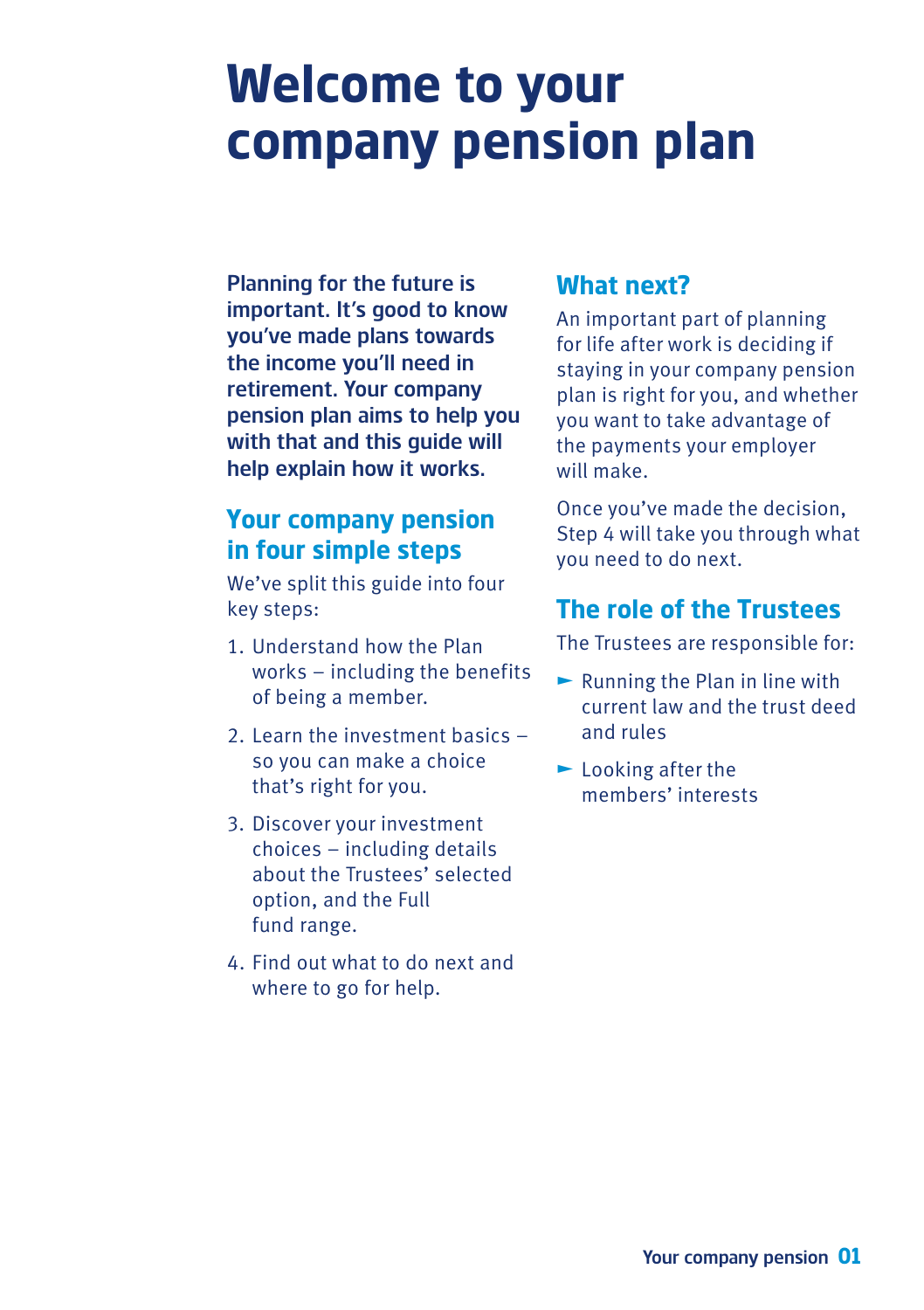## **Step 1 Important information**

Before making your investment choices please make sure you read the following information, which includes details of some of the risks you should be aware of.

- $\blacktriangleright$  The return on each fund depends on the performance of the assets it invests in and the charges on the fund.
- $\blacktriangleright$  The price of units depends on the value of the fund's assets after charges. This can go down as well as up, and your investment in the fund may be worth less than what was paid in.
- $\blacktriangleright$  We review volatility ratings regularly and they can change over time.
- $\blacktriangleright$  Some funds invest in overseas assets. This means that exchange rates and the political and economic situation in other countries can significantly affect the value of these funds. The value can go down as well as up, and your investment in the fund may be worth less than what was paid in.
- $\blacktriangleright$  The asset mix that each fund invests in is continuously reviewed. It may be changed in line with developments in the relevant markets. Part of each fund may be held in cash and other money market instruments – see the basics of investing section for more information.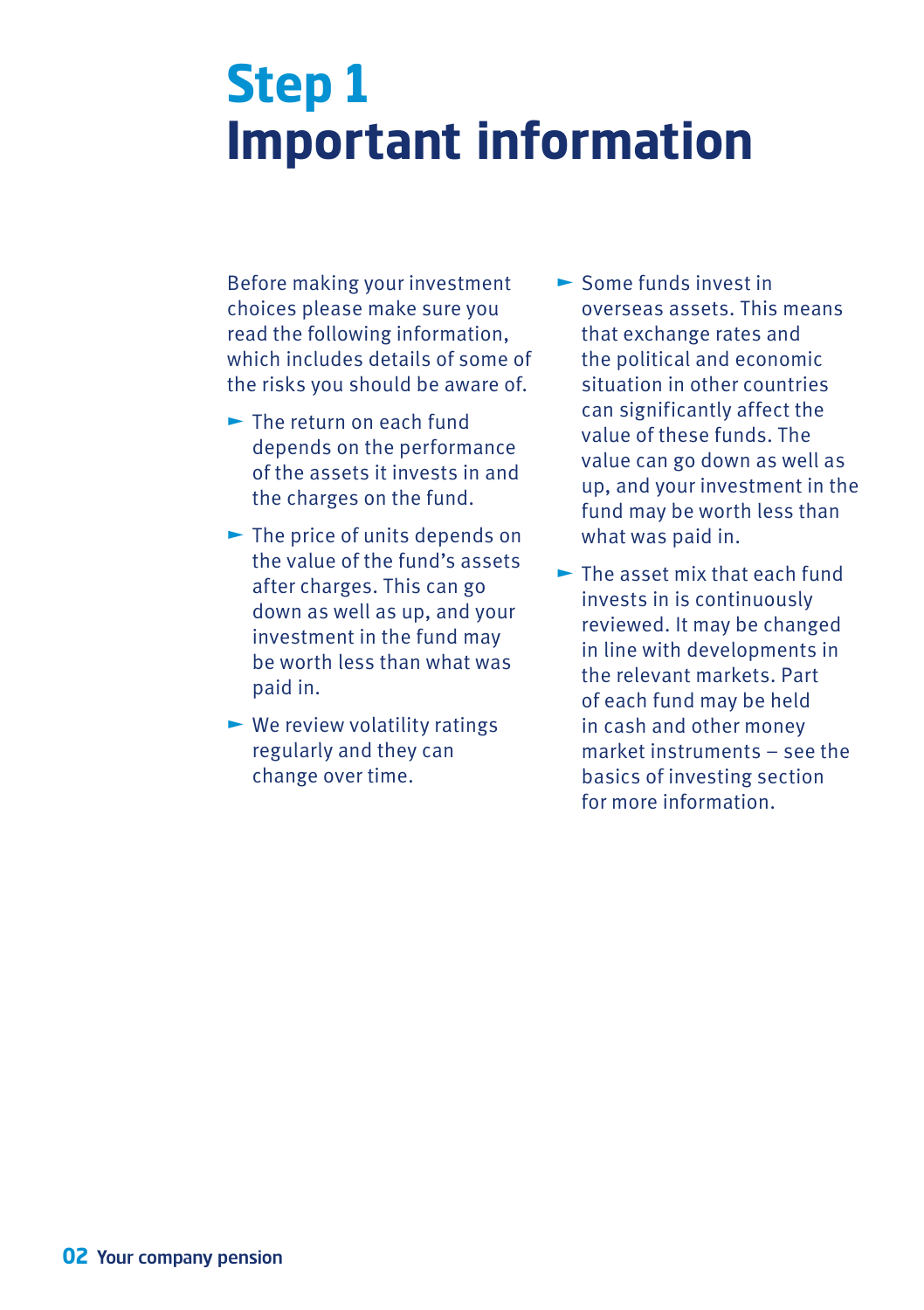¬You'll probably be one of many investors in each fund you choose. Sometimes, in exceptional circumstances, we may have to wait before we can transfer or switch your investments. This is to maintain fairness between those remaining in and those leaving the fund. This delay could be for up to a month.

But for some funds, the delay could be longer:

It may be for up to six months if it's a property based fund because property and land can take longer to sell.

If our fund invests in an external fund, the delay could be longer if the rules of the fund allow this.

If we have to delay a transfer or switch, we will use the fund prices on the day the transaction takes place – these prices could be very different from the prices on the day you made the request.

- $\blacktriangleright$  Some funds invest in property. The valuation of property is generally a matter of a valuer's opinion rather than fact.
- $\blacktriangleright$  You can change the mix of your investments as it suits you. In some situations there may be a delay in carrying out your fund switch requests.
- $\blacktriangleright$  Some funds invest in funds managed by external fund managers. In these cases, the description of the fund is provided by the external fund manager so Standard Life can't guarantee that it's accurate.

External fund managers are in charge of managing their own funds including what they invest in. This means that Standard Life is not responsible for these funds' performance or continued availability.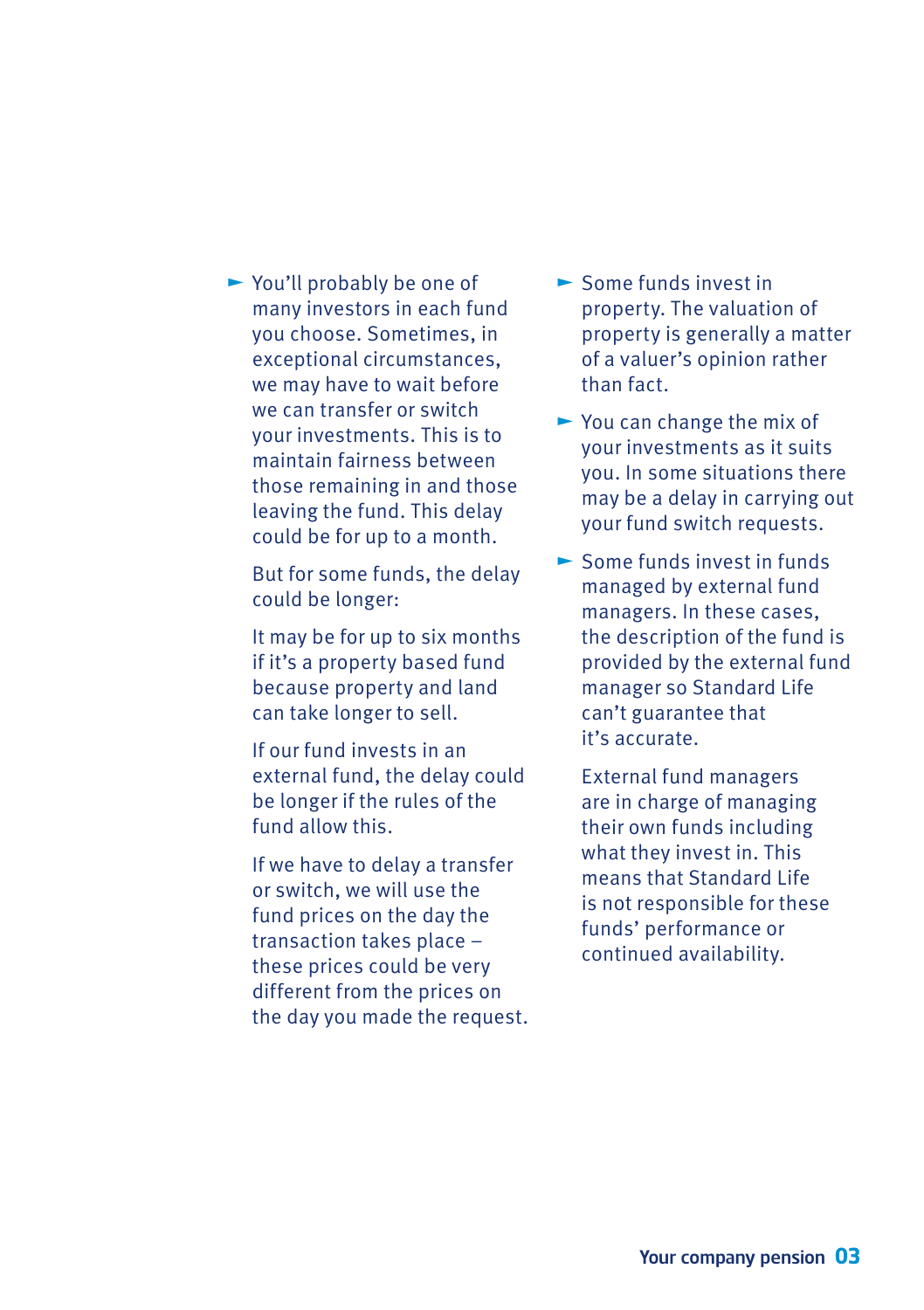The investment performance of the Standard Life version of a fund will be different from what you would see if you invested in the underlying fund directly. There can be several differences, due to charges, cash management, tax and the timing of investing.

- $\blacktriangleright$  Some fund managers may look to get a better return by lending some of the assets to certain financial institutions. This involves some risk, and in certain circumstances, the fund could suffer a loss – for example, if the institution encountered financial difficulties and was unable to return the asset. The fund manager will use some controls to manage this risk, such as obtaining security from the borrower and monitoring their credit rating. External fund managers may also lend assets and are responsible for their own controls.
- $\blacktriangleright$  Funds can sometimes use derivatives to improve portfolio management and to help meet investment objectives. A derivative is a financial instrument – its value is derived from the underlying value or movement in other assets, financial commodities or instruments, like equities, bonds, interest rates, etc.

There is a risk that a counterparty will fail, or partially fail, to meet their contractual obligations under the arrangement. Where a counterparty fails, the fund could suffer a loss. As part of the management of a fund, a number of controls can be used to reduce the impact of this risk, such as holding collateral and monitoring credit ratings.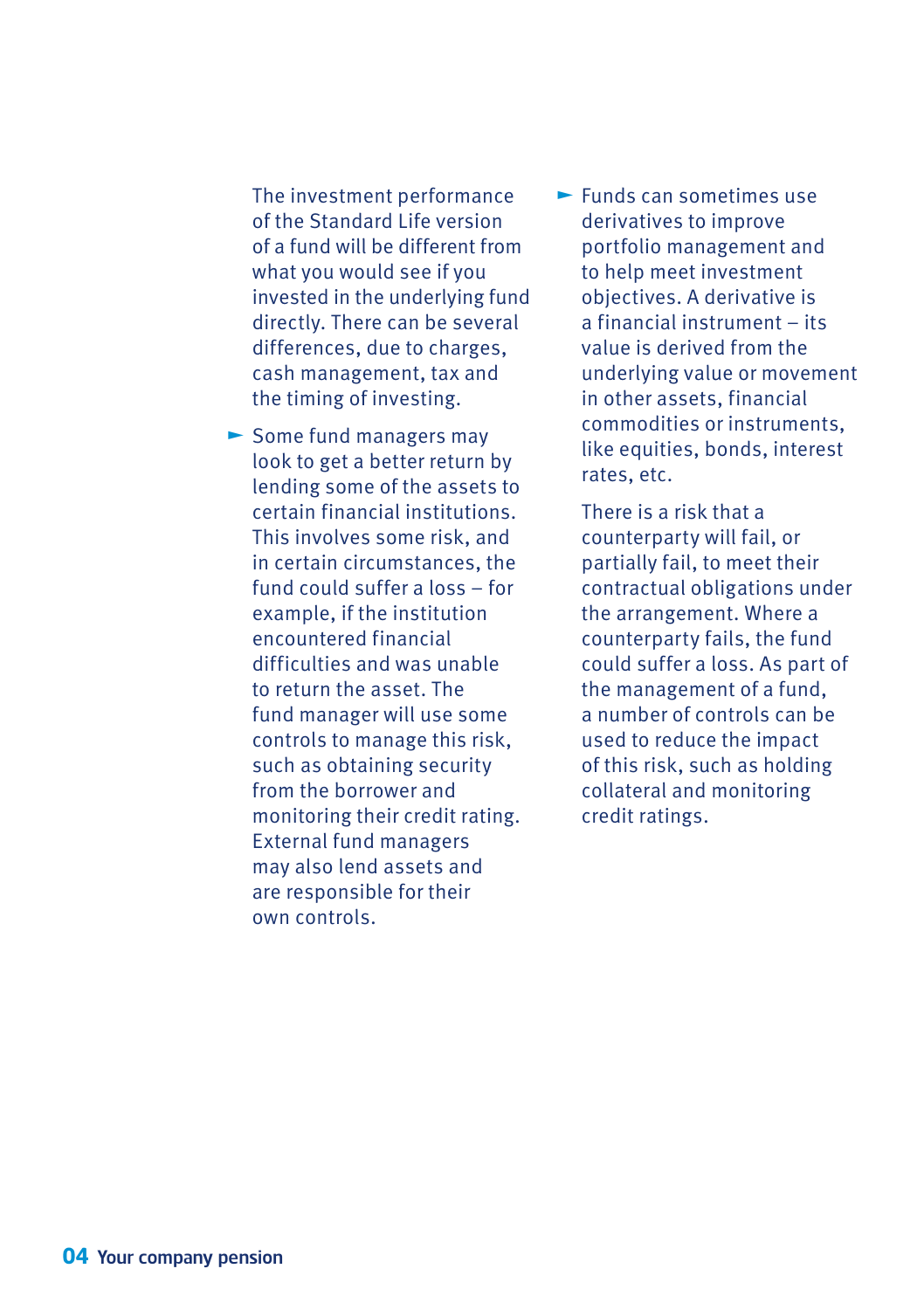Depending on how it is used, a derivative can involve little financial outlay but result in large gains or losses. Standard Life has control over the use of derivatives in its funds and external fund managers are responsible for their own controls.

- ¬Charges are not guaranteed and can be altered in the future.
- $\blacktriangleright$  The funds listed here were correct when this document was published. We cannot guarantee that all funds will be available when you make an investment.

**i** For more information about your company pension plan visit **www.standardlifepensions.com/avonrubber**, or call us on **0800 634 7479.** Our call charges will vary.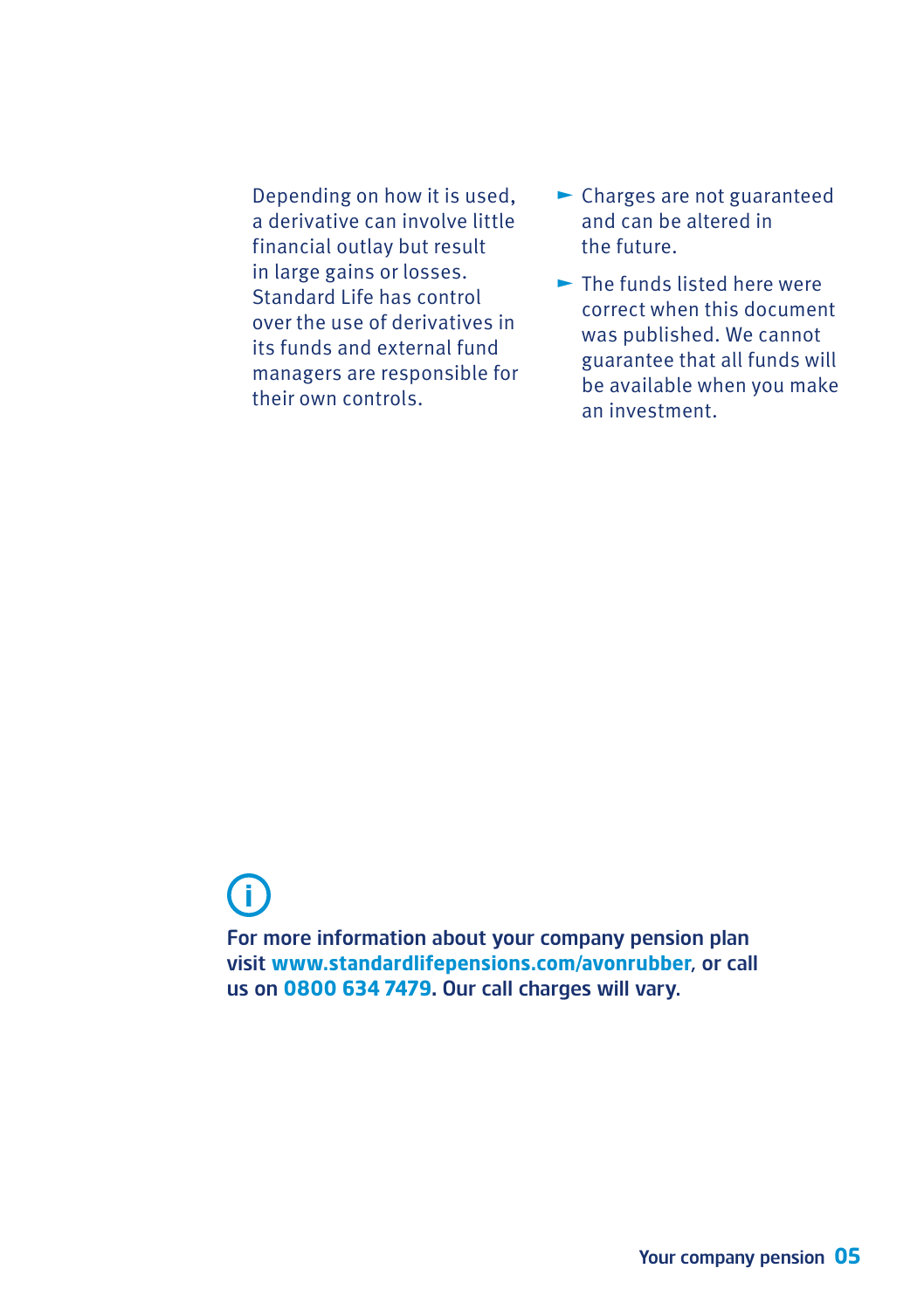## **Pensions explained**

## **A pension**

In its simplest form a pension plan is designed to help you save for retirement. It aims to give you an income for what could be a large part of your life.

The amount you receive when you retire will depend on:

- $\blacktriangleright$  How much you and your employer pay in to your pension
- $\blacktriangleright$  The investments you choose, how they perform and any fees and charges on the funds
- $\blacktriangleright$  How much it costs to buy a retirement income when you come to retire.

**Contributions are paid…**  into the Plan by you and your employer.

#### **Contributions are used…** to buy units in the investment funds you have chosen to invest in.

**The value of your investments…** will rise and fall in line with investment returns and charges will be deducted.

**Which gives you…** your pension pot, from which you choose how to take your retirement benefits.

**=**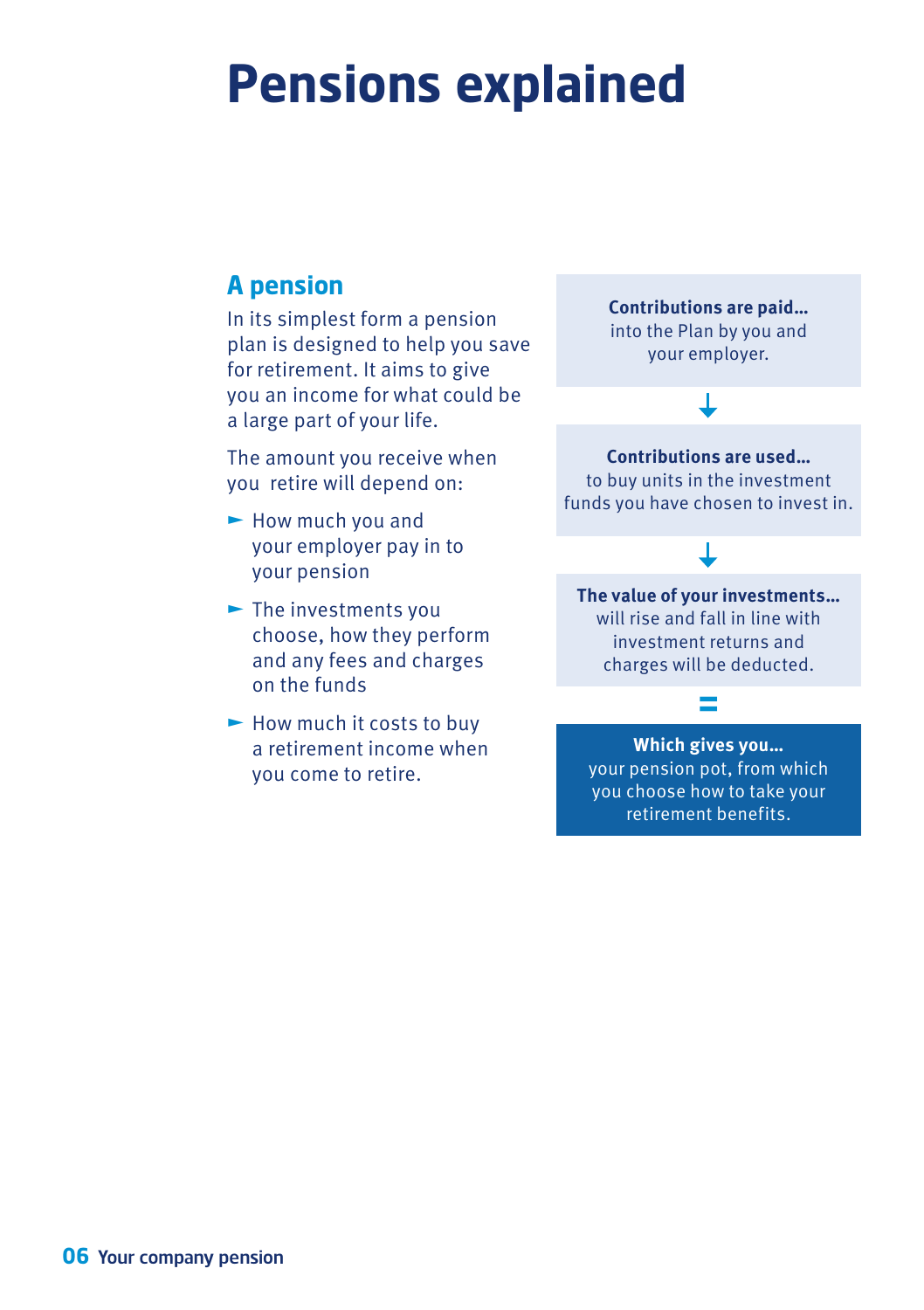## **Why should I consider a pension plan?**

For some, retirement is 'two‑star room‑only'. For others it's 'five‑star all‑inclusive'. Most of us would prefer the latter, but a rewarding retirement has a price. Do you know if you're putting enough away for it?

Planning ahead with your pension will help.

We're not promising an easy route to luxury and riches. But we can help you get more from the Plan.

Hopefully, the decisions you make now will give you the lifestyle that you want when you come to retire.

We recommend you talk to a financial adviser before you make any investment decisions. If you don't have an adviser you can find one near you by visiting **www.unbiased.co.uk**

Please note there may be costs associated with seeking advice.

| <b>Myth</b>                                                                                     | <b>Reality</b>                                                                                                                                                                                                                                                                                                                                                                                                                                                                                                                                                                                                                                                               |
|-------------------------------------------------------------------------------------------------|------------------------------------------------------------------------------------------------------------------------------------------------------------------------------------------------------------------------------------------------------------------------------------------------------------------------------------------------------------------------------------------------------------------------------------------------------------------------------------------------------------------------------------------------------------------------------------------------------------------------------------------------------------------------------|
| I don't need a<br>pension - I'll just<br>work a few more<br>vears to make up<br>the difference. | This might not be enough. People<br>are living longer and our lives are<br>generally healthier. If you don't join<br>a pension plan, you might have to<br>work a lot longer than you thought.<br>You might need to support yourself for<br>30 years or more in retirement.                                                                                                                                                                                                                                                                                                                                                                                                   |
| The state pension<br>will look after me<br>when I retire.                                       | For the 2014/2015 tax year, if you're<br>single, the Basic State Pension pays<br>£113.10 a week. That rises to £180.90<br>a week for couples. You might also<br>be entitled to a Pension Credit. This<br>can top up your weekly income to<br>£148.35 if you're single, and $£226.50$<br>for couples. You may also have the<br><b>State Second Pension provision or</b><br>an income from another pension but<br>you'd be surprised how many people<br>are not saving enough. Laws and tax<br>rules may change in the future. The<br>information here is based on our<br>understanding in April 2014. Your<br>personal circumstances also have an<br>impact on tax treatment. |
| I'm too busy to<br>think about a<br>pension. I have more<br>important things to<br>think about. | Everyone's busy. And things<br>like mortgages, loans and credit cards<br>can seem more important. But starting<br>your pension plan<br>as soon as you can could make<br>a huge difference to your lifestyle in<br>later life.                                                                                                                                                                                                                                                                                                                                                                                                                                                |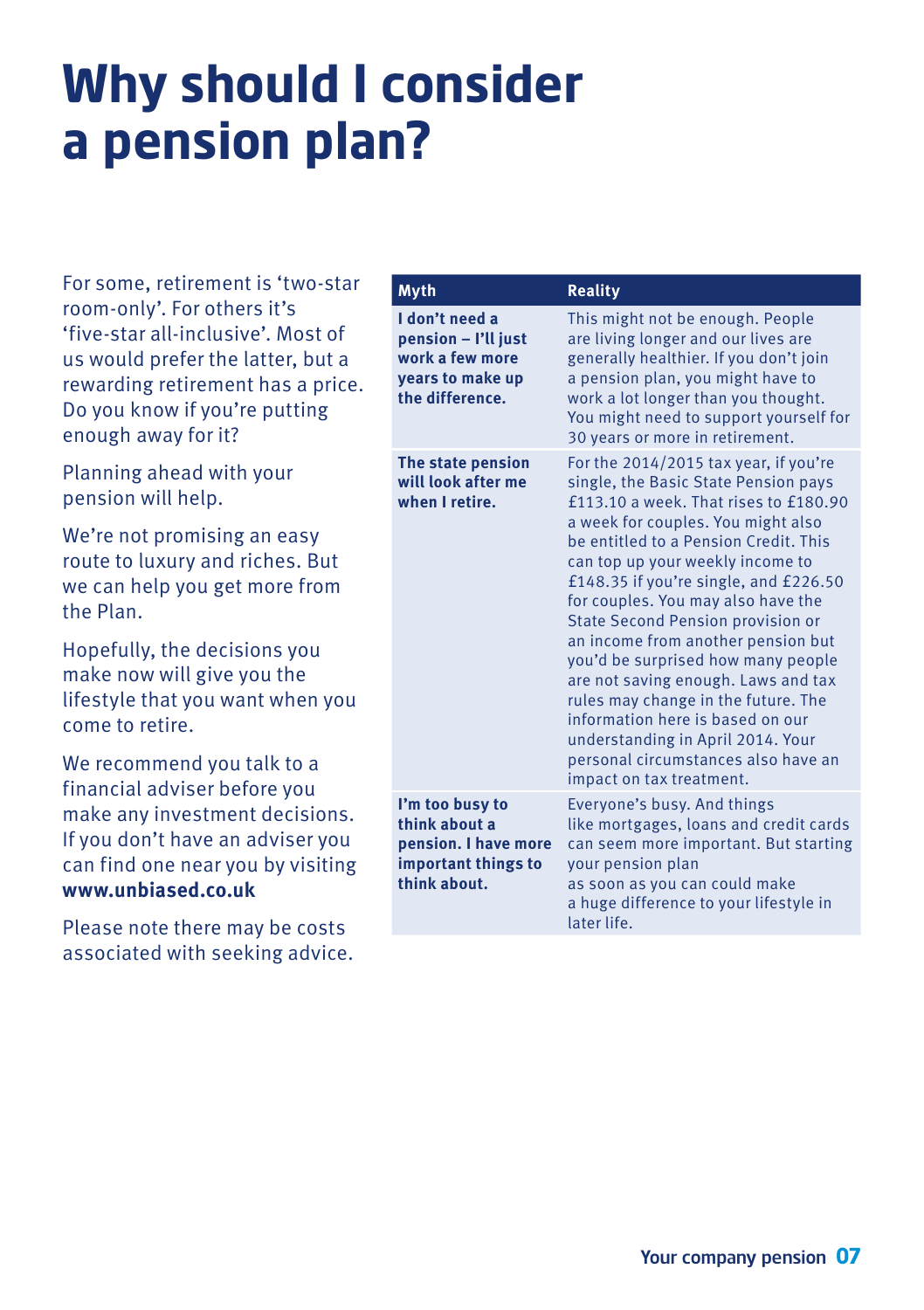## **How much should I put in?**

### **How contributions work**

Contributions are made from your salary into your pension plan. You and your employer will agree how much you will contribute.

Your employer will also make contributions into your pension plan. For more details on this see your company pension website **www.standardlifepensions.com/ avonrubber** 

Payments can be made to your plan in two ways. See below to find out how each of these work. When you are enrolled into the pension you will start by paying by salary exchange. You can opt to change your payment method to salary deduction if you prefer.

#### **Salary exchange**

Salary exchange is a way of making payments to your pension that could give you a higher take home pay than if your payments were made by salary deduction.

Here's how it works

1. You agree that your employer will hold back part of your gross salary to invest in your pension

- 2. Your employer takes this and adds it to their contribution
- 3. The total amount is paid into your pension
- 4. Your salary exchange payment is treated and referred to as an employer payment

Because you've agreed to reduce your salary, you save on NI contributions and reduce the amount that's subject to income tax.

You can use this NI saving to increase the amount that gets paid into your pension – this option keeps your take home pay the same as it would be if your payments were made by salary deduction. Or you can use this NI saving to receive a take home pay that's higher than it would be if your payments were made by salary deduction.

It's important to remember that salary exchange isn't right for everyone. It's a change to your terms of employment and could affect your state benefits, other company benefits or your ability to borrow.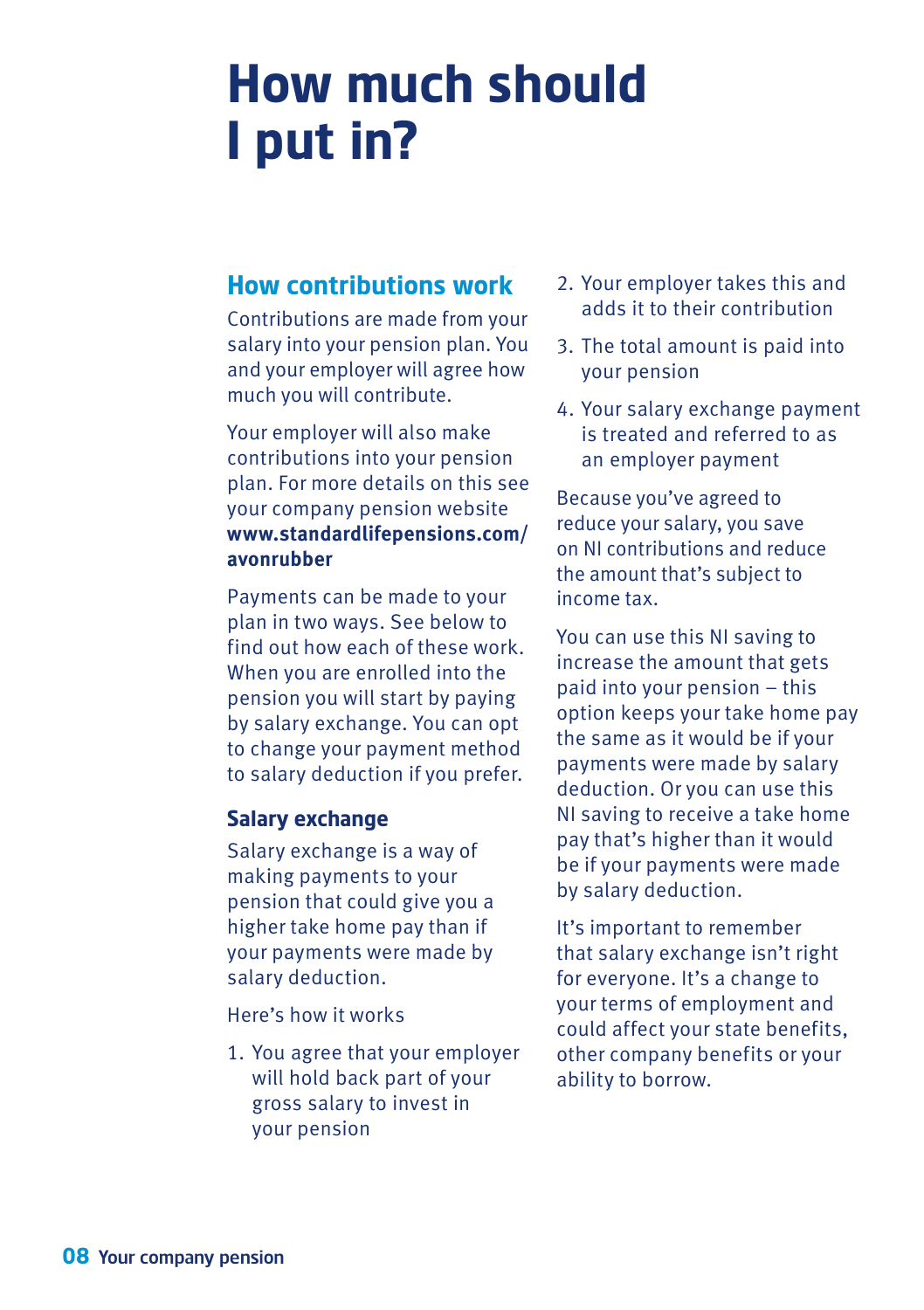If you're not sure whether salary exchange is right for you, you should speak to your employer or ask an adviser for guidance.

#### **Salary deduction**

Your pension contributions are taken from your salary before tax has been calculated so the amount of tax you pay is automatically reduced. Its value depends on your personal circumstances.

Please see 'Information about tax relief, limits and your pension' (GEN658) for more information.

The information here is based on our understanding in April 2014. Your personal circumstances also have an impact on tax treatment.

#### **Planning for your future**

Our online planning tools can help. You can estimate your pension income, and see what happens if you put more in to your pension or retire at a different age. Go to **www.standardlife.co.uk/pensions**

## **Keeping track of your pension**

It's up to you to regularly review your pension plan to make sure you're on track for your retirement. Each year we'll send you a statement showing how your pension is doing. This might also be a good time to use the retirement planning tools on our website.

### **Income options on retirement**

When you decide to stop working, your pension pot aims to help provide you with an income in retirement.

Your main options will be:

#### **An annuity**

This gives you an income for the rest of your life. This will be taxed as if it was earned income.

#### **A tax‑free lump sum**

As well as an annuity, you can normally take up to 25% of your pension pot, tax‑free. This will mean the money remaining in your pension pot will provide a smaller income.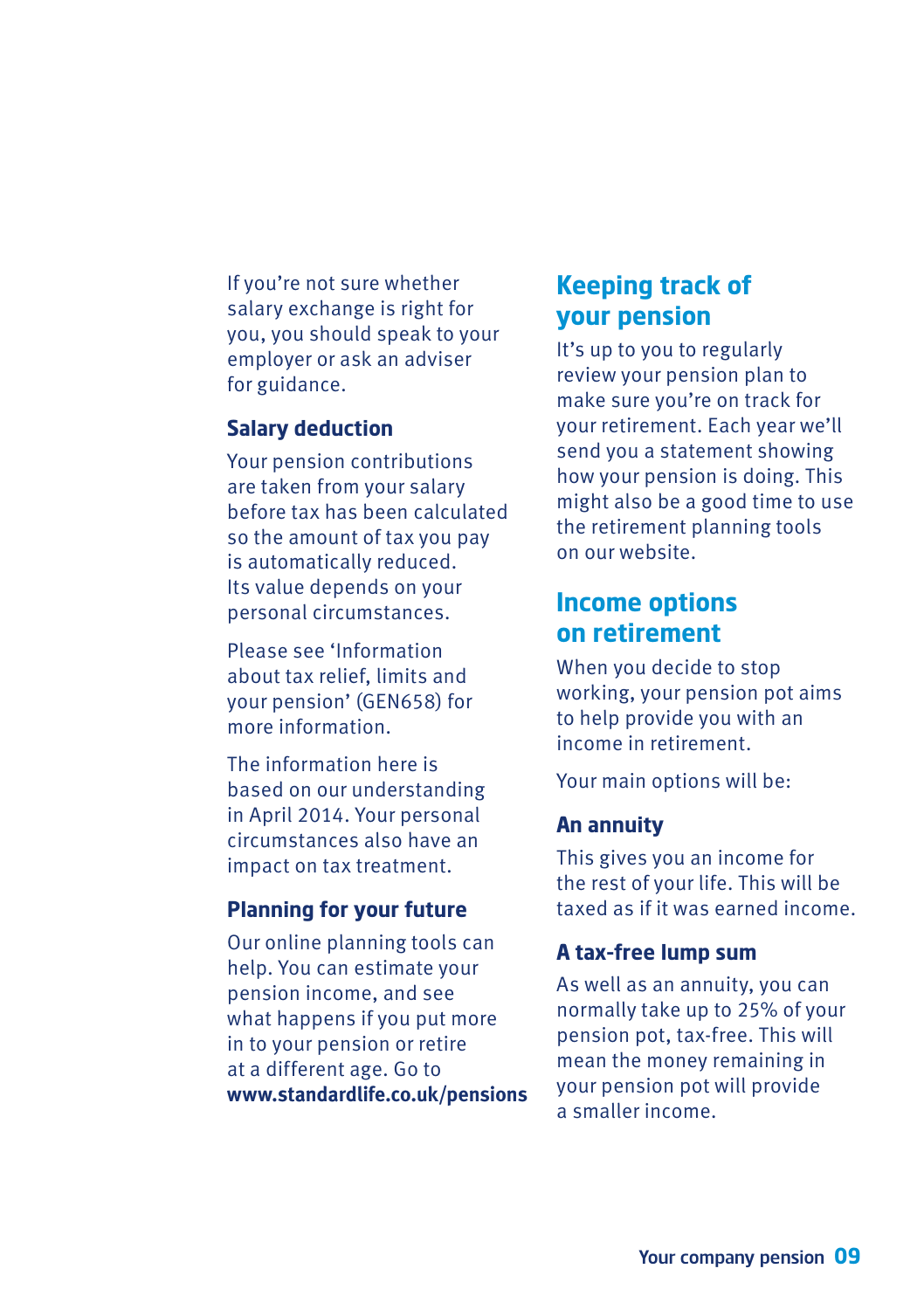#### You can also choose:

#### **An income for a dependant after your death**

You can choose a smaller income if you want to provide an income for your husband, wife, civil partner or other dependant(s) when you die.

#### **A transfer to another pension arrangement**

You can transfer to another arrangement to get other income options. Additional terms, conditions and charges may apply.

Please be aware of the risks to the value of your investments. The value can go down as well as up, and may be worth less than you paid in.

## **What if I leave my employer, or want to opt out of the plan after joining?**

If you leave, you can keep your existing pension, but both your and your employers payments into the pension will stop. Charges will continue to be deducted.

### **What if I die?**

The Trustees decide who will receive the value of your pension pot.

If the beneficiary is a dependant, they can ask the Trustees to pay part or all of the lump sum as an income instead.

There should normally be no liability for Inheritance Tax.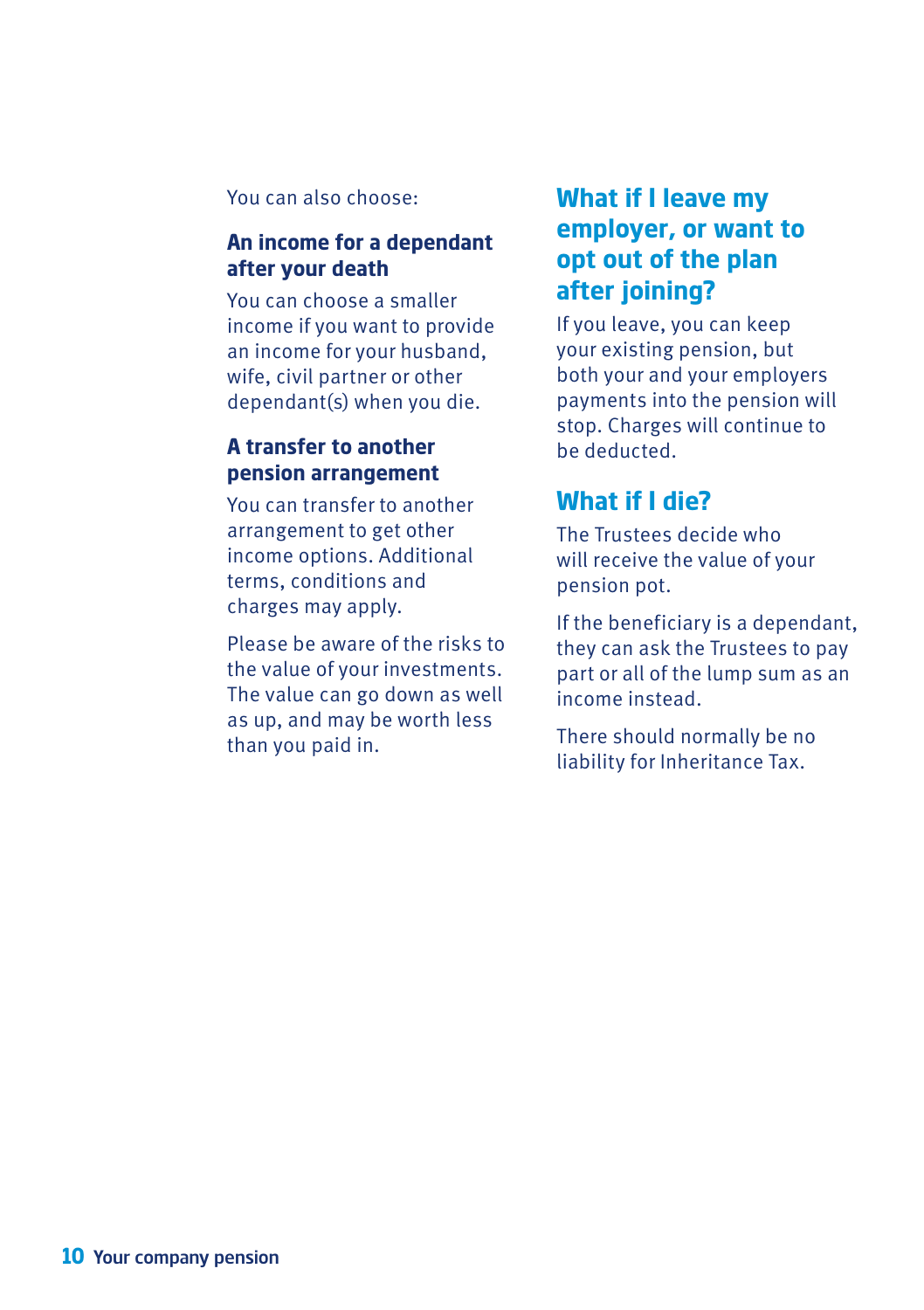The Plan value will generally be paid in a lump sum.

Part of the lump sum death benefit might be taxable if the Lifetime Allowance set by HM Revenue & Customs is exceeded. The Lifetime Allowance is the value of retirement benefits that you can normally draw from registered pension schemes before tax penalties apply.

For more information on the potential tax charge on the lump sum, please refer to 'Information about tax relief, limits and your pension' (GEN658), or speak to a financial adviser for more details.

## $\overline{\mathbf{?}}$ Why choose a company pension?

- $\blacktriangleright$  Make the most of your retirement
- $\blacktriangleright$  It's flexible
- $\blacktriangleright$  Manage your pension plan online
- $\blacktriangleright$  Tax relief benefits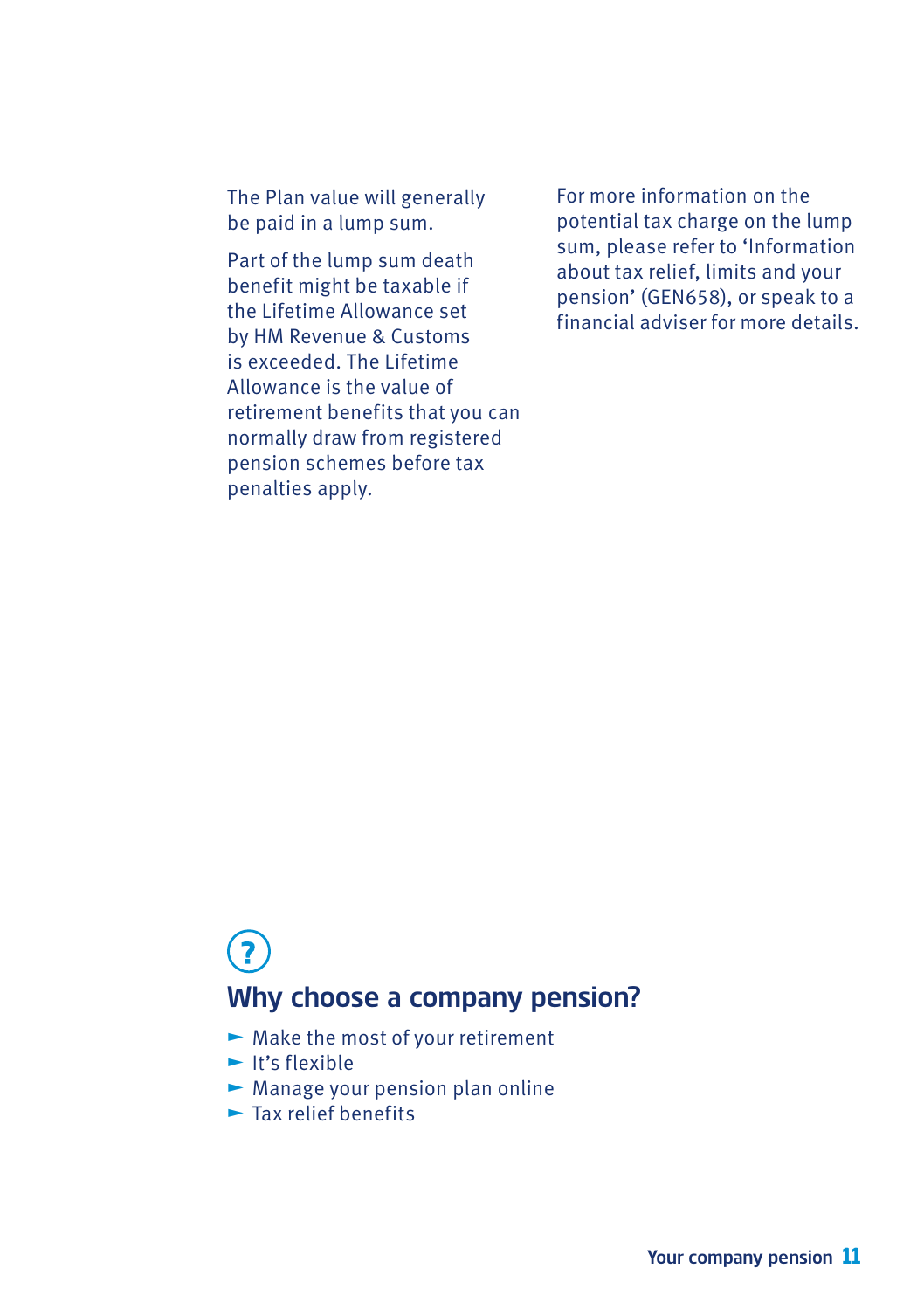**"**More time with family and friends would be nice. But really having the time to take more regular holidays and possibly do some travelling would be great.**"**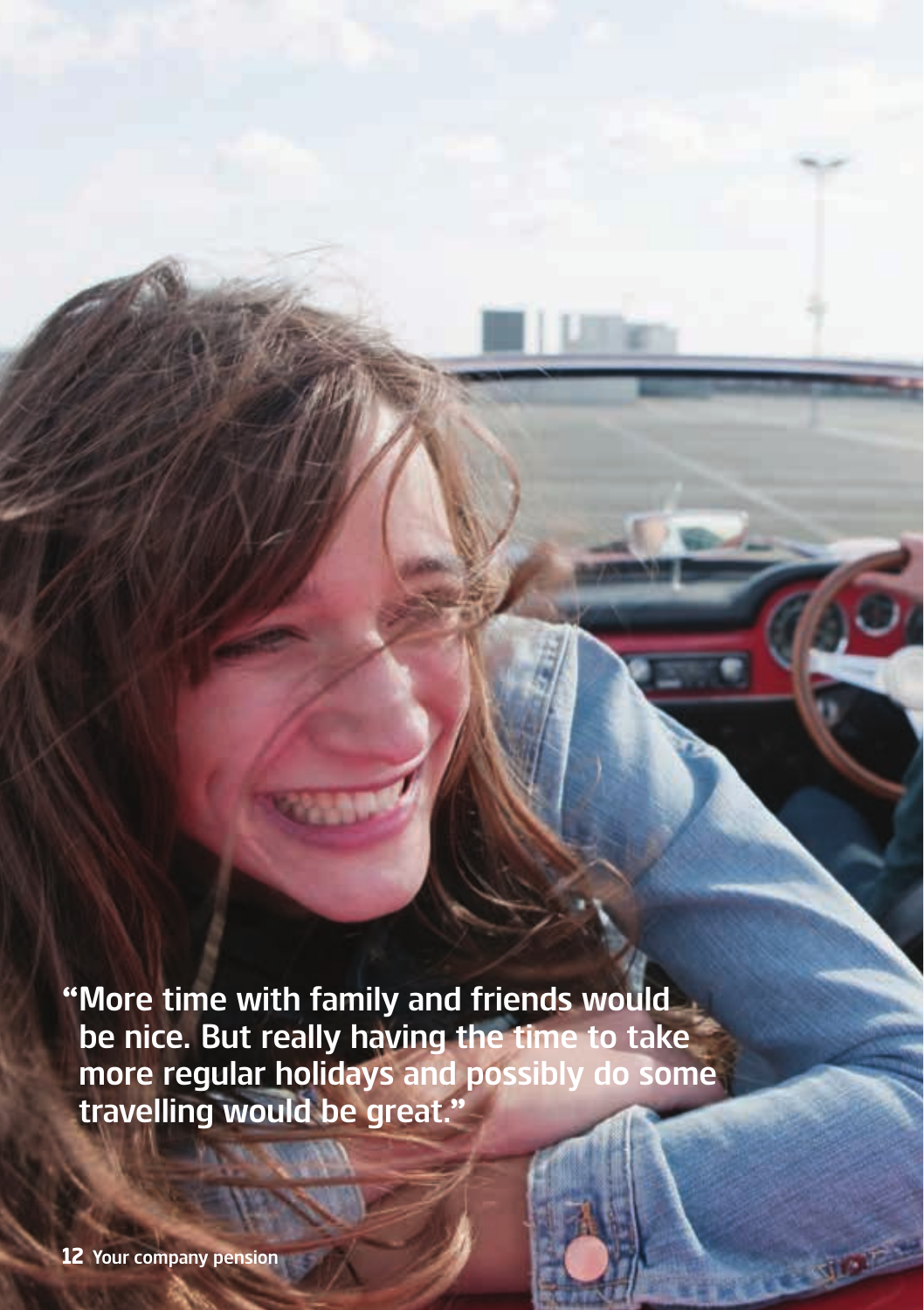## **Step 2 The basics of investing**

You can choose where your pension is invested from the range of options shown in this guide. You should get financial advice if you need help with choosing funds. There may be a cost for this.

When you invest, there is always an element of risk. Putting money into a pension plan is no different. How you balance this risk against any potential reward is the key to investing.

## **Your opportunity for growth**

The money you put into the Plan is invested into funds. The price of units in funds depends on the value of the underlying assets after charges. Assets move up or down in value depending on a number of things like the economy and market confidence.

Different funds carry different levels of risk. A fund with a higher level of risk means you'll have the potential of a higher return – but also means your money is at more risk. As the value of your investment can go down as well as up, it may be worth less than you paid in.

So it's important to get the right balance between risk and potential return.

## **Asset classes: how funds are invested**

An 'asset class' is a category of investments, such as equities or bonds. Normally assets in the same class have similar characteristics. However, they can have very different returns and risks.

The value of the investments in any asset class can go up or down in value, and may be worth less than what was paid in – there are no guarantees. Past performance is not a reliable guide to future performance.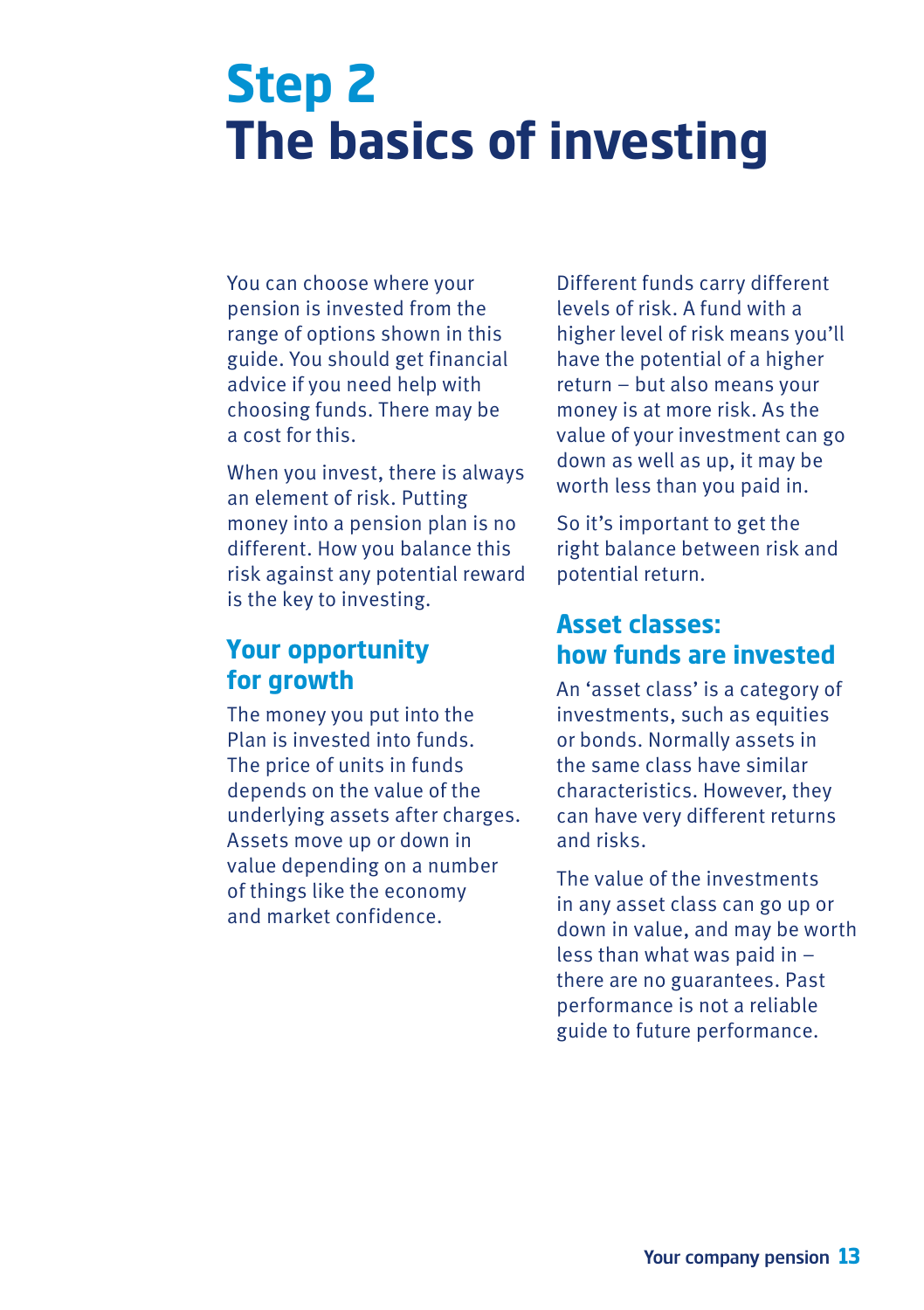#### **Equities**

#### **What are they?**

Equities are part ownership in a company, usually known as stocks or shares.

#### **What's the potential return?**

The return on equities comes from growth in the value of the shares, plus any income from dividends. For overseas equities, changes in the foreign currency exchange rates could also significantly affect returns.

#### **What are the risks?**

Equities are one of the more volatile asset classes – although they can offer good growth potential, their value can rise or drop sharply at any time. Because of this volatility, equities should normally be viewed as a long term investment.

#### **Bonds**

#### **What are they?**

Bonds are essentially loans to a government or company. These loans are often for a set time period and the bond owner usually receives regular interest payments. Bonds issued by the UK government are called 'gilts' and those issued by a company are 'corporate bonds'.

#### **What's the potential return?**

The return is a combination of any interest received and any change in the bond's value. For overseas bonds, changes in the foreign currency exchange rates could also significantly affect returns.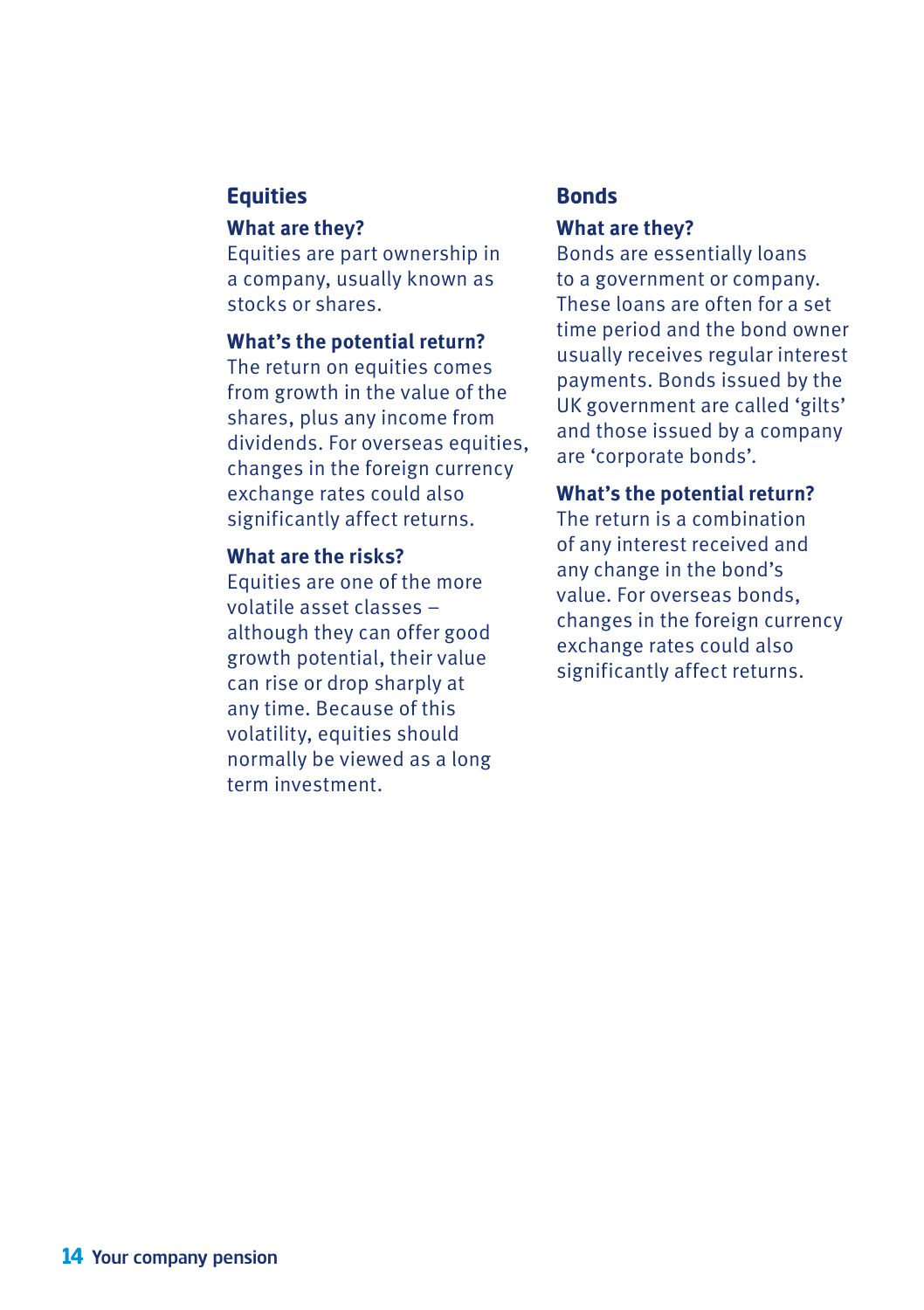#### **What are the risks?**

A bond's return will be affected if:

- $\blacktriangleright$  the interest or capital can't be paid back in full or on time
- $\blacktriangleright$  the creditworthiness of the company or government reduces
- $\blacktriangleright$  interest rates or foreign currency exchange rates change

Bonds can be traded on the stock market, so their value can go up and down at any time. Some bonds are riskier than others, eg bonds issued for a longer time period or by companies which are viewed as risky.

#### **Money Market Instruments (including cash)**

#### **What are they?**

Money market instruments include deposits with banks and building societies, as well as governments and large corporations. They also include other investments that can have more risk and return than standard bank deposits. There are circumstances where money market instruments can fall in value.

#### **What's the potential return?**

The return comes from any interest received and any change in the value of the instrument.

#### **What are the risks?**

Investments in these assets are riskier than cash deposit accounts – in some circumstances their values will fall. The return may also be lower than inflation.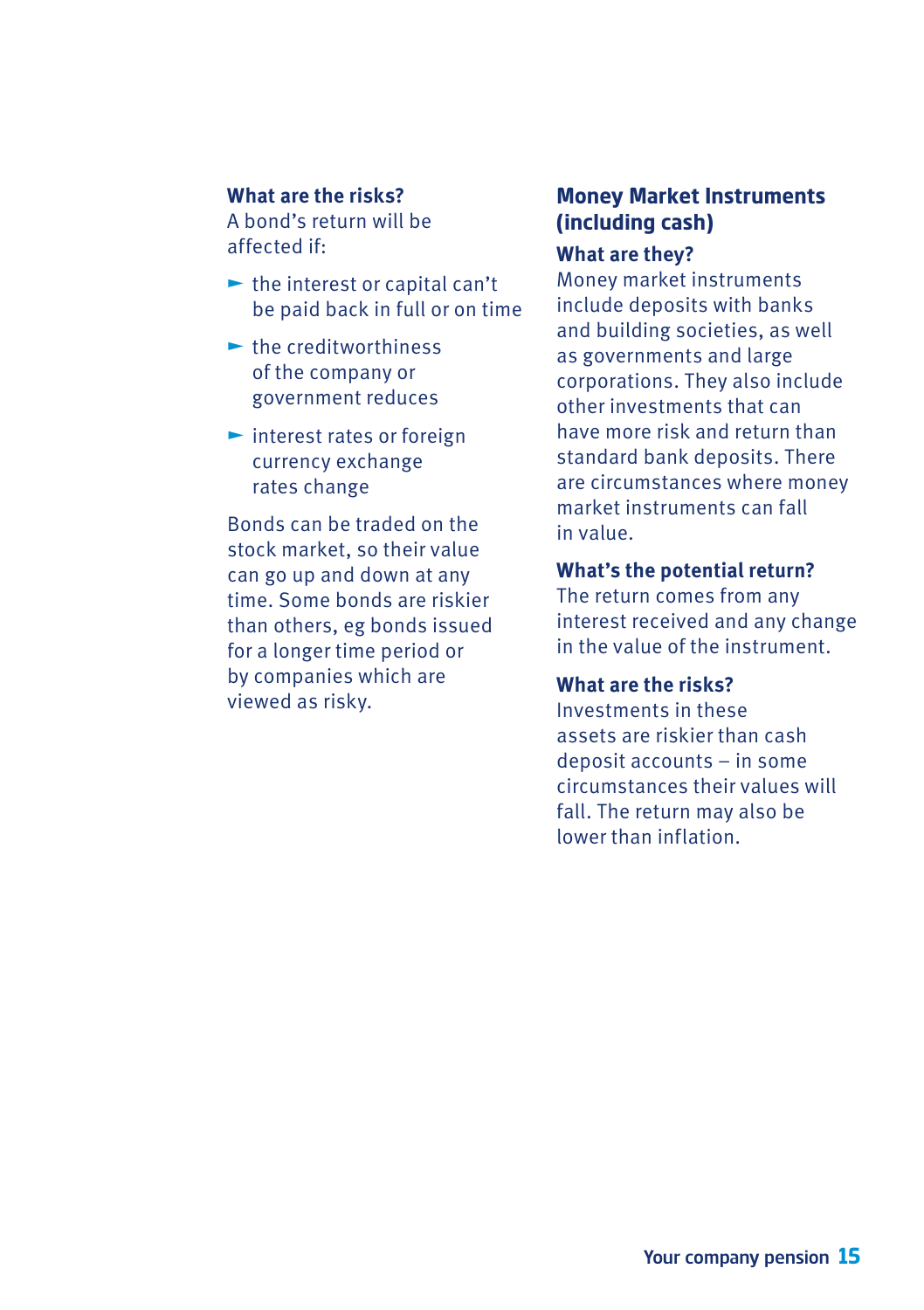#### **Property**

#### **What is it?**

Property investing includes direct investments in buildings and land, as well as indirect investments such as shares in property companies.

#### **What's the potential return?**

The return from a direct investment in property is a combination of rental income and any change in the property value. In comparison, the return on property securities can be similar to equities (see the 'equities' asset class description for potential returns and risks).

#### **What are the risks?**

The value of direct property is generally based on a valuer's opinion and is not fact. Property can take a lot longer to sell than other types of investment, so you might not be able to sell when you want to or get the price you were hoping for. Property securities, like equities, can have sharp changes in value at any time.

The values of different types of property do not necessarily move in line with each other. For example commercial property could be losing value even if house prices are going up.

#### **Other**

These are investments that don't fit into one of the other asset class categories. They include direct and indirect investments in real assets like commodities, for example oil or precious metals. They also include investments with specialist characteristics.

Standard Life uses asset classes to categorise our fund range. We categorise some funds as 'other' because they invest in more than one type of asset and therefore can't be categorised as any individual asset class. Alternatively, funds can be classed as 'other' because they don't meet the criteria of the recognised industry sectors or they haven't provided enough information to be categorised.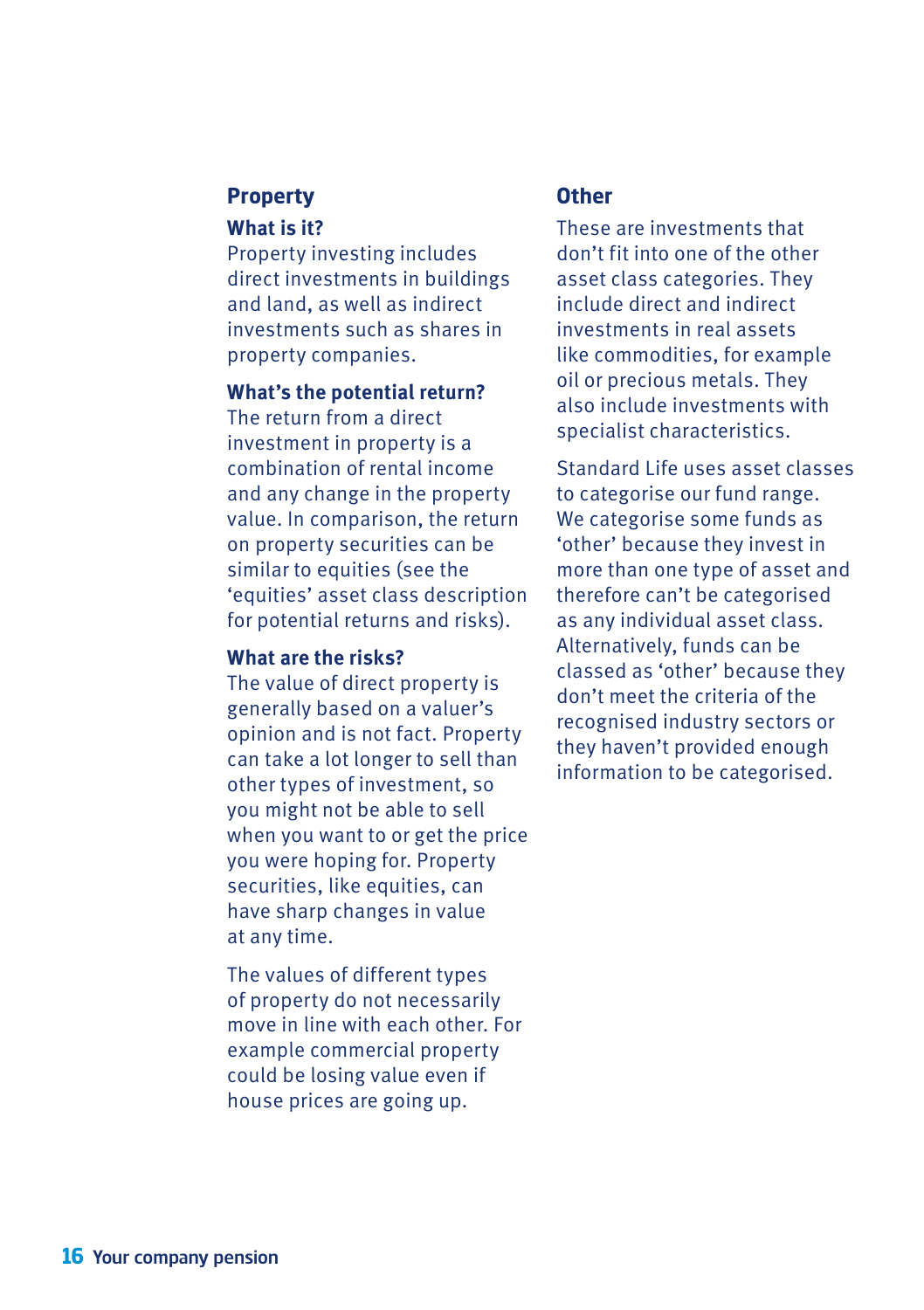### **Investment approaches**

#### **Passive investment**

A 'passive' investment aims, before charges, to track or replicate the performance of an index or indices. The fund will be affected by market volatility, but relative performance won't be impacted by stock selection.

#### **Active investment**

Active investments aim to achieve returns that are above average, using fund manager analysis. The fund manager will try to outperform the market by investing in companies that they believe will provide higher than average returns. However, returns are not guaranteed, and there is a chance of poor performance. These investments can be more volatile than passive investments, and are usually more expensive.

#### **Absolute returns**

Absolute return funds usually aim to have a positive return regardless of market conditions. Their investment strategies vary widely, but they often use complex strategies that make use of derivatives. Risk and return will depend on exactly what the fund invests in, but in general absolute return funds can be expected to fall less than the wider markets when markets fall, but also to increase by less than markets when they rise. Although absolute return funds aim for consistent positive returns, there is no guarantee that they will achieve them, and the funds can fall in value. Absolute return funds may have different risks from other funds due to the derivatives that they use, and also because they may borrow, which increases potential returns and risk.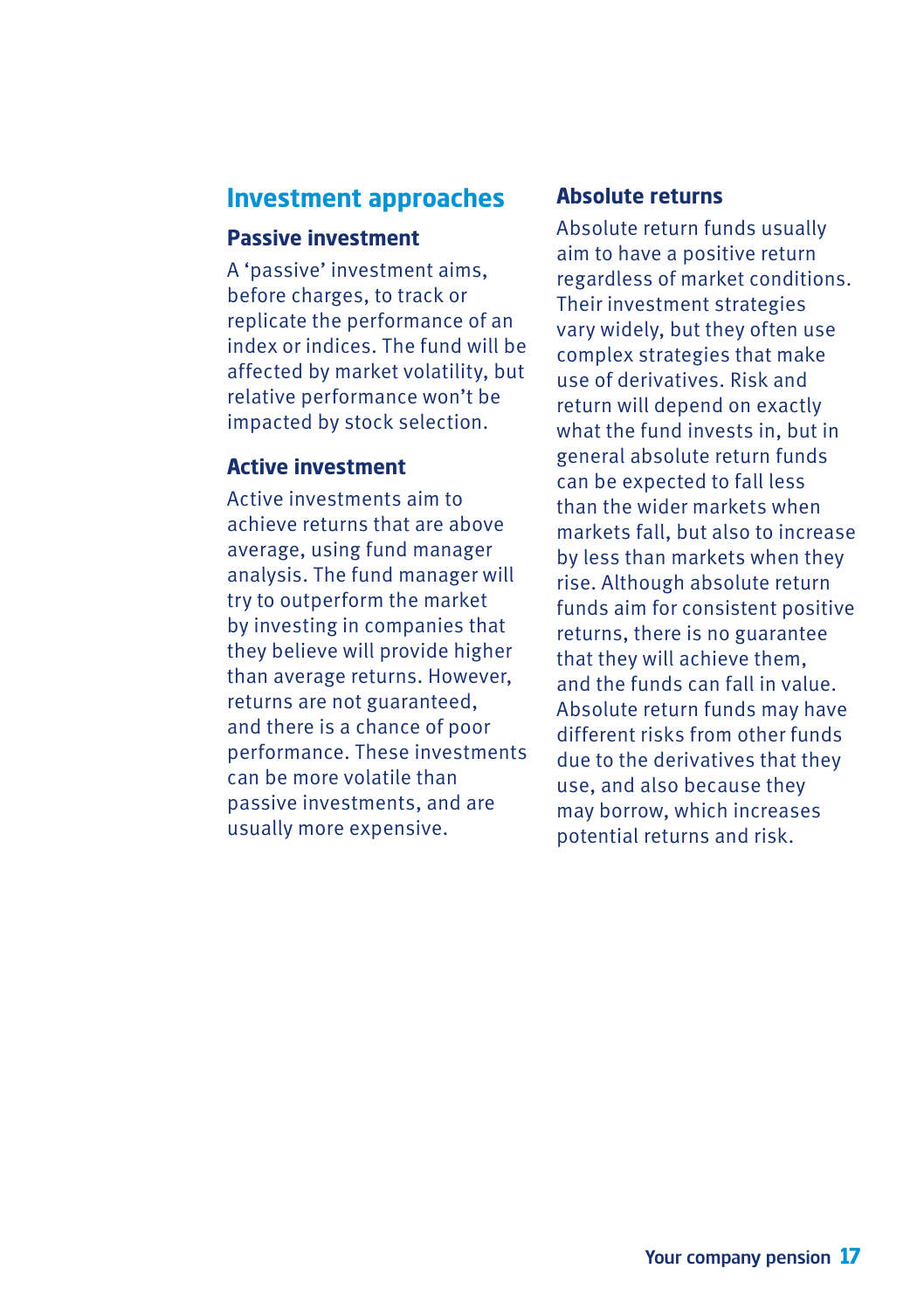### **Lifestyle profiles**

Lifestyle profiles are designed for customers investing for retirement. The funds used within them depend on the profile chosen and will also depend on how long you have until your selected retirement date. If this date is some time away (typically more than 10 years), lifestyle profiles will invest in funds that offer growth potential over the long term (although please remember that all funds can go up and down in value and investment growth is not guaranteed).

As you get closer to retirement, the investment aims of the profiles move away from growth and towards preparing your pension pot for retirement. The profiles will do this by automatically switching your funds – you don't need to do anything.

#### **Standard Life's strategic lifestyle profiles**

We have developed a range of lifestyle profiles, which we call 'strategic lifestyle profiles'. These largely work in the same way as the traditional lifestyle profiles described above, but have some additional features.

Initially the strategic lifestyle profiles will invest in one of Standard Life's risk‑based pension funds, which offer growth potential over the long term (see the Fund types section for more information on these funds).

At a defined point (for example 10 years before you plan to retire), the profiles will gradually and automatically start to move some of your investments away from the selected growth fund into the appropriate Standard Life Strategic Pre Retirement Pension Fund (Pre Retirement Fund). These funds are specifically designed to be used in lifestyle profiles but can still invest in growth assets.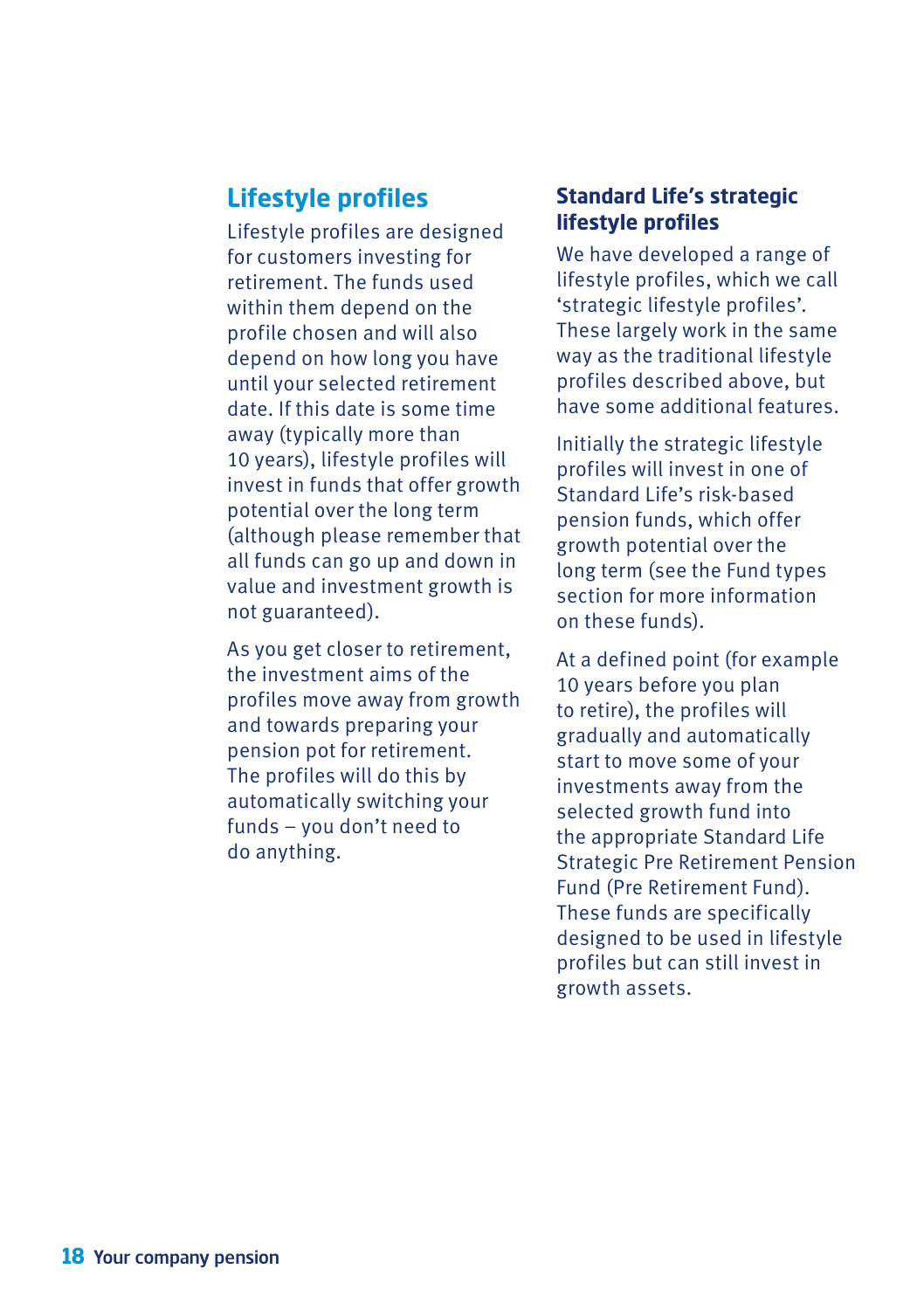As your selected retirement date gets closer (for example when you have five years to go), the profile will gradually and automatically start to move your investments into the Standard Life Strategic At Retirement Pension Fund (At Retirement Fund).

One of the features of the strategic lifestyle profiles is that the Pre Retirement Funds and At Retirement Fund are funds of funds, so Standard Life can change the mix of funds within them as necessary to make sure they remain appropriate to meet your needs. We also have the flexibility to decide when is the best time to move investments in and out of each stage. For more information about the Pre Retirement Funds and At Retirement Fund, please read the fund descriptions.

For more information about the strategic lifestyle profiles, please read our 'Strategic lifestyle profiles' leaflets (Active Plus, Passive Plus, MyFolio Managed).

We also offer a range of traditional lifestyle profiles within our full fund range. For more information about these, please read our 'Lifestyle profiles' leaflets (Traditional Lifestyle Profiles and MyFolio Lifestyle Profiles).

Before making this choice, you need to consider how you're intending to take your retirement income. Many lifestyle profiles have been specifically designed for customers intending to buy a level or index-linked annuity, and/or take their maximum tax‑free cash. Some lifestyle profiles may be designed for customers who intend to use income drawdown. It's also important to consider when you will take your retirement income as lifestyle profiles may only be suitable for customers intending to retire at their selected retirement age. If you aren't sure how and when you should take your retirement income, or whether a lifestyle profile is suitable for your needs, you should speak to a financial adviser.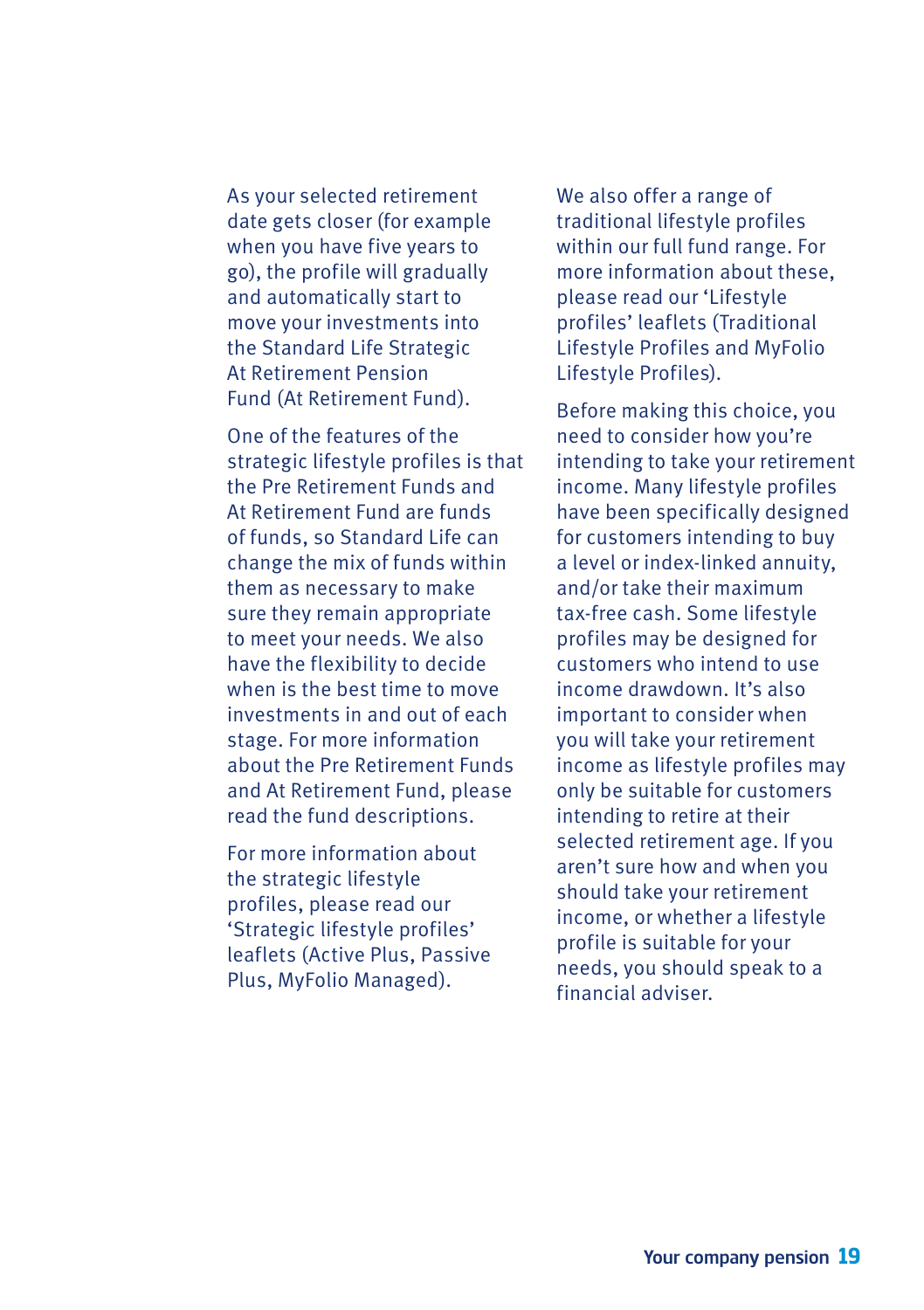You can choose to invest in a lifestyle profile and a fund or funds from the self select range. However, you can't invest in a fund from the self select range if it's included in the lifestyle profile you've chosen. You can also invest in up to three lifestyle profiles, although you can only invest in one lifestyle profile for each payment source. Examples of payment sources are your own regular payments, the regular payments your employer makes to your plan and any transfer payments from other pension plans. For more information on your options you should contact your HR department.

The following fund descriptions might use words or phrases you're not familiar with. Speak to your financial adviser if you need an explanation.

#### **Standard Life Strategic Pre Retirement (A) Pension Fund1**

- $\blacktriangleright$  Fund code: BDAF
- $\blacktriangleright$  Volatility rating: 4
- $\blacktriangleright$  FMC: 1.00%
- ► Additional expenses: 0.01%
- $\blacktriangleright$  Scheme rebate: 0.71%
- $\blacktriangleright$  Effective total annual fund charge: 0.30%

This fund is designed for use within a lifestyle profile in combination with the Standard Life Strategic At Retirement Pension Fund with the aim of providing improved interest rate risk management. It is designed to be used with a growth fund which is actively managed. It is not designed to be bought in isolation by investors.

The fund invests in one or more actively managed funds that collectively invest predominantly in Sterling denominated corporate bonds with a term to maturity of typically greater than 10 years. These funds may also invest a proportion of assets in shorter dated bonds and in other bonds such as overseas government bonds, gilts, index linked gilts and zero coupon bonds.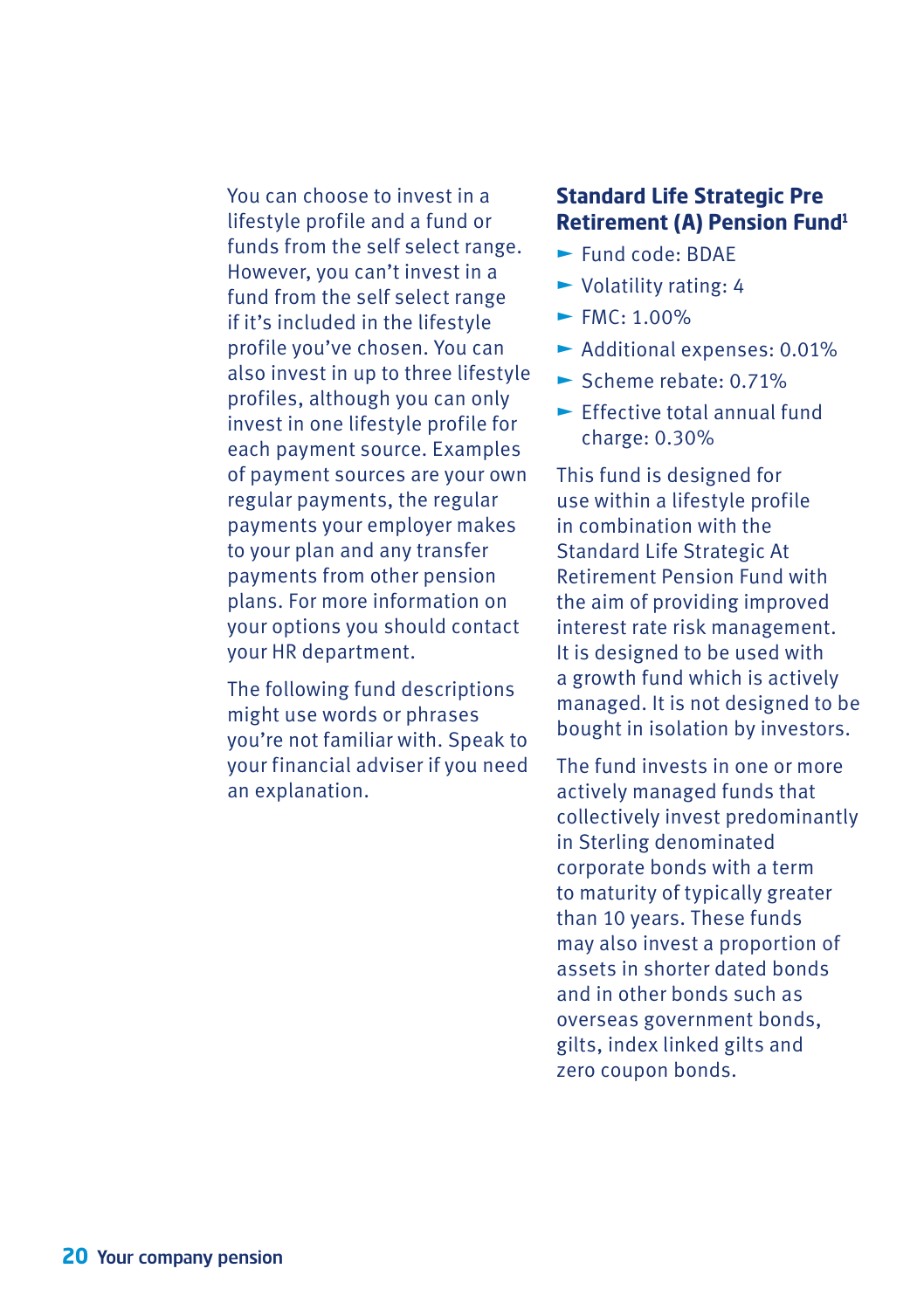They may also invest in government backed securities, interest rate swaps and money market instruments such as Floating Rate Notes (FRNs) and Certificates of Deposits (CDs).

The value of investments within the fund can fall as well as rise and is not guaranteed – you may get back less than you pay in. The fund may use derivatives for the purposes of efficient portfolio management, reduction of risk or to meet its investment objective if this is permitted and appropriate. The sterling value of overseas assets held in the fund may rise and fall as a result of exchange rate fluctuations.

<sup>1</sup> Fund is designed for use within a lifestyle profile. It is not designed to be bought in isolation by investors.

#### **Standard Life Strategic Pre Retirement (B) Pension Fund1**

- $\blacktriangleright$  Fund code: KKFF
- $\blacktriangleright$  Volatility rating: 3
- $\blacktriangleright$  FMC: 1.00%
- ► Additional expenses: 0.01%
- $\blacktriangleright$  Scheme rebate: 0.71%
- $\blacktriangleright$  Effective total annual fund charge: 0.30%

This fund is designed for use within a lifestyle profile in combination with the Standard Life Strategic At Retirement Pension Fund with the aim of providing improved interest rate risk management. It is designed to be used with a growth fund which invests primarily in index tracking funds. It is not designed to be bought in isolation by investors.

The fund invests in one or more actively or passively managed funds that collectively invest predominantly in Sterling denominated corporate bonds with a term to maturity of typically greater than 10 years.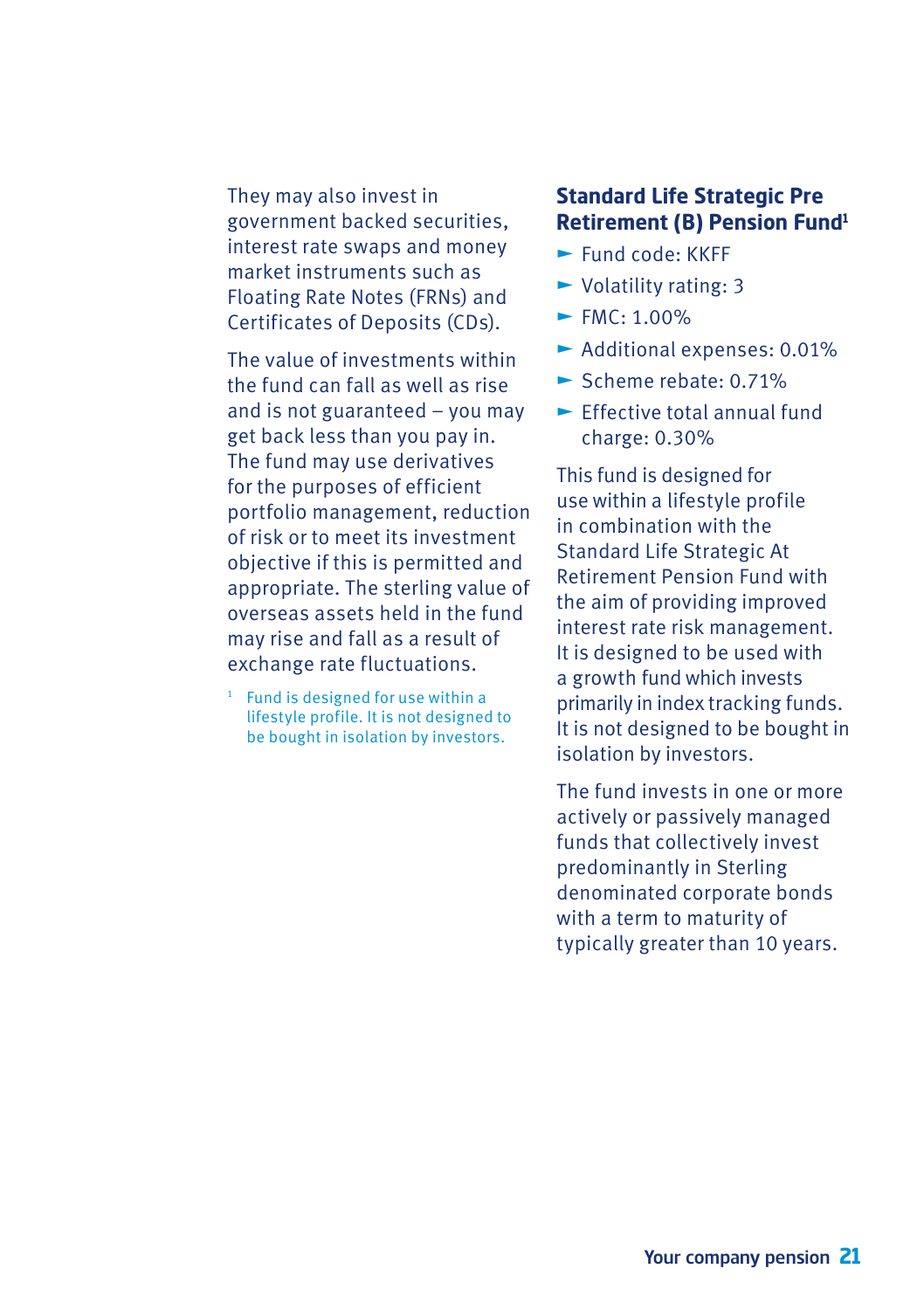These funds may also invest a proportion of assets in shorter dated bonds and in other bonds such as overseas government bonds, gilts, index linked gilts and zero coupon bonds. They may also invest in government backed securities, interest rate swaps and money market instruments such as Floating Rate Notes (FRNs) and Certificates of Deposits (CDs).

The value of investments within the Fund can fall as well as rise and is not guaranteed – you may get back less than you pay in. The Fund may use derivatives for the purposes of efficient portfolio management, reduction of risk or to meet its investment objective if this is permitted and appropriate. The Sterling value of overseas assets held in the Fund may rise and fall as a result of exchange rate fluctuations.

<sup>1</sup> Fund is designed for use within a lifestyle profile. It is not designed to be bought in isolation by investors.

#### **Standard Life Strategic At Retirement Pension Fund1**

- ► Fund code: BDAD
- $\blacktriangleright$  Volatility rating: 2
- $\blacktriangleright$  FMC: 1.00%
- ► Additional expenses: 0.01%
- $\blacktriangleright$  Scheme rebate: 0.71%
- $\blacktriangleright$  Effective total annual fund charge: 0.30%

This fund is designed for use within a lifestyle profile by investors approaching retirement and considering taking their full tax free cash allowance and buying a fixed annuity with the remainder. The fund invests predominantly in a portfolio of bonds whose price is normally expected to rise and fall broadly in line with long term interest rates, which in turn are one of the major factors affecting the cost of purchasing an annuity.

The fund also invests in deposits and money market instruments (such as Certificates of Deposits (CDs), Floating Rate Notes (FRNs) including Asset Backed Securities (ABSs)) with the aim of providing the tax free cash allowance.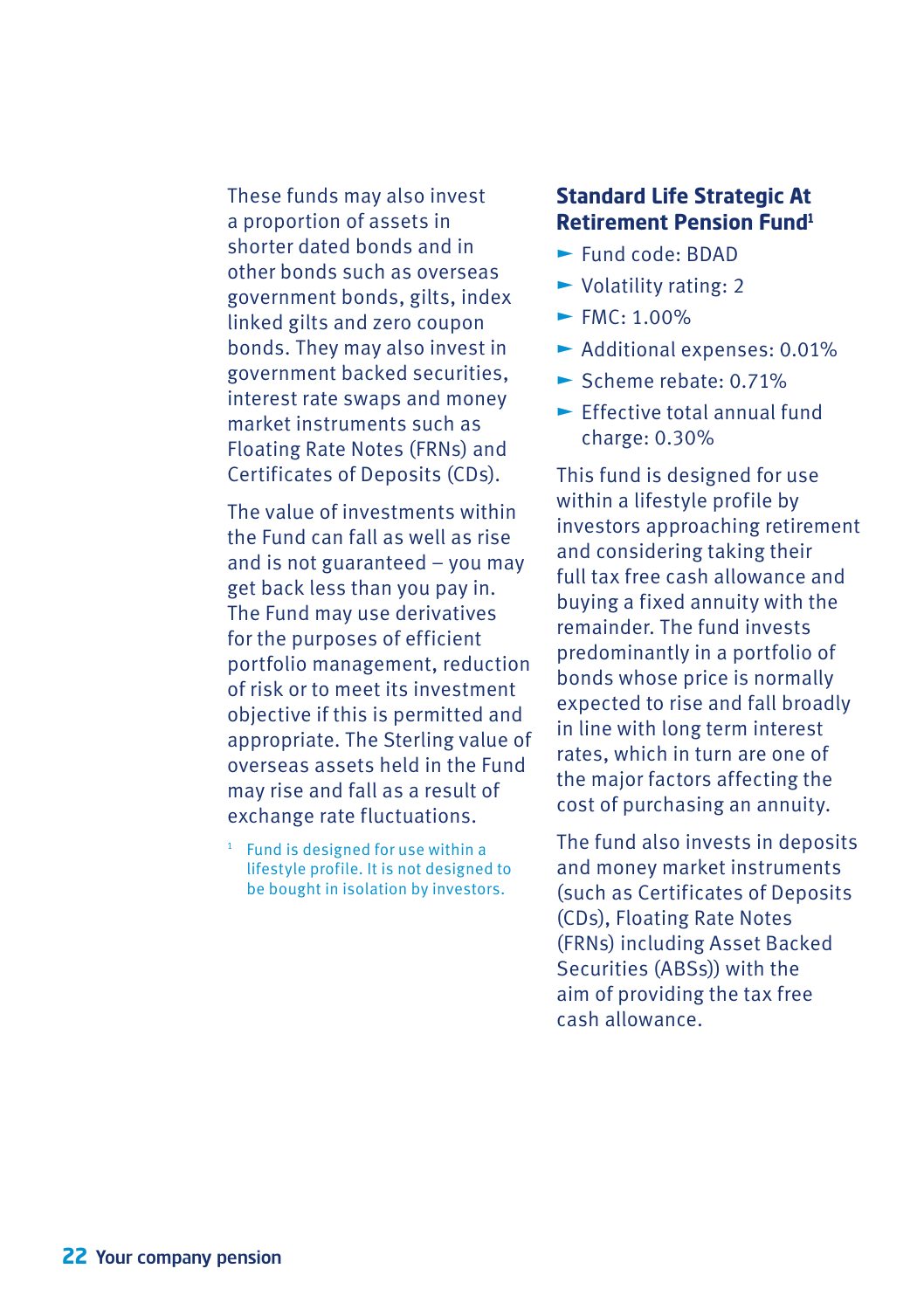Please note that this fund may not be suitable for everyone and there may be more suitable alternative funds for those who intend to buy an annuity that increases each year at a rate linked with inflation.

The fund does not provide any guarantee in relation to the level of annuity you will be able to purchase at retirement. It also does not protect against changes in the cost of purchasing an annuity that arise due to changes in life expectancy. The value of investments within the fund can fall as well as rise and is not guaranteed – you may get back less than you pay in.

<sup>1</sup> Fund is designed for use within a lifestyle profile. It is not designed to be bought in isolation by investors.

### **Fund types Managed**

These funds are normally managed by a single fund manager. The fund manager will choose the mix of assets that make up the fund (for example how much to invest in equities or bonds). Different funds will use different mixes of assets depending on their risk and return objectives.

#### **Manager of Managers**

This type of fund involves an independent investment expert (the 'Manager of Managers') researching and choosing fund managers for each asset type within the fund. The Manager of Managers will then monitor each individual fund manager and, using their judgement, may change them over time. This type of fund can be a good way for you to spread your investment over a range of fund managers without having to actively manage your choice of funds. Because you are paying for the manager's investment expertise, the charges for Manager of Managers funds can be higher than for other types of fund.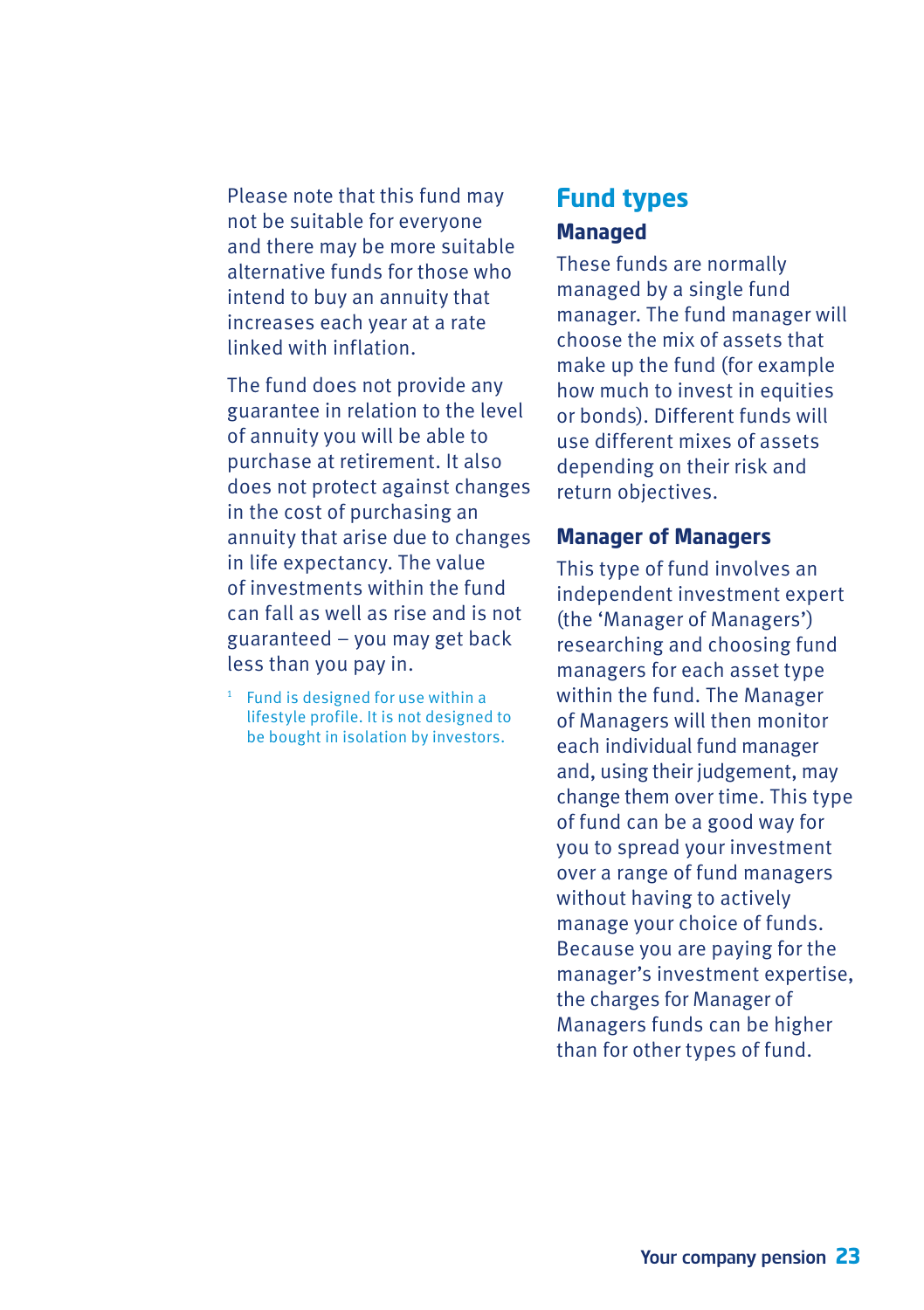#### **Standard Life's risk‑based funds**

Standard Life's risk-based funds are carefully constructed portfolios, which reflect different investment styles, risk levels and asset mixes.

**Standard Life Passive Plus Pension Funds** invest in a diverse range of assets and investment strategies, including equities, bonds, property, money market instruments and absolute returns. They do this mainly through index‑tracking (passive) funds managed by Vanguard Asset Management. However, they also invest a proportion in actively managed absolute return, high yield bond and property funds from Standard Life Investments.

**Standard Life Active Plus Pension Funds** invest in a diverse range of assets and investment strategies, including equities, bonds, property, money market instruments and absolute returns. They do this by investing mainly in actively managed Standard Life Investments funds. The investment team can vary the proportions held in each asset class to try to take advantage of investment opportunities they have identified.

#### **Standard Life MyFolio Managed Pension Funds** invest in a diverse range of assets and investment strategies, including equities, bonds, property, money market instruments and absolute returns. They do this by investing mainly in premium actively managed Standard Life Investments funds. The investment team can vary the proportions held in each asset class to try to take advantage of investment opportunities they have identified.

There are five funds within each range, designed to closely match a different attitude to risk – **I** being the lowest risk and **V** being the highest. Once you've identified the risk level and fund that's appropriate for you, the investment team will manage the fund to meet that level of risk. Generally, the higher the risk the greater the potential return, and the lower the risk the lower the potential return. However, even the lowest risk fund can still fall in value.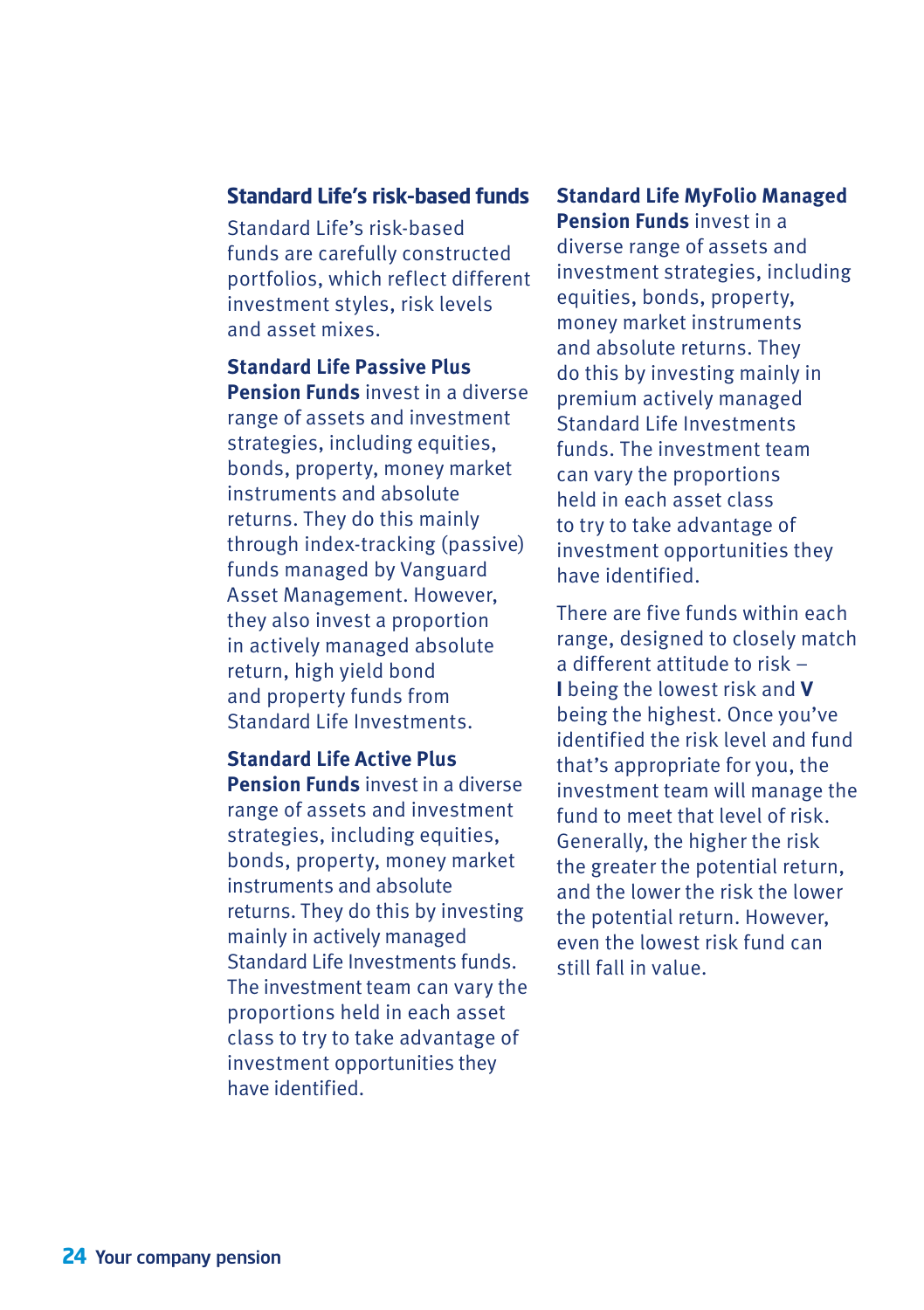#### **I**

This option is designed for those who are conservative with their investments. They prefer taking a small amount of risk to achieve modest or relatively stable returns. They accept there may be some short term periods of fluctuation in value.

At this risk level typically the funds will have high exposure to lower risk assets, such as bonds.

#### **II**

This option is designed for those who are relatively cautious with their investments. They want to try to achieve a reasonable return, and are prepared to accept some risk in doing so. Typically these funds will exhibit relatively modest yet frequent fluctuations in value.

At this risk level typically the funds will have a preference towards lower risk assets, such as bonds.

#### **III**

This option is designed for those with a balanced attitude to risk. They don't seek risky investments but don't avoid them either. They are prepared to accept fluctuations in the value of their investments to try and achieve better long term returns. Their investments may be subject to frequent and at times significant fluctuations in value.

At this risk level typically the funds will take a balanced view on lower and higher risk assets.

#### **IV**

This option is designed for those who are relatively comfortable with investment risk. They aim for higher long term returns and understand that this can also mean some sustained periods of poorer performance. They are prepared to accept significant fluctuations in value to try and achieve better long term returns.

At this risk level typically the funds will have a preference to those assets providing potential for growth, such as equities.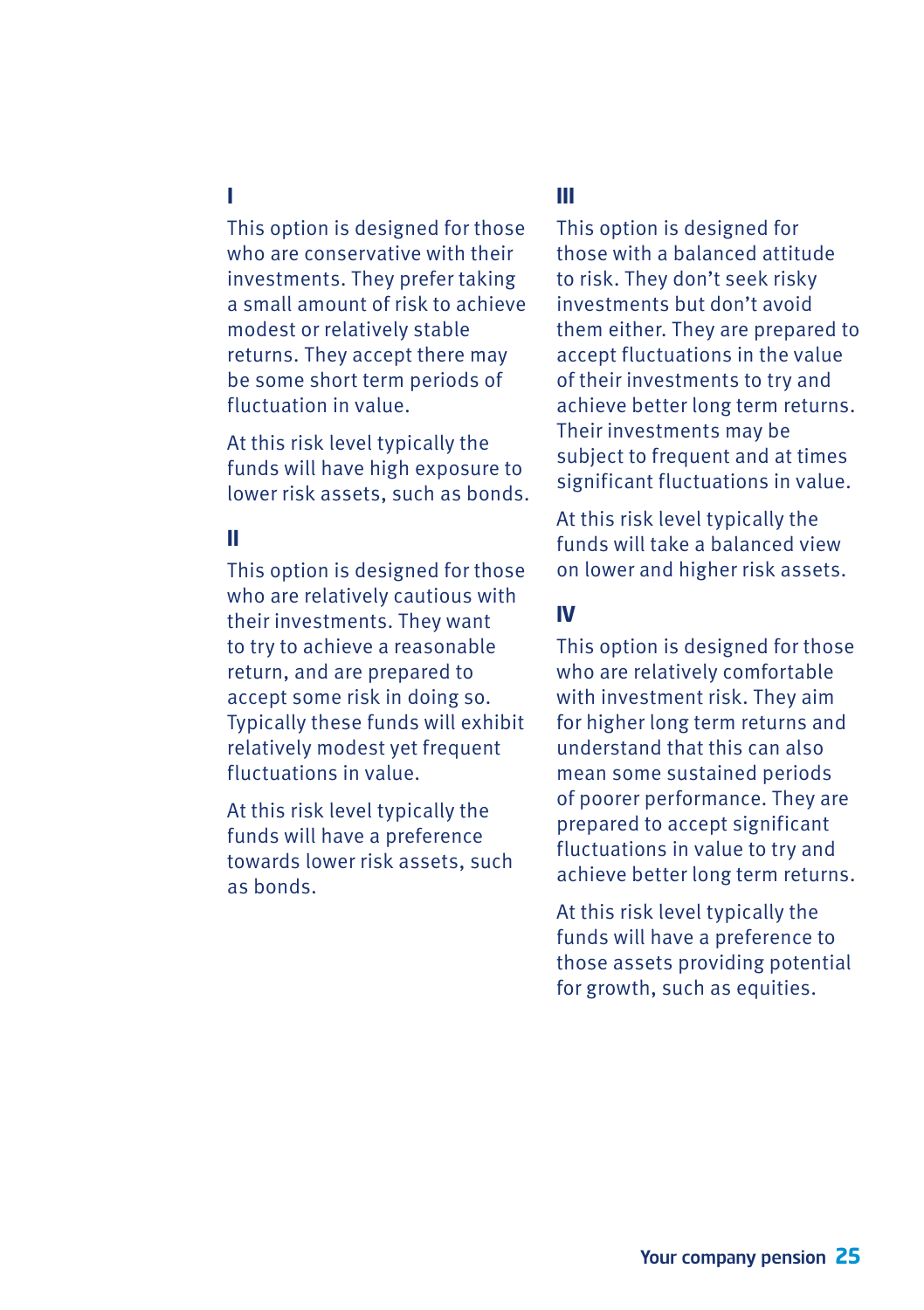#### **V**

This option is designed for those who are very comfortable with investment risk. They aim for high long term investment returns and do not overly worry about periods of poorer performance in the short to medium term. Ordinarily these funds can be subject to the full extent and frequency of stock market fluctuations.

At this risk level typically the funds will have high exposure to assets providing potential for growth, such as equities.

If you're unsure about your attitude to risk and which risk level might be appropriate for you, we have a risk questionnaire to help you. To access this, please visit **www.standardlife.co.uk/risk**

Alternatively, you can speak to your financial adviser.

Please note that we also offer other risk‑based funds – the Standard Life MyFolio Market Pension Funds, MyFolio Managed Income Pension Funds, MyFolio Multi‑Manager Pension Funds and MyFolio Multi‑Manager Income Pension Funds. For more information about MyFolio Funds, and to receive a copy of the 'MyFolio Funds customer guide' please call us on **0800 634 7479**, or speak to a financial adviser.

## **i**

Please note that the value of investments can go down as well as up, and may be worth less than what was paid in. If you are unsure of which investment option(s) to choose you may wish to seek advice from a financial adviser. There may be a cost for this.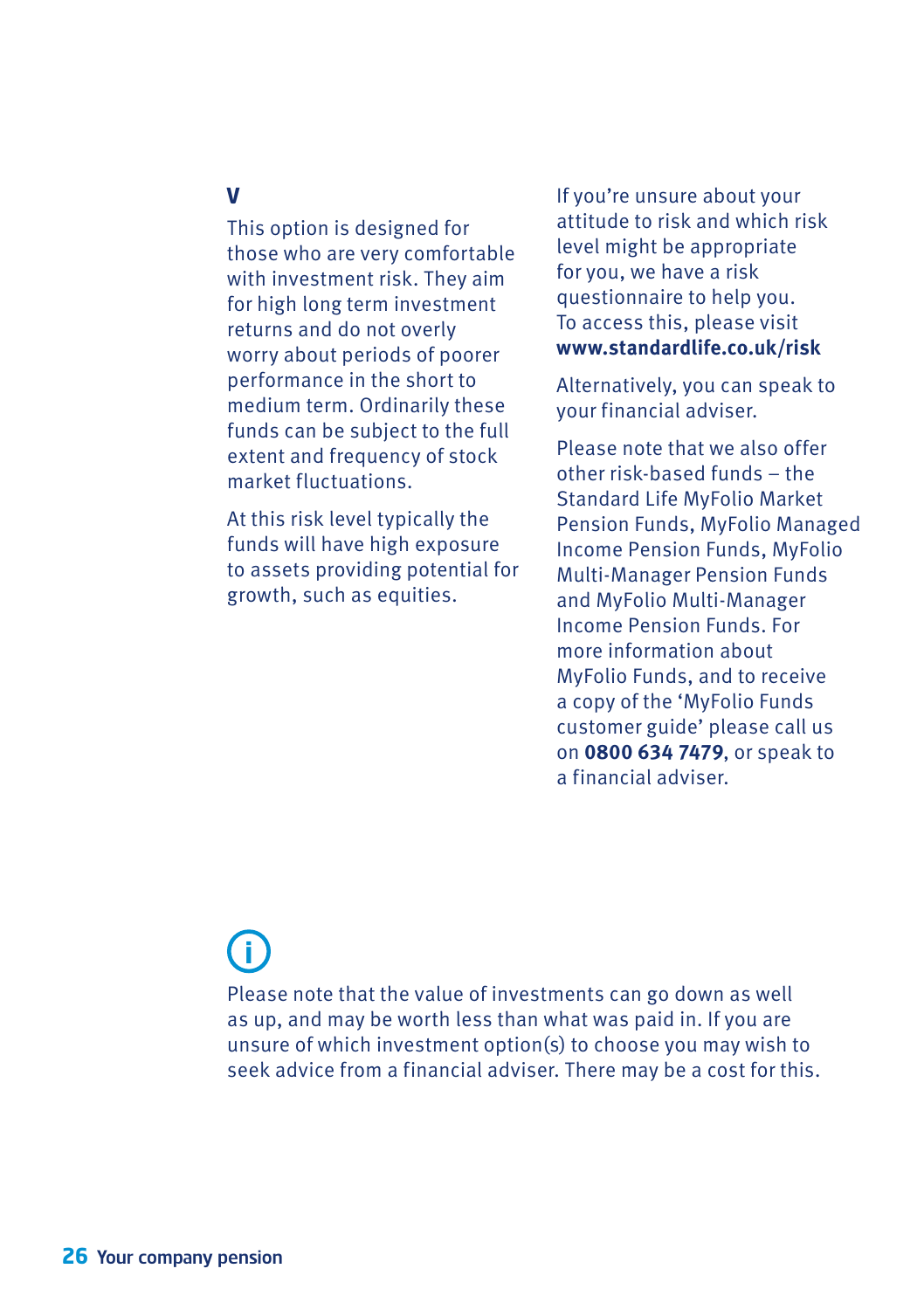## **Volatility ratings**

The volatility rating of a fund indicates how much the fund price might move compared to other funds. The higher the volatility rating, the less stable the fund price is likely to be. You can use this to help you decide how much risk you're comfortable taking with your investments.



We regularly review volatility ratings for funds, and these may change.

We set ratings based on our experts' judgement, using data on:

- $\blacktriangleright$  how the fund price has varied from month to month in the past, compared to other funds available
- $\blacktriangleright$  how investments in similar asset classes vary from month to month and the investment policy of the fund.

Typically, higher volatility ratings mean greater potential investment returns over the longer term. But high volatility funds are more likely to suddenly fall or rise in value. The volatility rating is not the only factor you should consider when selecting a fund. If you're not sure which funds to choose, please seek advice from a financial adviser.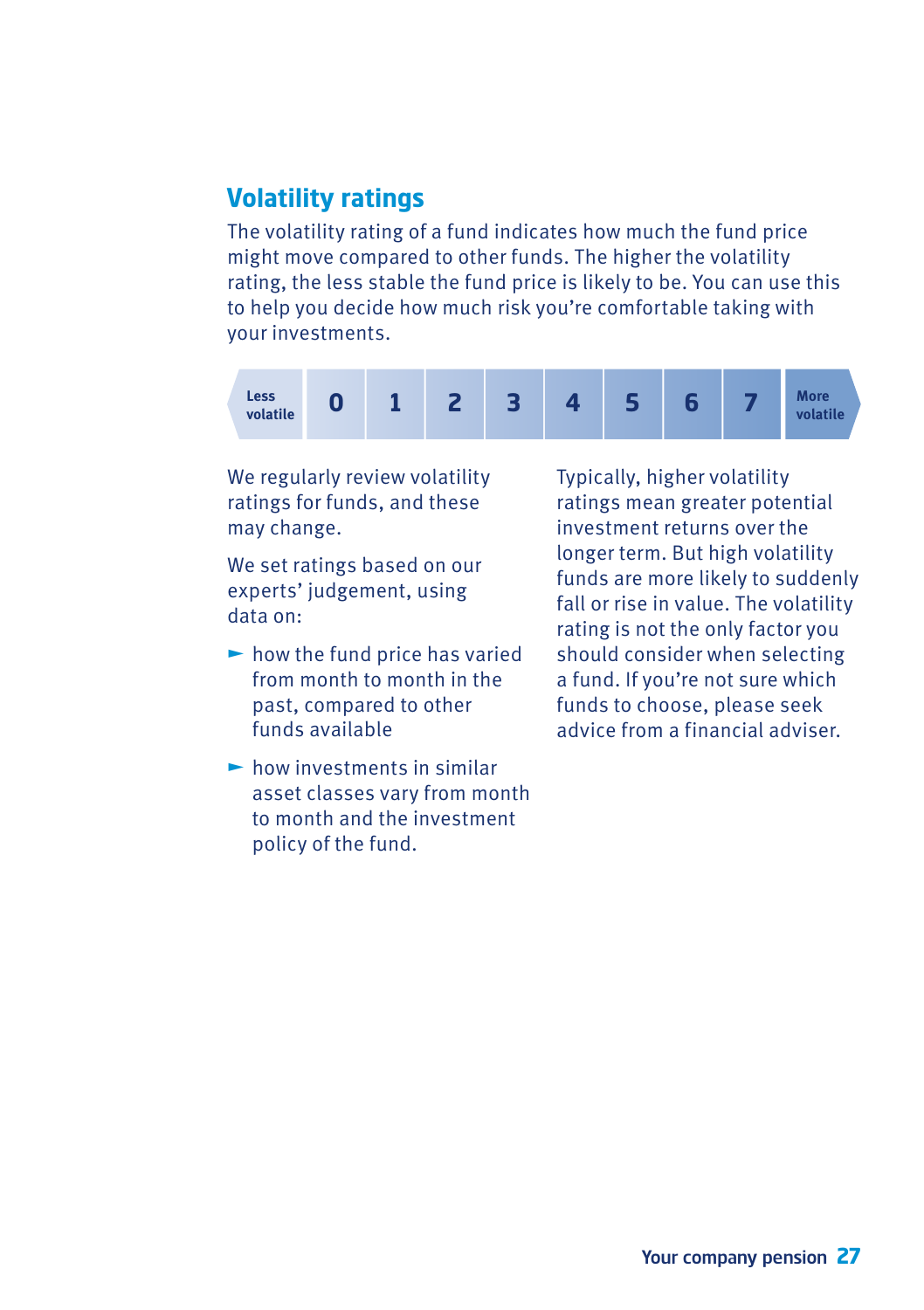### **Charges for your funds**

#### **Fund management charge**

We apply a charge to money invested in our funds. This is known as the fund management charge (FMC) and is shown as an annual rate. However, we deduct the charge from each fund on a daily basis, which has the effect of reducing its unit price.

#### **Additional expenses**

Additional expenses may be deducted from some funds. They include items such as custodian, third party administration, trustee, registrar, auditor and regulator fees. Where a fund invests in other underlying funds, they may also include the underlying management charges. As the additional expenses relate to expenses incurred during the fund management process, they will regularly increase and decrease as a percentage of the fund, sometimes significantly. The additional expenses figure shown is the annual rate of the charge. But where additional expenses apply, they are taken into account when the fund's unit price is calculated each day.

If a performance fee applies to a fund, it is included in the additional expenses figure retrospectively.

All additional expenses figures shown are rounded to two decimal places. This means that although additional expenses may apply to some funds, they may show as 0.00% as we have rounded to two decimal places.

#### **Plan rebate**

We have agreed to provide enhanced terms to give you a rebate on some of the amount you have invested in each fund. The figure shown is the annual rate of the rebate, although the rebate is given to you as additional units in your fund each month. This reduces the effect of the FMC and additional expenses.

If you leave your employer, the rebate on all funds will remain in place.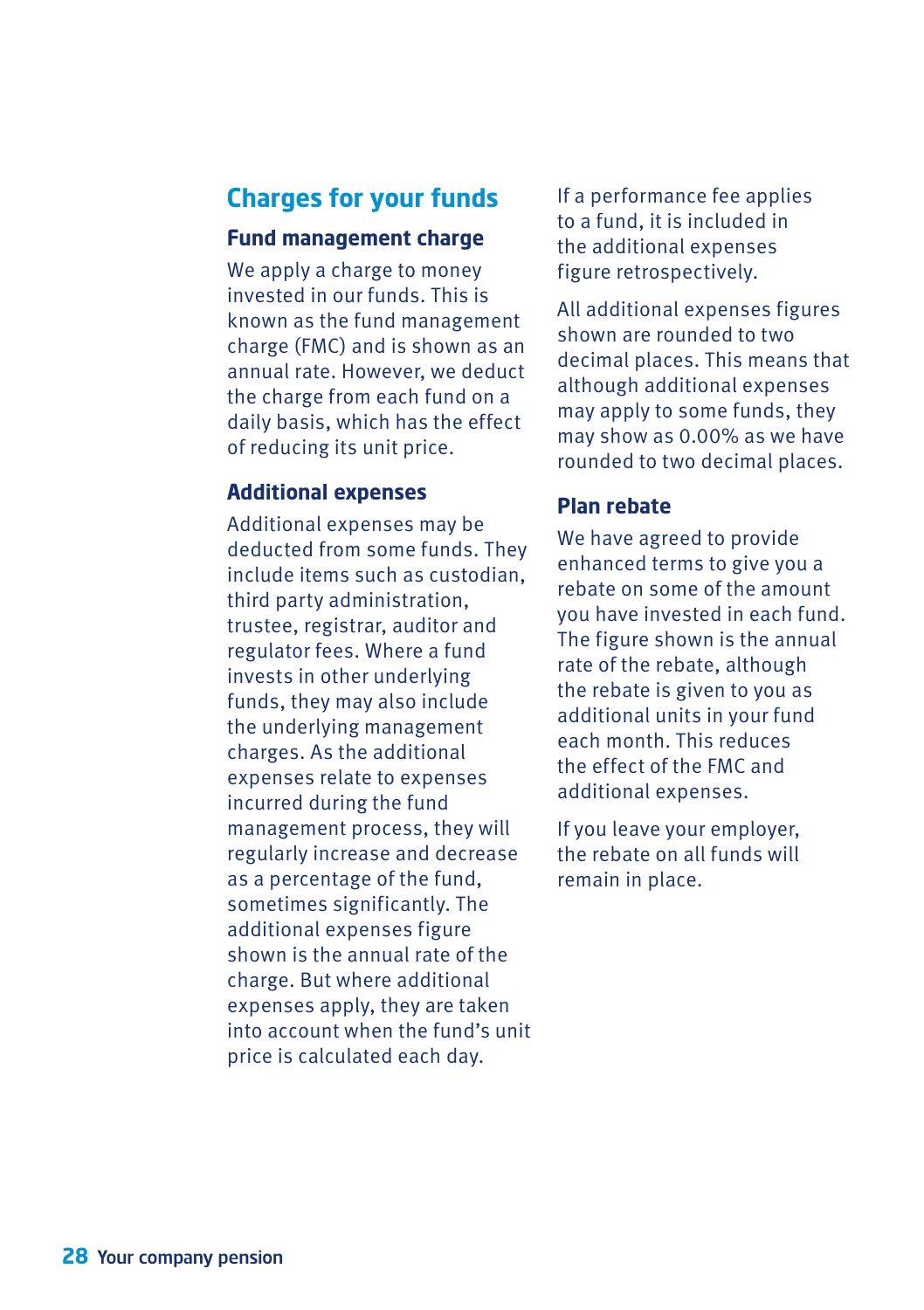#### **Effective total annual fund charge**

The effective total annual fund charge is the FMC plus additional expenses, minus any scheme rebate which applies.

For example, if you invest in a Standard Life fund with an FMC of 1.00%, additional expenses of 0.01% and a rebate of 0.20%, this will give an effective total annual fund charge of 0.81%.

The FMC and additional expenses are deducted daily, while the scheme rebate is applied monthly. So over the long term, the actual net amount of the FMC and additional expenses, minus the scheme rebate, should be close to the

effective total annual fund charge. However, it will be affected by factors such as:

- $\blacktriangleright$  the period it has been measured over
- $\blacktriangleright$  any single payments and transfer payments you make
- $\blacktriangleright$  changes in the timing of your regular payments
- $\blacktriangleright$  daily changes in fund values.

The charges and rebates which apply to each fund are shown later in this guide.

Charges and rebates are not guaranteed. They are regularly reviewed and may be changed in the future. The information in this guide is correct as at March 2014.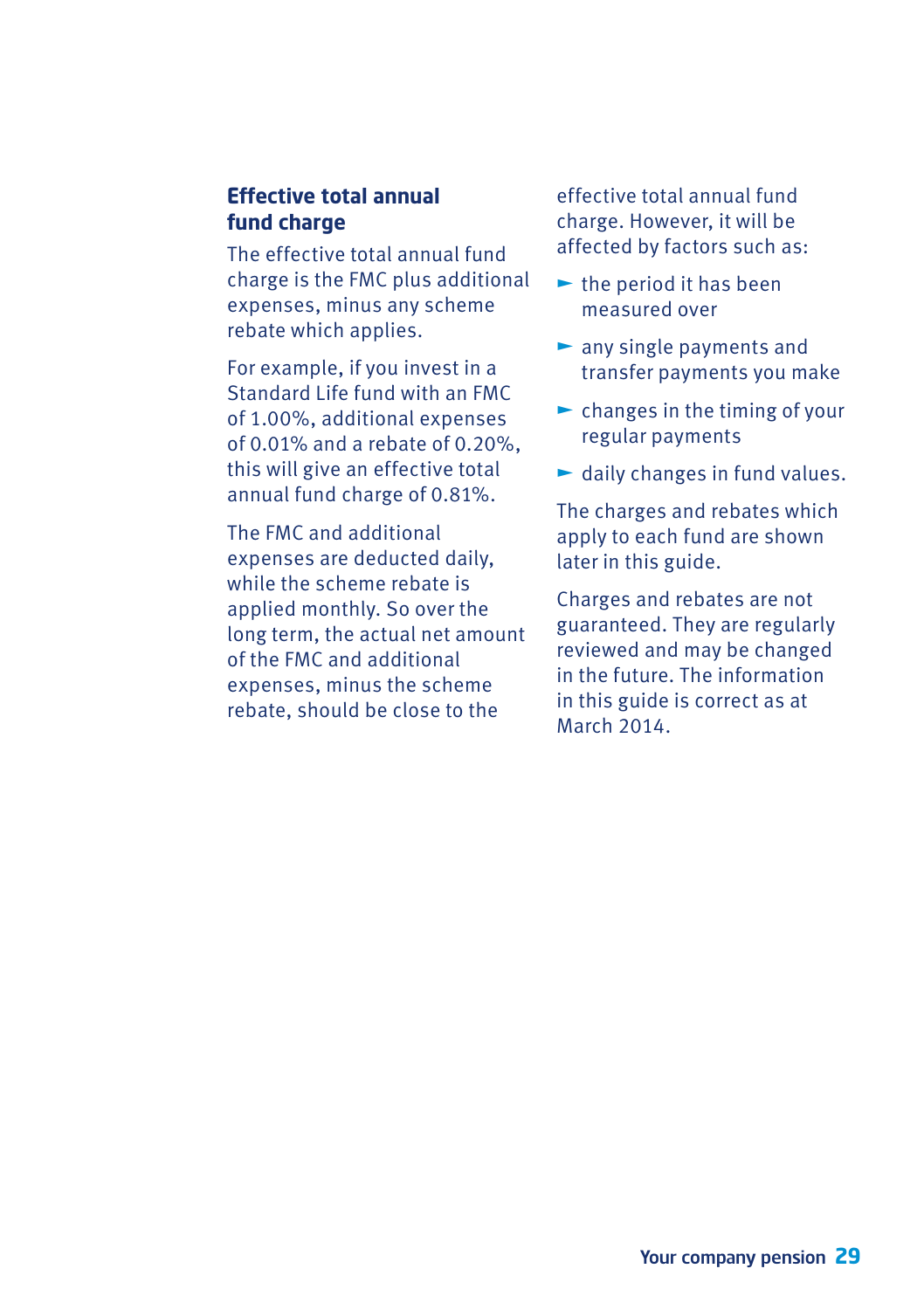## **Step 3 The investment options available to you**

Over the following pages you'll find information about the investment options which the Trustees, with recommendations from their advisers, have selected for you to choose from.

## **I don't want to make an investment choice**

Please see pages 31-32 for details of where contributions will be invested. Please note this option might not meet all your requirements.

### **I want to make an investment choice**

Please see page 33 for details on the options available.

If you are in any doubt as to which fund(s) you should choose, we strongly recommend you seek advice from a financial adviser. There may be a cost for this.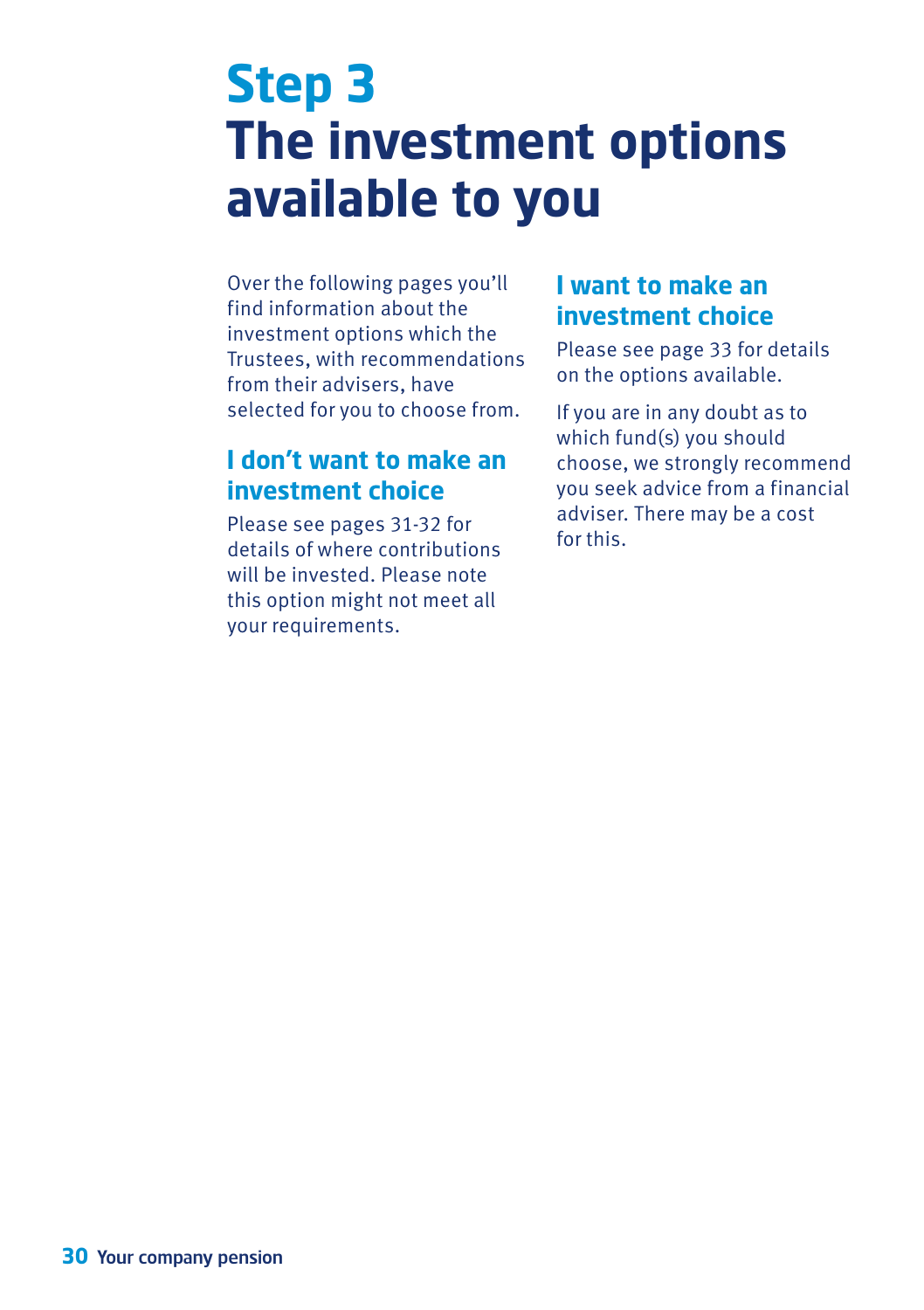## **What happens if I don't want to make an investment choice?**

If you want a low level of involvement in the selection of your investment option, or find it confusing to choose where to invest your money for your pension, then the Trustees' selected option could be for you.

After recommendations from their investment advisers, the Trustees of the Plan have chosen a lifestyle profile which they think is appropriate for pension plan investments.

If you don't make a choice, contributions will automatically be invested in the lifestyle profile. Please note that this option might not meet all your requirements.

## **The Trustees' selected option: how it works**

The Trustees' selected option is a lifestyle profile. For more information on understanding lifestyle profiles, refer to The basics of investing section earlier in this guide.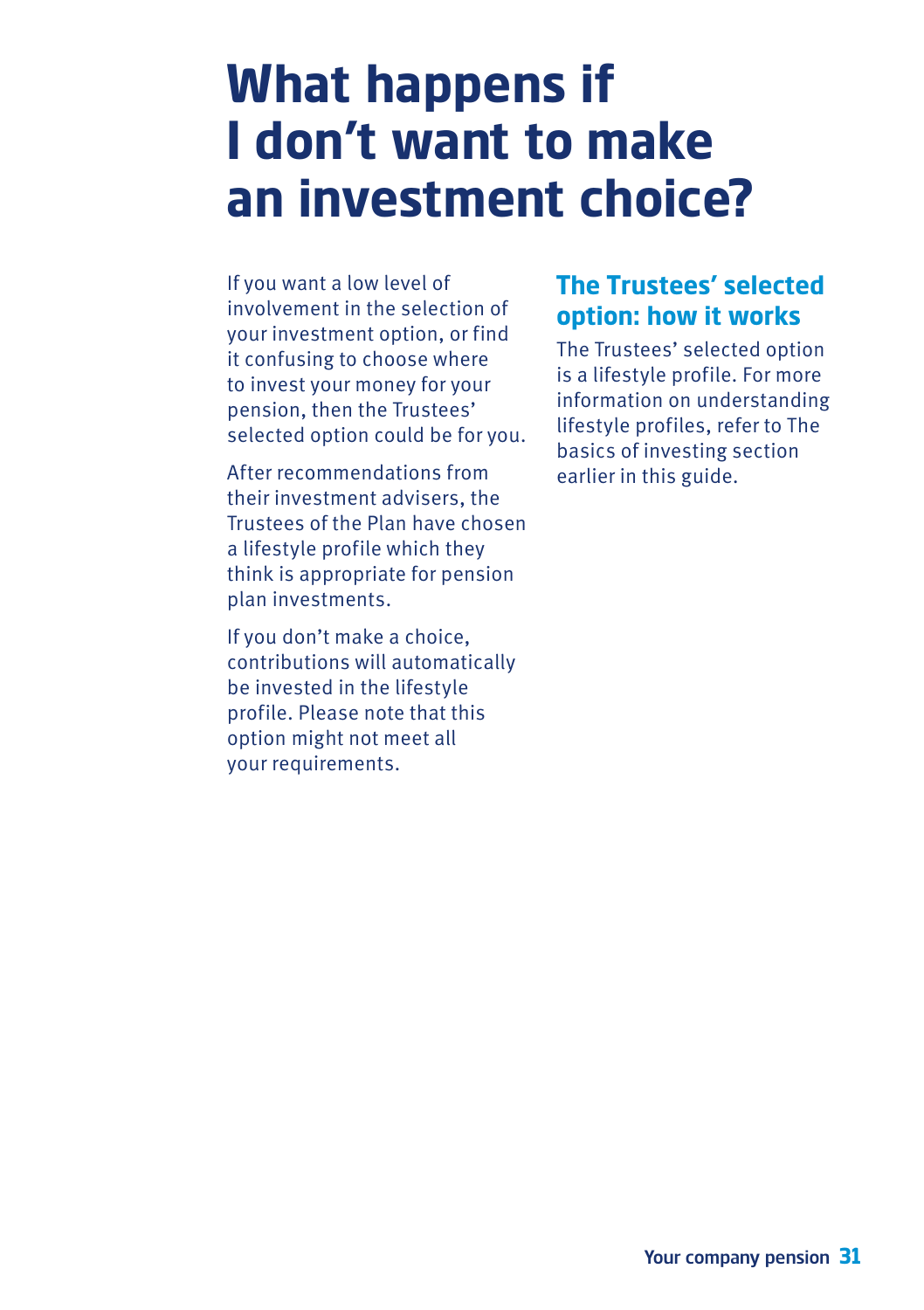## **Strategic Lifestyle Passive Plus III Profile**

The graph below illustrates how the funds you invest in through this lifestyle profile will vary during the years before your selected retirement date.



| Fund name |                                                                                | <b>Fund</b><br>code | <b>Volatility</b><br>rating | <b>FMC</b> | Additional<br>expenses | Plan<br>rebate | <b>Effective</b><br>total annual<br>fund charge | Active/<br><b>Passive</b><br>inverse |
|-----------|--------------------------------------------------------------------------------|---------------------|-----------------------------|------------|------------------------|----------------|-------------------------------------------------|--------------------------------------|
|           | <b>Standard Life Passive</b><br><b>Plus III Pension Fund</b>                   | <b>CCHD</b>         | 4                           | 1.00%      | 0.03%                  | 0.71%          | 0.32%                                           | Active                               |
|           | <b>Standard Life Strategic Pre</b><br>Retirement (B) Pension Fund <sup>3</sup> | <b>KKFF</b>         | 3                           | 1.00%      | 0.01%                  | 0.71%          | 0.30%                                           | Active                               |
|           | Standard Life Strategic At<br>Retirement Pension Fund <sup>3</sup>             | <b>BDAD</b>         | $\mathcal{D}$               | 1.00%      | 0.01%                  | 0.71%          | 0.30%                                           | Active                               |

The charges and rebates are not guaranteed. They are regularly reviewed and may be changed in the future. If you need more help to understand these tables, please see the basics of investing section.

- $^{\rm 1}$  Please see The basics of investing section for an explanation of active/passive investments.
- 3 Fund is designed for use within a lifestyle profile. It is not designed to be bought in isolation by investors.



For more information about the funds that make up the Strategic Lifestyle Passive Plus III Profile, visit our website at **www.standardlife.co.uk/funds**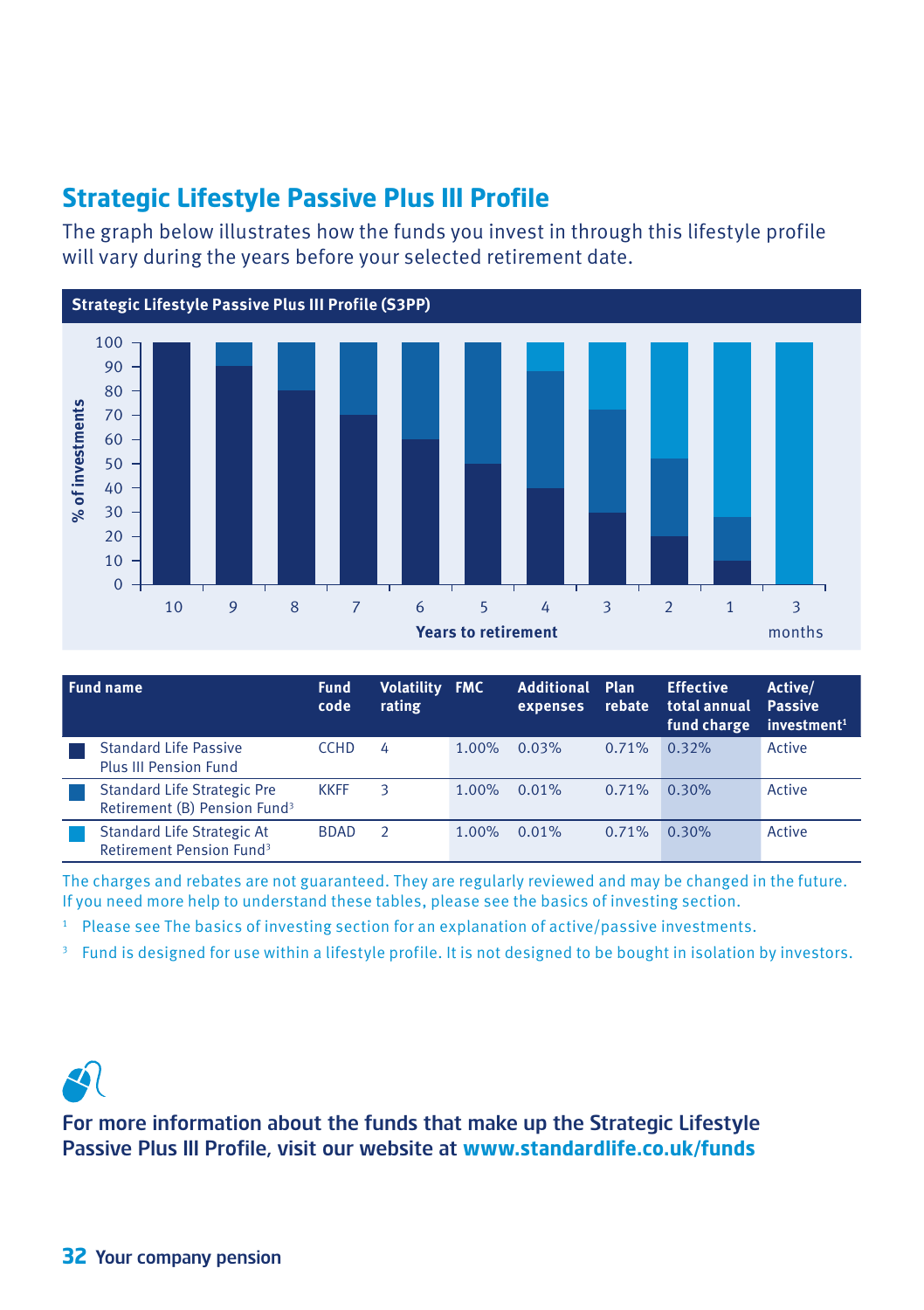## **What happens if I want to make an investment choice?**

## **Self-select range**

Do you have a good understanding of investments and how assets perform? If so, self-selecting your investments from the full fund range could be the right choice for you. You can review the investments available to you on pages 34-54.

Read each fund's fact sheet for their aims and how they invest. You can find these at **www.standardlife.co.uk/funds**

- $\blacktriangleright$  You may need to build your investment portfolio from a number of funds.
- $\blacktriangleright$  It is up to you to regularly monitor the performance of your funds and decide whether to make any changes.
- $\blacktriangleright$  You may need to adjust your portfolio regularly to keep it in line with your investment profile.

#### **Picking your own asset mix**

It is very important that you pick an asset mix and build a portfolio that aims to meet your individual needs and your attitude towards risk. If you are unsure then you may wish to seek advice from a financial adviser.

You should think about investing in a variety of asset classes, and a range of investments within each class.

#### **Are you approaching retirement?**

If you are nearing retirement (for example if you are five years or less away), you may want to consider starting to invest in funds aimed at aligning your pension fund with your plans for retirement. Some funds have aims which are aligned to specific retirement income plans, such as buying an annuity, while others may be more suitable if you intend to use income drawdown or take a tax‑free lump sum.

For example, if you intend to buy an annuity when you retire, you may wish to consider being invested in a fund such as the Standard Life Annuity Purchase Fund by the time you retire. And if you plan on taking a 25% tax‑free lump sum, you could consider moving into a money market fund or funds.

If you are unsure where to invest, you may want to seek advice from a financial adviser.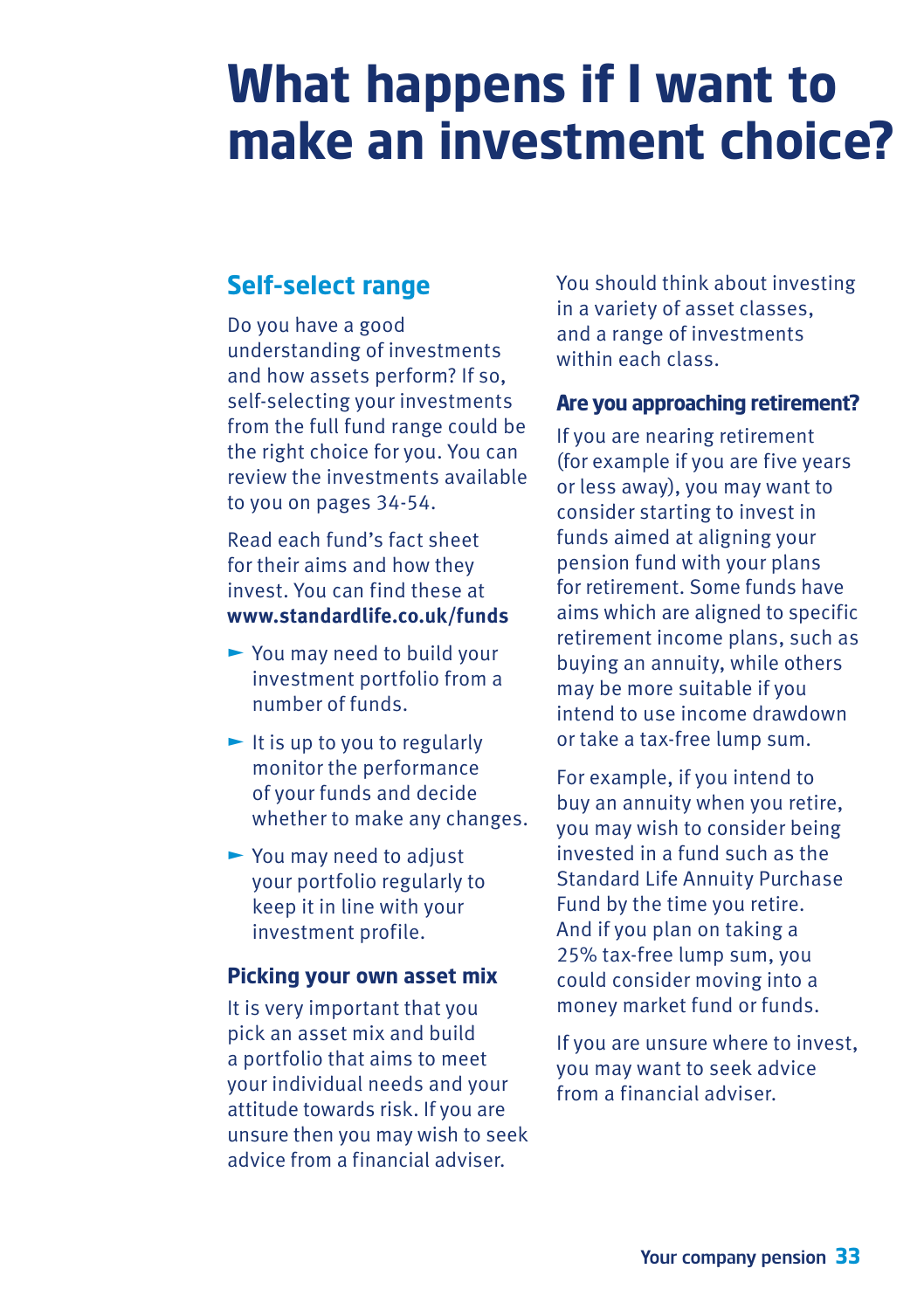## **Standard Life's strategic lifestyle profiles**

For more information on the strategic lifestyle profiles, see The basics of investing section.

If you are in any doubt as to which lifestyle profile you should choose, we strongly recommend you seek advice from a financial adviser. There may be a cost for this.

| <b>Profile name</b>                             | <b>Profile</b><br>code | <b>FMC</b> | <b>Additional</b><br>expenses | Plan<br>rebate | <b>Effective</b><br>total annual<br>fund charge | Active/<br><b>Passive</b><br>investment <sup>1</sup> |
|-------------------------------------------------|------------------------|------------|-------------------------------|----------------|-------------------------------------------------|------------------------------------------------------|
| Strategic Lifestyle Active Plus I Profile       | S <sub>1</sub> AP      | 1.10%      | 0.01%                         | 0.71%          | 0.40%                                           | Active                                               |
| Strategic Lifestyle Active Plus II Profile      | S <sub>2</sub> AP      | 1.10%      | 0.01%                         | 0.71%          | 0.40%                                           | Active                                               |
| Strategic Lifestyle Active Plus III Profile     | S <sub>3</sub> AP      | 1.10%      | 0.01%                         | 0.71%          | 0.40%                                           | Active                                               |
| Strategic Lifestyle Active Plus IV Profile      | S <sub>4</sub> AP      | 1.15%      | 0.01%                         | 0.71%          | 0.45%                                           | Active                                               |
| Strategic Lifestyle Active Plus V Profile       | S <sub>5</sub> AP      | 1.15%      | 0.01%                         | 0.71%          | 0.45%                                           | Active                                               |
| Strategic Lifestyle Passive Plus I Profile      | S <sub>1</sub> PP      | 1.00%      | 0.01%                         | 0.71%          | 0.30%                                           | Active                                               |
| Strategic Lifestyle Passive Plus II Profile     | S <sub>2</sub> PP      | 1.00%      | 0.03%                         | 0.71%          | 0.32%                                           | Active                                               |
| Strategic Lifestyle Passive Plus III Profile    | S3PP                   | 1.00%      | 0.03%                         | 0.71%          | 0.32%                                           | Active                                               |
| Strategic Lifestyle Passive Plus IV Profile     | S <sub>4</sub> PP      | 1.00%      | 0.04%                         | 0.71%          | 0.33%                                           | Active                                               |
| Strategic Lifestyle Passive Plus V Profile      | S5PP                   | 1.00%      | 0.04%                         | 0.71%          | 0.33%                                           | Active                                               |
| Strategic Lifestyle MyFolio Managed I Profile   | S <sub>1</sub> MA      | 0.80%      | 0.40%                         | 0.71%          | 0.49%                                           | Active                                               |
| Strategic Lifestyle MyFolio Managed II Profile  | S <sub>2</sub> MA      | 0.80%      | 0.45%                         | 0.71%          | 0.54%                                           | Active                                               |
| Strategic Lifestyle MyFolio Managed III Profile | S <sub>3</sub> MA      | 0.80%      | 0.50%                         | 0.71%          | 0.59%                                           | Active                                               |
| Strategic Lifestyle MyFolio Managed IV Profile  | S <sub>4</sub> MA      | 0.80%      | 0.55%                         | 0.71%          | 0.64%                                           | Active                                               |
| Strategic Lifestyle MyFolio Managed V Profile   | S5MA                   | 0.80%      | 0.60%                         | 0.71%          | 0.69%                                           | Active                                               |

The charges and rebates are not guaranteed. They are regularly reviewed and may be changed in the future. If you need more help to understand these tables, please see The basics of investing section.

<sup>1</sup> Please see The basics of investing section for an explanation of active/passive investments

#### **Lifestyle profile notes**

It is not possible to invest in more than one lifestyle profile at a time.

The figures shown in this table reflect the charges of the most expensive fund in which the lifestyle profile invests. As you get closer to retirement, the investment aims of the profile move away from growth and towards preparing your pension pot for retirement. For more information on how our strategic lifestyle profiles work and how long your investments are held in each fund, please see our 'Strategic lifestyle profiles' leaflets (Active Plus, Passive Plus, MyFolio Managed).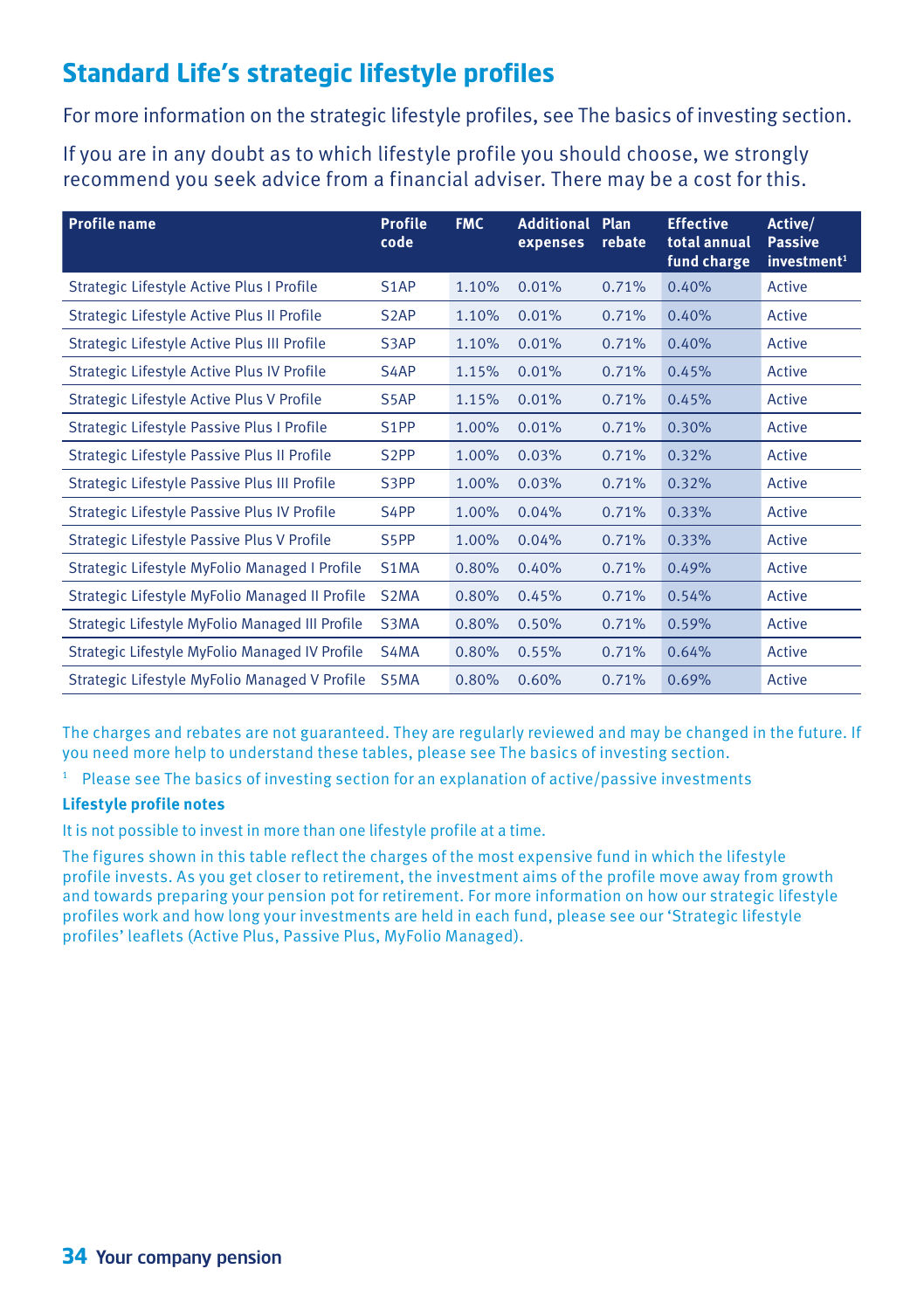## **Standard Life's risk-based funds**

For more information on the risk-based funds, see The basics of investing section.

If you are in any doubt as to which fund(s) you should choose, we strongly recommend you seek advice from a financial adviser. There may be a cost for this.

| <b>Fund name</b>                                                | <b>Fund</b><br>code | <b>Volatility</b><br>rating | <b>FMC</b> | <b>Additional Plan</b><br>expenses | rebate | <b>Effective</b><br>total annual<br>fund charge | Active/<br><b>Passive</b><br>investment <sup>1</sup> |
|-----------------------------------------------------------------|---------------------|-----------------------------|------------|------------------------------------|--------|-------------------------------------------------|------------------------------------------------------|
| <b>Standard Life Active Plus I</b><br><b>Pension Fund</b>       | <b>LLNA</b>         | $\overline{2}$              | 1.10%      | 0.01%                              | 0.71%  | 0.40%                                           | Active                                               |
| <b>Standard Life Active Plus II</b><br><b>Pension Fund</b>      | <b>LLPA</b>         | 3                           | 1.10%      | 0.01%                              | 0.71%  | 0.40%                                           | Active                                               |
| <b>Standard Life Active Plus III</b><br><b>Pension Fund</b>     | <b>DDNA</b>         | 4                           | 1.10%      | 0.01%                              | 0.71%  | 0.40%                                           | Active                                               |
| <b>Standard Life Active Plus IV</b><br><b>Pension Fund</b>      | <b>FFND</b>         | 5                           | 1.15%      | 0.01%                              | 0.71%  | 0.45%                                           | Active                                               |
| <b>Standard Life Active Plus V</b><br><b>Pension Fund</b>       | <b>FFBA</b>         | 6                           | 1.15%      | 0.01%                              | 0.71%  | 0.45%                                           | Active                                               |
| Standard Life Passive Plus L<br><b>Pension Fund</b>             | <b>KKGD</b>         | $\overline{2}$              | 1.00%      | 0.01%                              | 0.71%  | 0.30%                                           | Active                                               |
| <b>Standard Life Passive Plus II</b><br><b>Pension Fund</b>     | <b>JJKM</b>         | 3                           | 1.00%      | 0.03%                              | 0.71%  | 0.32%                                           | Active                                               |
| <b>Standard Life Passive Plus III</b><br><b>Pension Fund</b>    | <b>CCHD</b>         | 4                           | 1.00%      | 0.03%                              | 0.71%  | 0.32%                                           | Active                                               |
| Standard Life Passive Plus IV<br><b>Pension Fund</b>            | <b>JJJA</b>         | 5                           | 1.00%      | 0.04%                              | 0.71%  | 0.33%                                           | Active                                               |
| Standard Life Passive Plus V<br><b>Pension Fund</b>             | <b>FFKG</b>         | 6                           | 1.00%      | 0.04%                              | 0.71%  | 0.33%                                           | Active                                               |
| <b>Standard Life MyFolio Managed I</b><br><b>Pension Fund</b>   | <b>CCEF</b>         | $\overline{2}$              | 0.80%      | 0.40%                              | 0.71%  | 0.49%                                           | Active                                               |
| <b>Standard Life MyFolio Managed II</b><br><b>Pension Fund</b>  | <b>AAMI</b>         | 3                           | 0.80%      | 0.45%                              | 0.71%  | 0.54%                                           | Active                                               |
| <b>Standard Life MyFolio Managed III</b><br><b>Pension Fund</b> | <b>AAAF</b>         | 4                           | 0.80%      | 0.50%                              | 0.71%  | 0.59%                                           | Active                                               |
| Standard Life MyFolio Managed IV<br><b>Pension Fund</b>         | <b>DDNP</b>         | 5                           | 0.80%      | 0.55%                              | 0.71%  | 0.64%                                           | Active                                               |
| Standard Life MyFolio Managed V<br><b>Pension Fund</b>          | <b>NBGC</b>         | 6                           | 0.80%      | 0.60%                              | 0.71%  | 0.69%                                           | Active                                               |

The charges and rebates are not guaranteed. They are regularly reviewed and may be changed in the future. If you need more help to understand these tables, please see The basics of investing section.

<sup>1</sup> Please see The basics of investing section for an explanation of active/passive investments.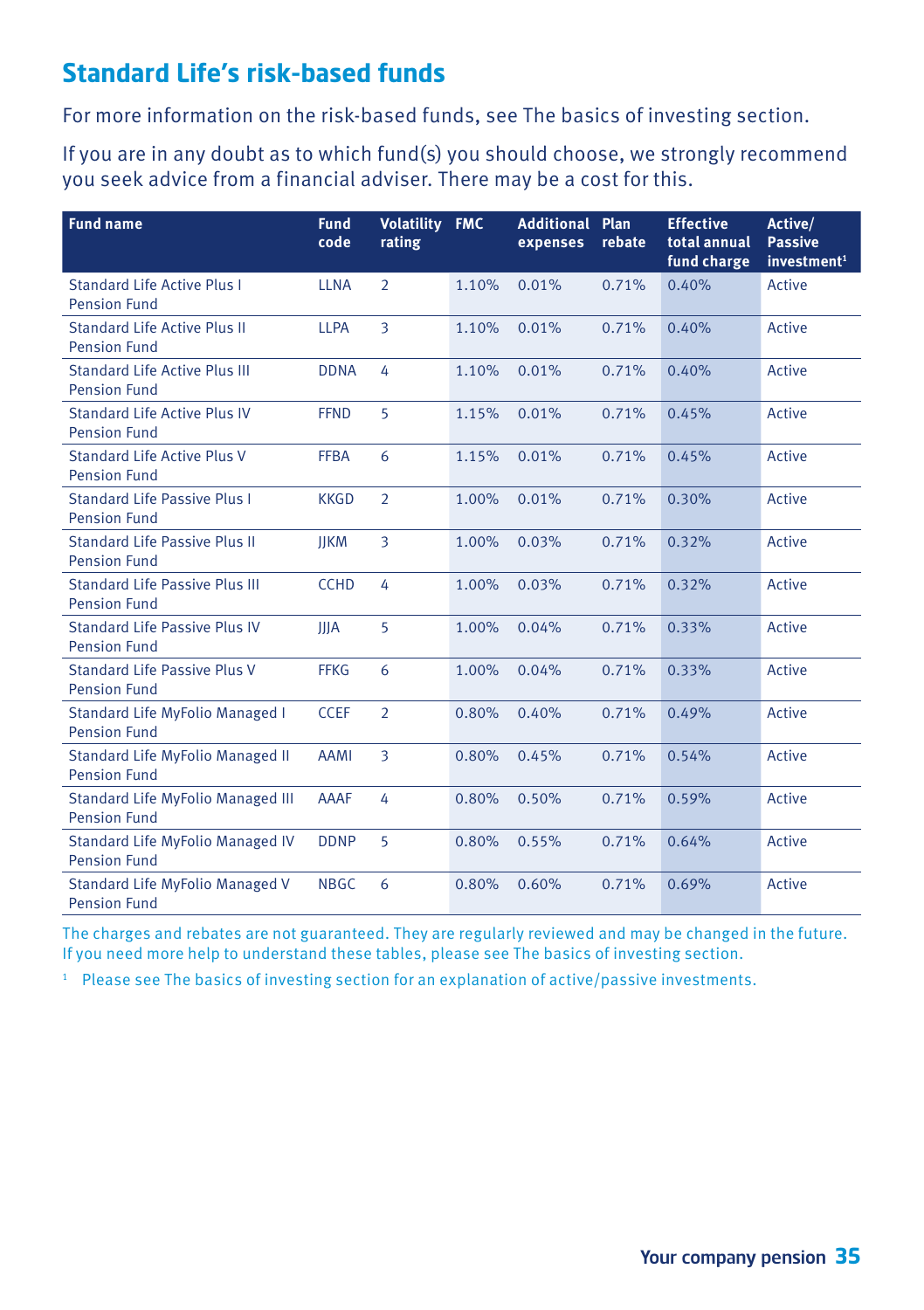## **Traditional lifestyle profiles**

| <b>Profile name</b>                                          | <b>Profile</b><br>code | <b>FMC</b> | <b>Additional Plan</b><br>expenses | rebate | <b>Effective</b><br>total annual<br>fund charge | Active/<br><b>Passive</b><br>investment <sup>1</sup> |
|--------------------------------------------------------------|------------------------|------------|------------------------------------|--------|-------------------------------------------------|------------------------------------------------------|
| <b>Standard Life MyFolio</b><br><b>Managed I Lifestyle</b>   | MF1L                   | 0.80%      | 0.40%                              | 0.71%  | 0.49%                                           | Active                                               |
| <b>Standard Life MyFolio</b><br><b>Managed II Lifestyle</b>  | MF <sub>2</sub> L      | 0.80%      | 0.45%                              | 0.71%  | 0.54%                                           | Active                                               |
| <b>Standard Life MyFolio</b><br><b>Managed III Lifestyle</b> | MF3L                   | 0.80%      | 0.50%                              | 0.71%  | 0.59%                                           | Active                                               |
| <b>Standard Life MyFolio</b><br><b>Managed IV Lifestyle</b>  | MF4L                   | 0.80%      | 0.55%                              | 0.71%  | 0.64%                                           | Active                                               |
| <b>Standard Life MyFolio</b><br><b>Managed V Lifestyle</b>   | MF5L                   | 0.80%      | 0.60%                              | 0.71%  | 0.69%                                           | Active                                               |
| <b>Standard Life MyFolio</b><br><b>Market I Lifestyle</b>    | 1MFM                   | 0.80%      | 0.26%                              | 0.71%  | 0.35%                                           | Active                                               |
| <b>Standard Life MyFolio</b><br><b>Market II Lifestyle</b>   | 2MFM                   | 0.80%      | 0.29%                              | 0.71%  | 0.38%                                           | Active                                               |
| <b>Standard Life MyFolio</b><br>Market III Lifestyle         | 3MFM                   | 0.80%      | 0.29%                              | 0.71%  | 0.38%                                           | Active                                               |
| <b>Standard Life MyFolio</b><br><b>Market IV Lifestyle</b>   | 4MFM                   | 0.80%      | 0.31%                              | 0.71%  | 0.40%                                           | Active                                               |
| <b>Standard Life MyFolio</b><br><b>Market V Lifestyle</b>    | 5MFM                   | 0.80%      | 0.29%                              | 0.71%  | 0.38%                                           | Active                                               |
| <b>Standard Life MyFolio</b><br>Multi-Manager I Lifestyle    | 1FMM                   | 1.05%      | 0.58%                              | 0.71%  | 0.92%                                           | Active                                               |
| <b>Standard Life MyFolio</b><br>Multi-Manager II Lifestyle   | 2FMM                   | 1.05%      | 0.67%                              | 0.71%  | 1.01%                                           | Active                                               |
| <b>Standard Life MyFolio</b><br>Multi-Manager III Lifestyle  | 3FMM                   | 1.05%      | 0.74%                              | 0.71%  | 1.08%                                           | Active                                               |
| <b>Standard Life MyFolio</b><br>Multi-Manager IV Lifestyle   | 4FMM                   | 1.05%      | 0.77%                              | 0.71%  | 1.11%                                           | Active                                               |
| <b>Standard Life MyFolio</b><br>Multi-Manager V Lifestyle    | 5FMM                   | 1.05%      | 0.76%                              | 0.71%  | 1.10%                                           | Active                                               |
| <b>Standard Life Balanced</b><br><b>Managed Lifestyle</b>    | 3BAL                   | 1.00%      | 0.01%                              | 0.71%  | 0.30%                                           | Active                                               |
| <b>Standard Life Balanced</b><br><b>Managed II Lifestyle</b> | 4BAL                   | 1.00%      | 0.01%                              | 0.71%  | 0.30%                                           | Active                                               |
| <b>Standard Life Cautious</b><br><b>Managed Lifestyle</b>    | 3CAU                   | 1.00%      | 0.01%                              | 0.71%  | 0.30%                                           | Active                                               |
| <b>Standard Life Cautious</b><br><b>Managed II Lifestyle</b> | 4CAU                   | 1.00%      | 0.01%                              | 0.71%  | 0.30%                                           | Active                                               |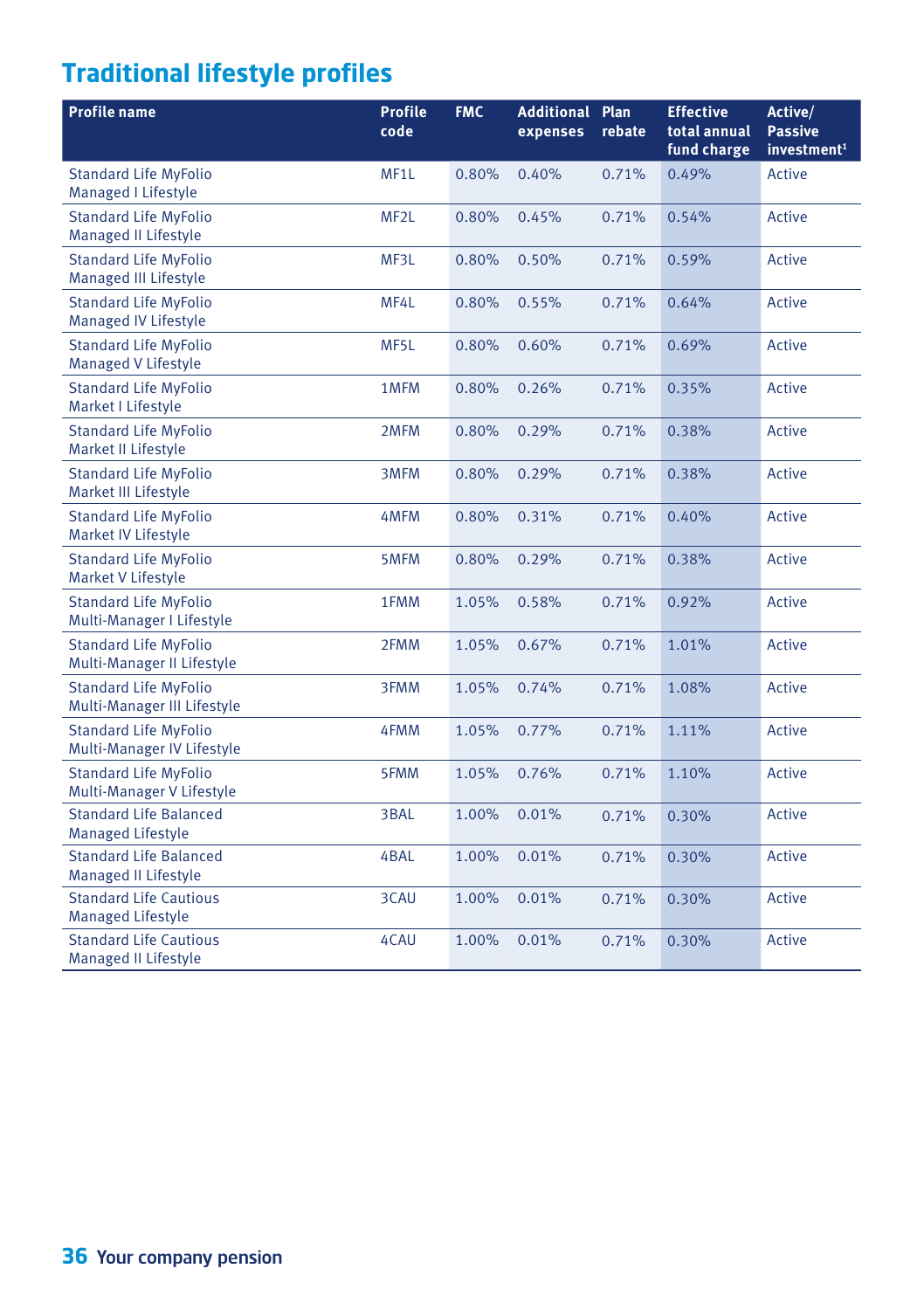## **Traditional lifestyle profiles** *(continued)*

| Profile name                             | <b>Profile</b><br>code | <b>FMC</b>  | <b>Additional Plan</b><br>expenses rebate |       | <b>Effective</b><br>total annual Passive<br>fund charge investment <sup>1</sup> | Active/ |
|------------------------------------------|------------------------|-------------|-------------------------------------------|-------|---------------------------------------------------------------------------------|---------|
| Standard Life Global Equity Lifestyle    | 1GLO                   | 1.00% 0.01% |                                           | 0.71% | 0.30%                                                                           | Active  |
| Standard Life Global Equity II Lifestyle | 5GLO                   | $1.00\%$    | $0.01\%$                                  | 0.71% | 0.30%                                                                           | Active  |

The charges and rebates are not guaranteed. They are regularly reviewed and may be changed in the future. If you need more help to understand these tables, please see The basics of investing section.

 $1$  Please see The basics of investing section for an explanation of active/passive investments.

#### **Lifestyle profile notes**

For more information on lifestyle profiles, see The basics of investing section.

If you are in any doubt as to which lifestyle profile you should choose, we strongly recommend you seek advice from a financial adviser. There may be a cost for this.

It is not possible to invest in more than one lifestyle profile at a time.

The figures shown in this table reflect the charges of the most expensive fund in which the lifestyle profile invests. As you get closer to retirement, the investment aims of the profile move away from growth and towards preparing your pension pot for retirement. For more information on how lifestyle profiles work and how long your investments are held in each fund, please see our 'Lifestyle profiles' leaflets (Traditional Lifestyle Profiles and MyFolio Lifestyle Profiles).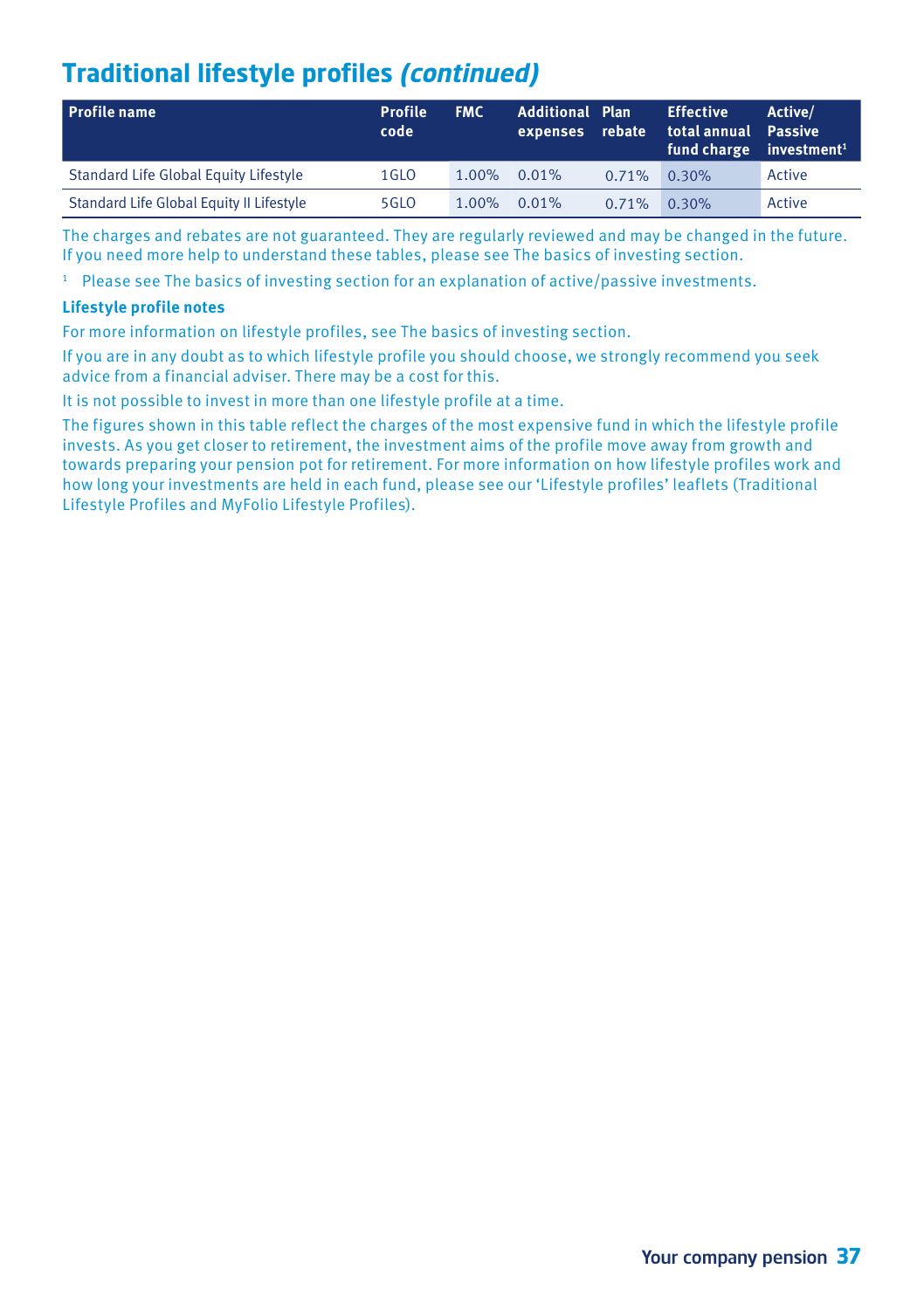## **Managed**

| <b>Fund name</b>                                                         | <b>Fund</b><br>code | <b>Volatility</b><br>rating | <b>FMC</b> | <b>Additional</b><br>expenses | Plan<br>rebate | <b>Effective</b><br>total annual<br>fund charge | Active/<br><b>Passive</b><br>investment <sup>1</sup> |
|--------------------------------------------------------------------------|---------------------|-----------------------------|------------|-------------------------------|----------------|-------------------------------------------------|------------------------------------------------------|
| Standard Life Ethical Pension Fund                                       | G7                  | 5                           | 1.00%      | 0.01%                         | 0.71%          | 0.30%                                           | Active                                               |
| <b>Standard Life Managed</b><br><b>Pension Fund</b>                      | FA                  | 5                           | 1.00%      | 0.01%                         | 0.71%          | 0.30%                                           | Active                                               |
| <b>Standard Life Multi Asset Managed</b><br>(20-60% Shares) Pension Fund | F <sub>8</sub>      | 3                           | 1.00%      | 0.01%                         | 0.71%          | 0.30%                                           | Active                                               |
| <b>SL SLI Dynamic Distribution</b><br><b>Pension Fund</b>                | 87                  | 4                           | 1.30%      | 0.13%                         | 0.71%          | 0.72%                                           | Active                                               |
| SL Aberdeen Multi Asset<br><b>Pension Fund</b>                           | KL                  | 4                           | 1.30%      | 0.08%                         | 0.71%          | 0.67%                                           | Active                                               |
| SL Baring Multi Asset Pension Fund                                       | <b>EEAC</b>         | 3                           | 1.55%      | 0.32%                         | 0.71%          | 1.16%                                           | Active                                               |
| <b>SL CF 7IM Adventurous</b><br><b>Pension Fund</b>                      | <b>ADLL</b>         | 5                           | 1.65%      | 0.69%                         | 0.71%          | 1.63%                                           | Active                                               |
| SL CF 7IM Balanced Pension Fund                                          | <b>ADLF</b>         | 3                           | 1.65%      | 0.52%                         | 0.71%          | 1.46%                                           | Active                                               |
| <b>SL CF 7IM Moderately</b><br><b>Adventurous Pension Fund</b>           | <b>ADLG</b>         | 4                           | 1.65%      | 0.61%                         | 0.71%          | 1.55%                                           | Active                                               |
| <b>SL CF 7IM Moderately</b><br><b>Cautious Pension Fund</b>              | <b>ADLH</b>         | $\overline{2}$              | 1.65%      | 0.49%                         | 0.71%          | 1.43%                                           | Active                                               |
| <b>SL CF Miton Distribution</b><br><b>Pension Fund</b>                   | <b>VK</b>           | 4                           | 1.70%      | 0.38%                         | 0.71%          | 1.37%                                           | Active                                               |
| <b>SL F&amp;C MM Lifestyle Balanced</b><br><b>Pension Fund</b>           | ZI                  | 5                           | 1.90%      | 0.75%                         | 0.71%          | 1.94%                                           | Active                                               |
| SL Fidelity Multi Asset Open<br><b>Growth Pension Fund</b>               | 2D                  | 5                           | 1.40%      | 0.70%                         | 0.71%          | 1.39%                                           | Active                                               |
| <b>SL Henderson Cautious</b><br><b>Managed Pension Fund</b>              | <b>NS</b>           | 3                           | 1.54%      | 0.26%                         | 0.71%          | 1.09%                                           | <b>Active</b>                                        |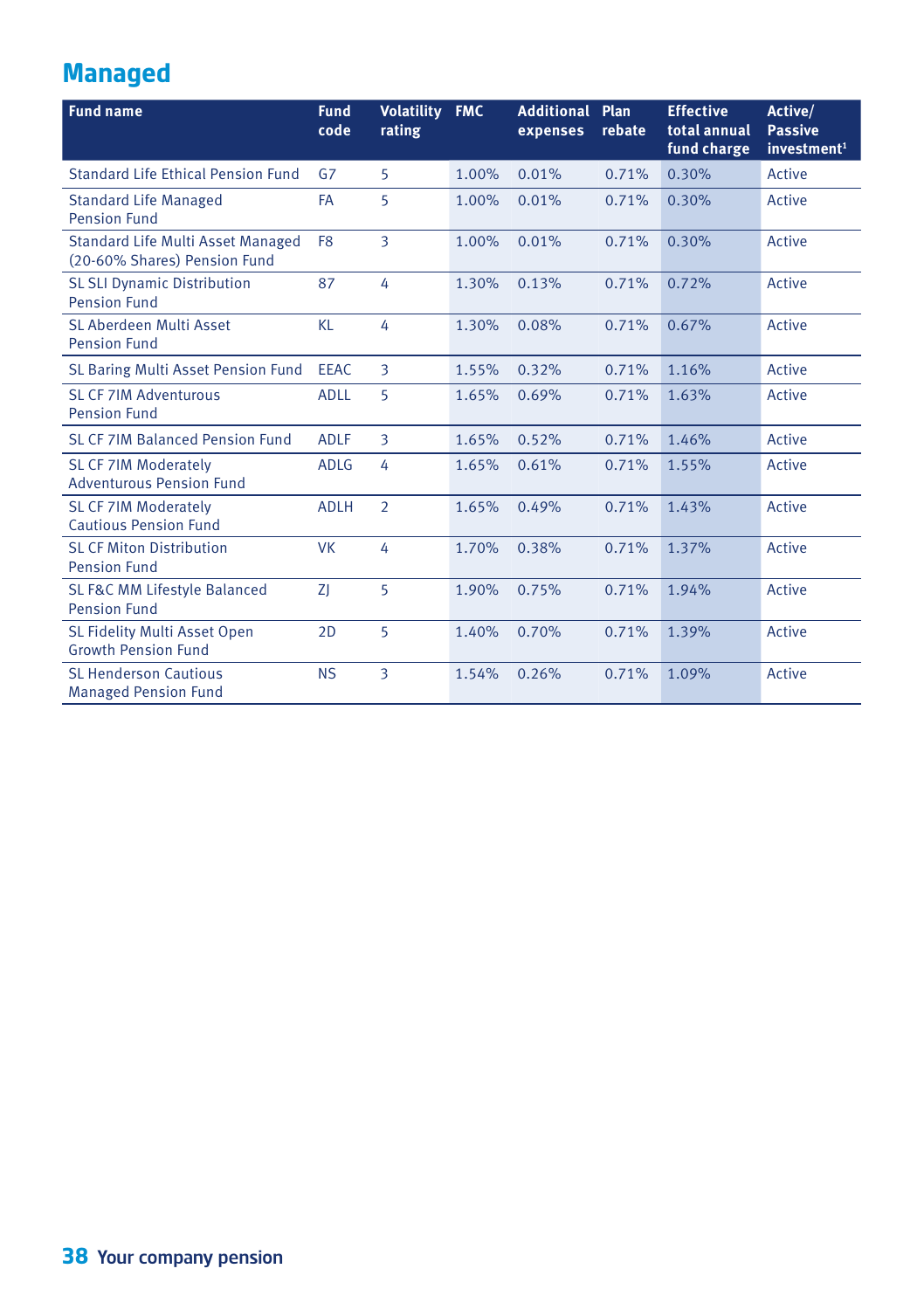## **Managed** *(continued)*

| <b>Fund name</b>                                            | <b>Fund</b><br>code | <b>Volatility</b><br>rating | <b>FMC</b> | <b>Additional</b><br>expenses | Plan<br>rebate | <b>Effective</b><br>total annual<br>fund charge | Active/<br><b>Passive</b><br>investment <sup>1</sup> |
|-------------------------------------------------------------|---------------------|-----------------------------|------------|-------------------------------|----------------|-------------------------------------------------|------------------------------------------------------|
| <b>SL Invested Cautious</b><br><b>Managed Pension Fund</b>  | 2Y                  | 3                           | 1.68%      | 0.12%                         | 0.71%          | 1.09%                                           | Active                                               |
| SL Jupiter Distribution Pension Fund                        | <b>KH</b>           | 3                           | 1.50%      | 0.17%                         | 0.71%          | 0.96%                                           | Active                                               |
| <b>SL Jupiter Merlin Balanced</b><br>Portfolio Pension Fund | 1F                  | 4                           | 1.85%      | 0.92%                         | 0.71%          | 2.06%                                           | Active                                               |
| SL Jupiter Merlin Growth<br>Portfolio Pension Fund          | 1 <sub>D</sub>      | 5                           | 1.85%      | 1.08%                         | 0.71%          | 2.22%                                           | Active                                               |
| SL Jupiter Merlin Income<br>Portfolio Pension Fund          | 1E                  | 3                           | 1.85%      | 0.84%                         | 0.71%          | 1.98%                                           | Active                                               |
| SL M&G Episode Balanced<br><b>Pension Fund</b>              | VQ                  | 3                           | 1.68%      | 0.33%                         | 0.71%          | 1.30%                                           | Active                                               |
| SL Newton Global Balanced<br><b>Pension Fund</b>            | <b>KF</b>           | 4                           | 1.30%      | 0.06%                         | 0.71%          | 0.65%                                           | Active                                               |
| SL Newton Managed Pension Fund                              | <b>KM</b>           | 5                           | 1.30%      | 0.13%                         | 0.71%          | 0.72%                                           | Active                                               |
| <b>SL Newton Phoenix</b><br><b>Multi-Asset Pension Fund</b> | 73                  | 3                           | 1.85%      | 0.15%                         | 0.71%          | 1.29%                                           | Active                                               |
| <b>SL Schroder Managed Balanced</b><br><b>Pension Fund</b>  | <b>BFCE</b>         | 5                           | 1.50%      | 0.13%                         | 0.71%          | 0.92%                                           | Active                                               |
| SL Towry A0715 Pension Fund                                 | Z6                  | $\overline{2}$              | 1.70%      | 0.81%                         | 0.71%          | 1.80%                                           | Active                                               |
| SL Towry A2535 Pension Fund                                 | Z7                  | 3                           | 1.70%      | 0.79%                         | 0.71%          | 1.78%                                           | Active                                               |
| SL Towry A3743 Pension Fund                                 | <b>Z8</b>           | 4                           | 1.70%      | 0.73%                         | 0.71%          | 1.72%                                           | Active                                               |

The charges and rebates are not guaranteed. They are regularly reviewed and may be changed in the future. If you need more help to understand these tables, please see The basics of investing section.

<sup>1</sup> Please see The basics of investing section for an explanation of active/passive investments.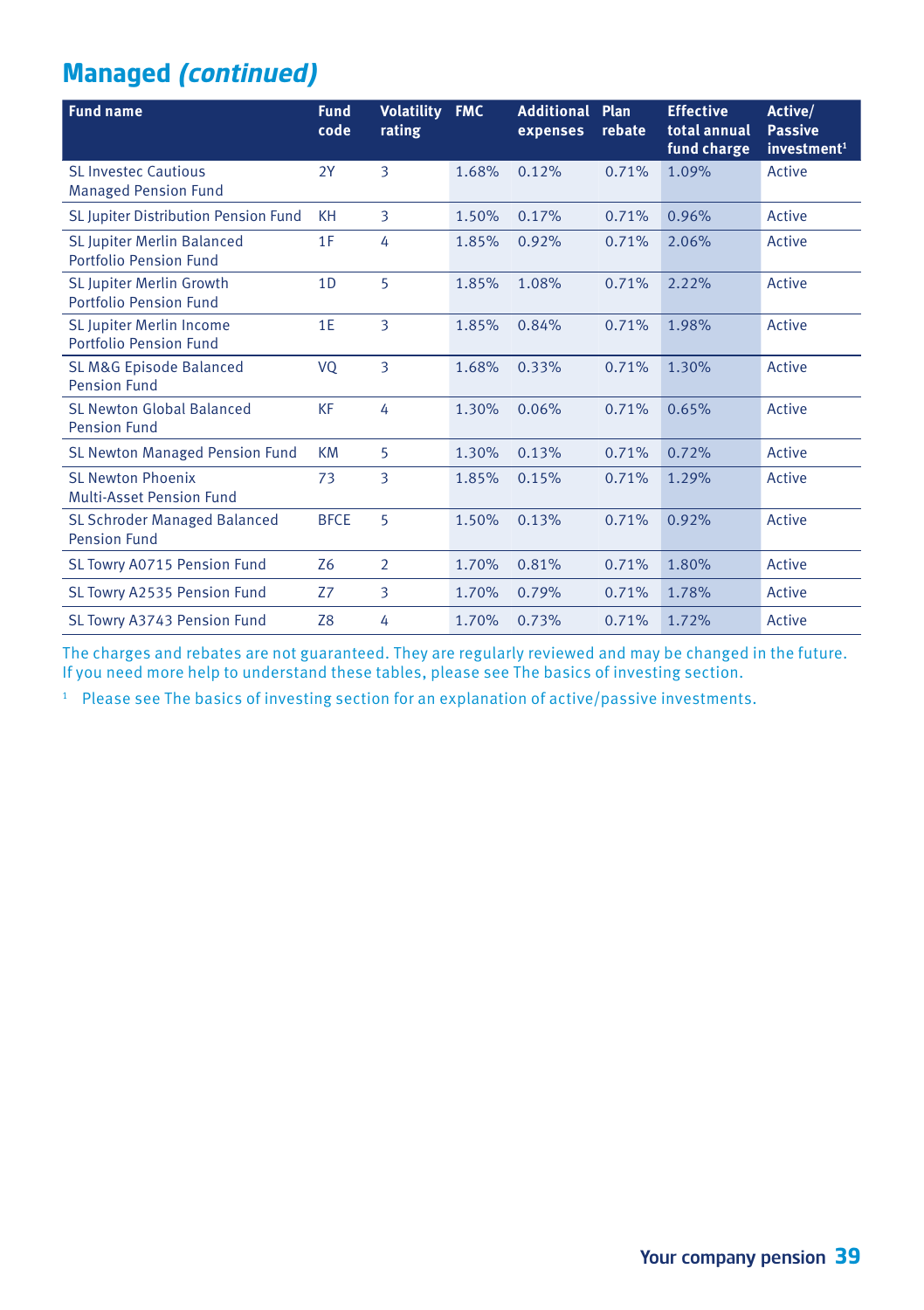## **MyFolio**

| <b>Fund name</b>                                                | <b>Fund</b><br>code | <b>Volatility</b><br>rating | <b>FMC</b> | <b>Additional Plan</b><br>expenses | rebate | <b>Effective</b><br>total annual<br>fund charge | Active/<br><b>Passive</b><br>investment <sup>1</sup> |
|-----------------------------------------------------------------|---------------------|-----------------------------|------------|------------------------------------|--------|-------------------------------------------------|------------------------------------------------------|
| Standard Life MyFolio Market I<br><b>Pension Fund</b>           | <b>BBEE</b>         | $\overline{2}$              | 0.80%      | 0.26%                              | 0.71%  | 0.35%                                           | Active                                               |
| <b>Standard Life MyFolio Market II</b><br><b>Pension Fund</b>   | LLJE                | 3                           | 0.80%      | 0.29%                              | 0.71%  | 0.38%                                           | Active                                               |
| <b>Standard Life MyFolio Market III</b><br><b>Pension Fund</b>  | <b>AACE</b>         | 4                           | 0.80%      | 0.29%                              | 0.71%  | 0.38%                                           | Active                                               |
| <b>Standard Life MyFolio Market IV</b><br><b>Pension Fund</b>   | <b>LLNB</b>         | 5                           | 0.80%      | 0.31%                              | 0.71%  | 0.40%                                           | Active                                               |
| <b>Standard Life MyFolio Market V</b><br><b>Pension Fund</b>    | <b>BBIA</b>         | 6                           | 0.80%      | 0.27%                              | 0.71%  | 0.36%                                           | Active                                               |
| <b>Standard Life MyFolio Managed I</b><br><b>Pension Fund</b>   | <b>CCEF</b>         | $\overline{2}$              | 0.80%      | 0.40%                              | 0.71%  | 0.49%                                           | Active                                               |
| Standard Life MyFolio Managed II<br><b>Pension Fund</b>         | <b>AAMI</b>         | 3                           | 0.80%      | 0.45%                              | 0.71%  | 0.54%                                           | Active                                               |
| <b>Standard Life MyFolio Managed III</b><br><b>Pension Fund</b> | <b>AAAF</b>         | 4                           | 0.80%      | 0.50%                              | 0.71%  | 0.59%                                           | Active                                               |
| <b>Standard Life MyFolio Managed IV</b><br><b>Pension Fund</b>  | <b>DDNP</b>         | 5                           | 0.80%      | 0.55%                              | 0.71%  | 0.64%                                           | Active                                               |
| <b>Standard Life MyFolio Managed V</b><br><b>Pension Fund</b>   | <b>NBGC</b>         | 6                           | 0.80%      | 0.60%                              | 0.71%  | 0.69%                                           | Active                                               |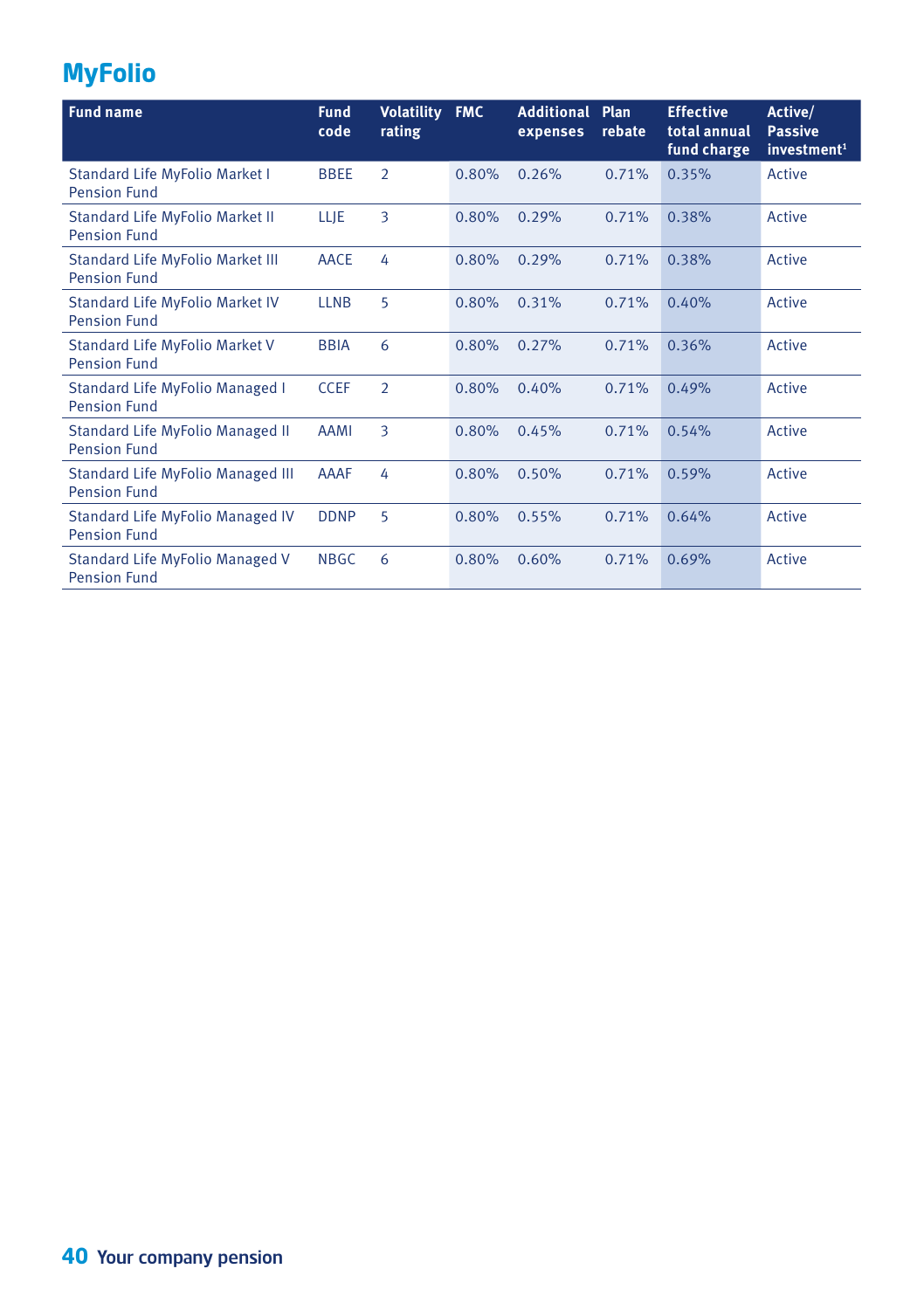## **MyFolio** *(continued)*

| <b>Fund name</b>                                                                | <b>Fund</b><br>code | <b>Volatility FMC</b><br>rating |       | <b>Additional Plan</b><br>expenses | rebate | <b>Effective</b><br>total annual<br>fund charge | Active/<br><b>Passive</b><br>investment <sup>1</sup> |
|---------------------------------------------------------------------------------|---------------------|---------------------------------|-------|------------------------------------|--------|-------------------------------------------------|------------------------------------------------------|
| <b>Standard Life MyFolio Managed</b><br><b>Income I Pension Fund</b>            | AABG                | $\overline{2}$                  | 0.80% | 0.57%                              | 0.71%  | 0.66%                                           | Active                                               |
| <b>Standard Life MyFolio Managed</b><br><b>Income II Pension Fund</b>           | <b>CCJB</b>         | 3                               | 0.80% | 0.71%                              | 0.71%  | 0.80%                                           | Active                                               |
| <b>Standard Life MyFolio Managed</b><br><b>Income III Pension Fund</b>          | <b>CCEG</b>         | 4                               | 0.80% | 0.76%                              | 0.71%  | 0.85%                                           | Active                                               |
| <b>Standard Life MyFolio Managed</b><br><b>Income IV Pension Fund</b>           | <b>KKPA</b>         | 5                               | 0.80% | 0.83%                              | 0.71%  | 0.92%                                           | Active                                               |
| <b>Standard Life MyFolio Managed</b><br><b>Income V Pension Fund</b>            | <b>AAPI</b>         | 6                               | 0.80% | 0.83%                              | 0.71%  | 0.92%                                           | Active                                               |
| <b>Standard Life MyFolio</b><br>Multi-Manager I Pension Fund                    | <b>MMBA</b>         | $\overline{2}$                  | 1.05% | 0.58%                              | 0.71%  | 0.92%                                           | Active                                               |
| <b>Standard Life MyFolio</b><br>Multi-Manager II Pension Fund                   | <b>AADC</b>         | $\overline{3}$                  | 1.05% | 0.67%                              | 0.71%  | 1.01%                                           | Active                                               |
| <b>Standard Life MyFolio</b><br>Multi-Manager III Pension Fund                  | <b>MMKF</b>         | 4                               | 1.05% | 0.74%                              | 0.71%  | 1.08%                                           | Active                                               |
| <b>Standard Life MyFolio</b><br>Multi-Manager IV Pension Fund                   | <b>BBJP</b>         | 5                               | 1.05% | 0.77%                              | 0.71%  | 1.11%                                           | Active                                               |
| <b>Standard Life MyFolio</b><br>Multi-Manager V Pension Fund                    | <b>KKGF</b>         | 6                               | 1.05% | 0.76%                              | 0.71%  | 1.10%                                           | Active                                               |
| <b>Standard Life MyFolio</b><br>Multi-Manager Income I<br><b>Pension Fund</b>   | <b>CCKA</b>         | $\overline{2}$                  | 1.05% | 0.67%                              | 0.71%  | 1.01%                                           | Active                                               |
| <b>Standard Life MyFolio</b><br>Multi-Manager Income II<br><b>Pension Fund</b>  | <b>JJMM</b>         | 3                               | 1.05% | 0.81%                              | 0.71%  | 1.15%                                           | Active                                               |
| <b>Standard Life MyFolio</b><br>Multi-Manager Income III<br><b>Pension Fund</b> | <b>AAMJ</b>         | $\overline{4}$                  | 1.05% | 0.88%                              | 0.71%  | 1.22%                                           | Active                                               |
| <b>Standard Life MyFolio</b><br>Multi-Manager Income IV<br><b>Pension Fund</b>  | <b>LLNP</b>         | 5                               | 1.05% | 0.91%                              | 0.71%  | 1.25%                                           | Active                                               |
| <b>Standard Life MyFolio</b><br>Multi-Manager Income V<br><b>Pension Fund</b>   | <b>KKMN</b>         | 6                               | 1.05% | 0.89%                              | 0.71%  | 1.23%                                           | Active                                               |

The charges and rebates are not guaranteed. They are regularly reviewed and may be changed in the future. If you need more help to understand these tables, please see The basics of investing section.

<sup>1</sup> Please see The basics of investing section for an explanation of active/passive investments.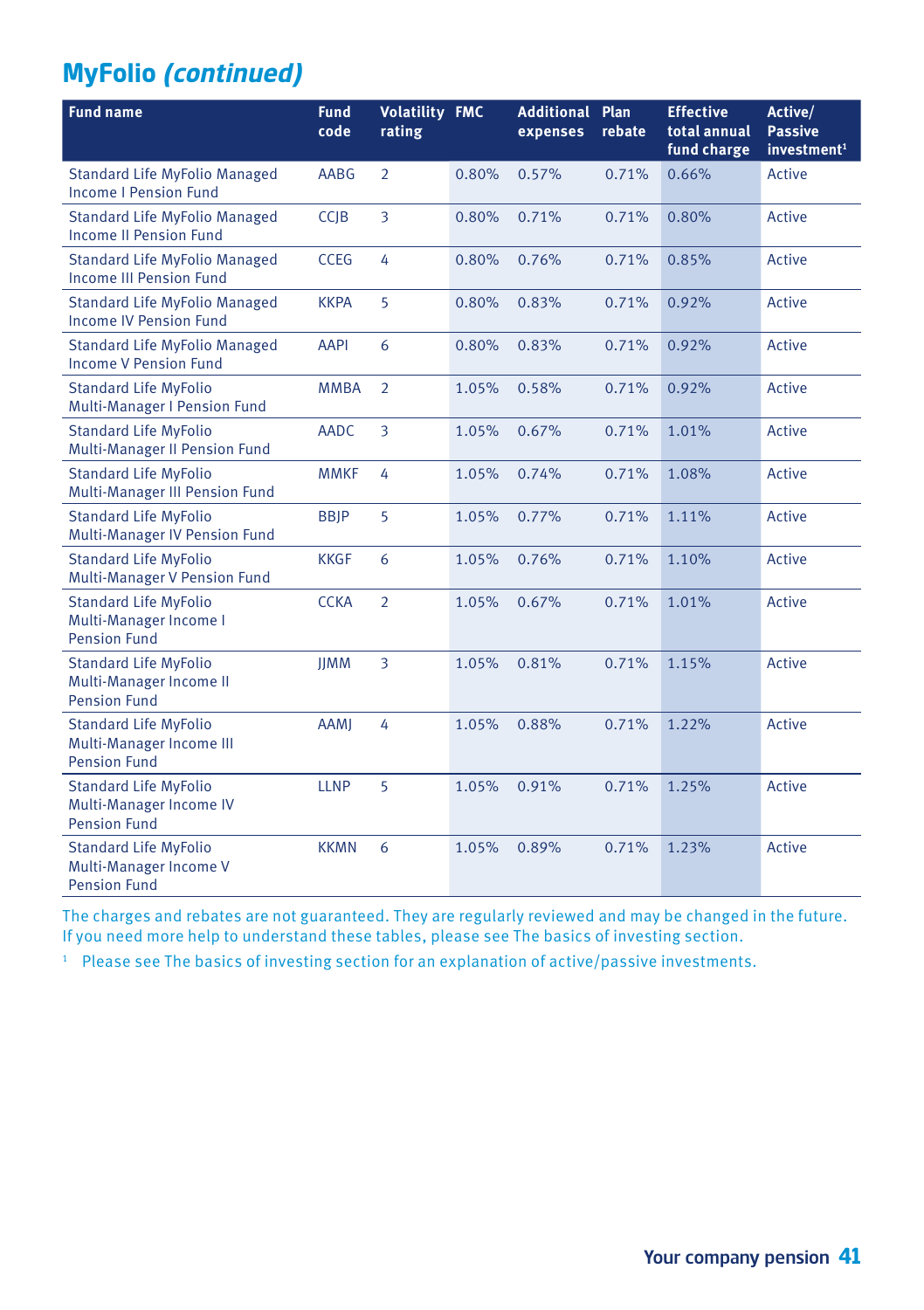## **UK Equities**

| <b>Fund name</b>                                                 | <b>Fund</b><br>code | <b>Volatility FMC</b><br>rating |       | <b>Additional Plan</b><br>expenses | rebate | <b>Effective</b><br>total annual<br>fund charge | Active/<br><b>Passive</b><br>investment <sup>1</sup> |
|------------------------------------------------------------------|---------------------|---------------------------------|-------|------------------------------------|--------|-------------------------------------------------|------------------------------------------------------|
| <b>Standard Life UK Equity</b><br><b>Pension Fund</b>            | <b>FN</b>           | 6                               | 1.00% | 0.01%                              | 0.71%  | 0.30%                                           | Active                                               |
| <b>Standard Life UK Equity</b><br><b>Select Pension Fund</b>     | <b>HR</b>           | 6                               | 1.40% | 0.01%                              | 0.71%  | 0.70%                                           | Active                                               |
| SL SLI UK Equity Growth<br><b>Pension Fund</b>                   | <b>BL</b>           | $\overline{7}$                  | 1.50% | 0.10%                              | 0.71%  | 0.89%                                           | Active                                               |
| <b>SL SLI UK Equity High</b><br><b>Income Pension Fund</b>       | 88                  | 6                               | 1.30% | 0.10%                              | 0.71%  | 0.69%                                           | Active                                               |
| SL SLI UK Equity Income<br><b>Unconstrained Pension Fund</b>     | <b>YC</b>           | 6                               | 1.70% | 0.12%                              | 0.71%  | 1.11%                                           | Active                                               |
| <b>SL SLI UK Equity Recovery</b><br><b>Pension Fund</b>          | BI                  | $\overline{7}$                  | 1.65% | 0.14%                              | 0.71%  | 1.08%                                           | Active                                               |
| <b>SL SLI UK Equity Unconstrained</b><br><b>Pension Fund</b>     | <b>RQ</b>           | $\overline{7}$                  | 1.70% | 0.10%                              | 0.71%  | 1.09%                                           | Active                                               |
| SL SLI UK Ethical Pension Fund                                   | <b>IINN</b>         | 6                               | 1.75% | 0.11%                              | 0.71%  | 1.15%                                           | Active                                               |
| <b>SL SLI UK Opportunities</b><br><b>Pension Fund</b>            | <b>K6</b>           | $\overline{7}$                  | 1.30% | 0.11%                              | 0.71%  | 0.70%                                           | Active                                               |
| <b>SL SLI UK Smaller</b><br><b>Companies Pension Fund</b>        | <b>KR</b>           | 6                               | 1.40% | 0.10%                              | 0.71%  | 0.79%                                           | Active                                               |
| <b>SL BlackRock UK Pension Fund</b>                              | 72                  | 6                               | 1.68% | 0.18%                              | 0.71%  | 1.15%                                           | Active                                               |
| SL BlackRock UK Equity Tracker<br><b>Pension Fund</b>            | IP                  | 6                               | 1.00% | 0.01%                              | 0.71%  | 0.30%                                           | <b>Passive</b>                                       |
| <b>SL BlackRock UK Income</b><br><b>Pension Fund</b>             | <b>HY</b>           | 5                               | 1.40% | 0.18%                              | 0.71%  | 0.87%                                           | Active                                               |
| <b>SL BlackRock UK Special</b><br><b>Situations Pension Fund</b> | 71                  | 6                               | 1.75% | 0.18%                              | 0.71%  | 1.22%                                           | <b>Active</b>                                        |
| <b>SL Cazenove UK Opportunities</b><br><b>Pension Fund</b>       | <b>EEDK</b>         | 6                               | 1.68% | 0.06%                              | 0.71%  | 1.03%                                           | Active                                               |
| <b>SL Fidelity Special Situations</b><br><b>Pension Fund</b>     | KO                  | 6                               | 2.00% | 0.21%                              | 0.71%  | 1.50%                                           | Active                                               |
| SL Invesco Perpetual High<br><b>Income Pension Fund</b>          | K1                  | 5                               | 1.72% | 0.20%                              | 0.71%  | 1.21%                                           | Active                                               |
| <b>SL Investec UK Smaller</b><br><b>Companies Pension Fund</b>   | <b>BEEK</b>         | 6                               | 1.68% | 0.11%                              | 0.71%  | 1.08%                                           | Active                                               |
| <b>SL Investec UK Special</b><br><b>Situations Pension Fund</b>  | <b>KKBK</b>         | 5                               | 1.68% | 0.11%                              | 0.71%  | 1.08%                                           | Active                                               |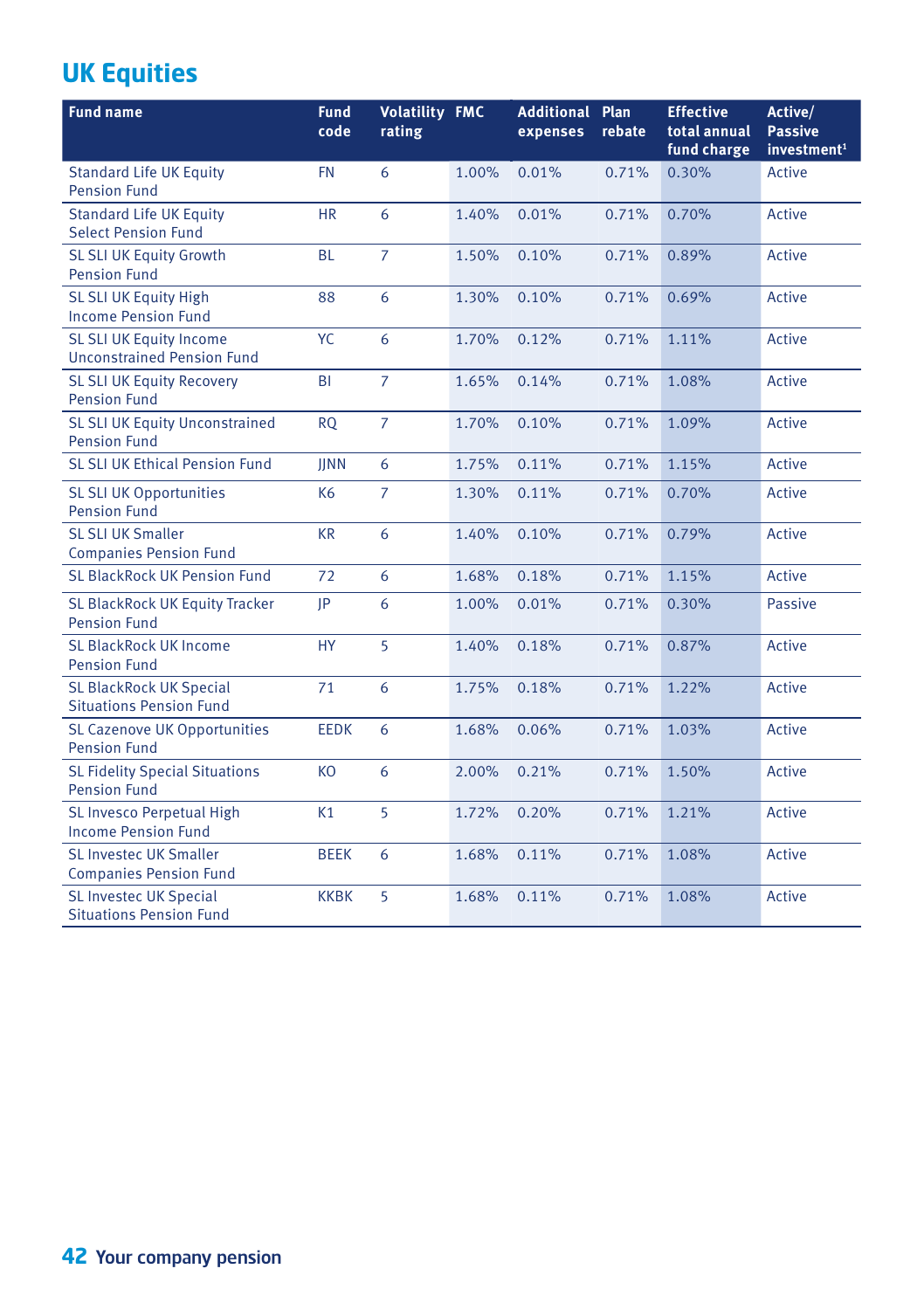## **UK Equities** *(continued)*

| <b>Fund name</b>                                                        | <b>Fund</b><br>code | <b>Volatility FMC</b><br>rating |       | <b>Additional Plan</b><br>expenses | rebate | <b>Effective</b><br>total annual<br>fund charge | Active/<br><b>Passive</b><br>investment <sup>1</sup> |
|-------------------------------------------------------------------------|---------------------|---------------------------------|-------|------------------------------------|--------|-------------------------------------------------|------------------------------------------------------|
| SL Jupiter Income Trust<br><b>Pension Fund</b>                          | <b>KX</b>           | 5                               | 1.80% | 0.20%                              | 0.71%  | 1.29%                                           | Active                                               |
| <b>SL Jupiter Undervalued</b><br><b>Assets Pension Fund</b>             | <b>KY</b>           | 6                               | 1.80% | 0.29%                              | 0.71%  | 1.38%                                           | Active                                               |
| SL Liontrust Global Income<br><b>Pension Fund</b>                       | 1H                  | 6                               | 1.75% | 0.15%                              | 0.71%  | 1.19%                                           | Active                                               |
| <b>SL Liontrust UK Growth</b><br><b>Pension Fund</b>                    | <b>KV</b>           | 5                               | 1.80% | 0.17%                              | 0.71%  | 1.26%                                           | Active                                               |
| <b>SL M&amp;G Recovery Pension Fund</b>                                 | 1 <sub>N</sub>      | 6                               | 1.75% | 0.16%                              | 0.71%  | 1.20%                                           | Active                                               |
| SL Newton UK Equity Pension Fund                                        | <b>KW</b>           | 6                               | 1.40% | 0.12%                              | 0.71%  | 0.81%                                           | Active                                               |
| SL Old Mutual UK<br><b>Mid Cap Pension Fund</b>                         | 1V                  | 6                               | 1.75% | 0.19%                              | 0.71%  | 1.23%                                           | Active                                               |
| SL Rathbone Income<br><b>Pension Fund</b>                               | <b>1Y</b>           | 5                               | 1.75% | 0.07%                              | 0.71%  | 1.11%                                           | Active                                               |
| <b>SL Rathbone Recovery</b><br><b>Pension Fund</b>                      | 1Z                  | 6                               | 1.75% | 0.17%                              | 0.71%  | 1.21%                                           | Active                                               |
| SL Schroder Income<br><b>Maximiser Pension Fund</b>                     | 2V                  | 6                               | 1.71% | 0.18%                              | 0.71%  | 1.18%                                           | Active                                               |
| SL Schroder UK Alpha Plus<br><b>Pension Fund</b>                        | <b>CN</b>           | 6                               | 1.68% | 0.16%                              | 0.71%  | 1.13%                                           | Active                                               |
| SL Schroder UK Mid 250<br><b>Pension Fund</b>                           | <b>KZ</b>           | $\overline{7}$                  | 1.80% | 0.17%                              | 0.71%  | 1.26%                                           | Active                                               |
| SL Schroder UK Smaller<br><b>Companies Pension Fund</b>                 | YL                  | 6                               | 1.60% | 0.17%                              | 0.71%  | 1.06%                                           | Active                                               |
| SL Threadneedle UK Equity<br><b>Income Pension Fund</b>                 | <b>CCIA</b>         | 5                               | 1.68% | 0.12%                              | 0.71%  | 1.09%                                           | Active                                               |
| SL Threadneedle UK Pension Fund                                         | <b>KKEG</b>         | 6                               | 1.68% | 0.18%                              | 0.71%  | 1.15%                                           | Active                                               |
| SL Vanguard FTSE <sup>2</sup> UK All Share<br><b>Index Pension Fund</b> | <b>BFCK</b>         | 5                               | 1.00% | 0.02%                              | 0.71%  | 0.31%                                           | <b>Passive</b>                                       |
| SL Vanguard FTSE <sup>2</sup> UK Equity<br>Income Index Pension Fund    | <b>BFBE</b>         | 5                               | 1.00% | 0.02%                              | 0.71%  | 0.31%                                           | <b>Passive</b>                                       |

The charges and rebates are not guaranteed. They are regularly reviewed and may be changed in the future. If you need more help to understand these tables, please see The basics of investing section.

<sup>1</sup> Please see The basics of investing section for an explanation of active/passive investments.

2 FTSE International Limited ("FTSE") does not sponsor, endorse, or promote this fund. All copyright in the index values and constituent list vests in FTSE. Standard Life group has obtained a licence from FTSE to use such copyright in the creation of this fund. "FTSE®" is a trade mark jointly owned by the London Stock Exchange Plc and The Financial Times Limited and is used by FTSE under licence.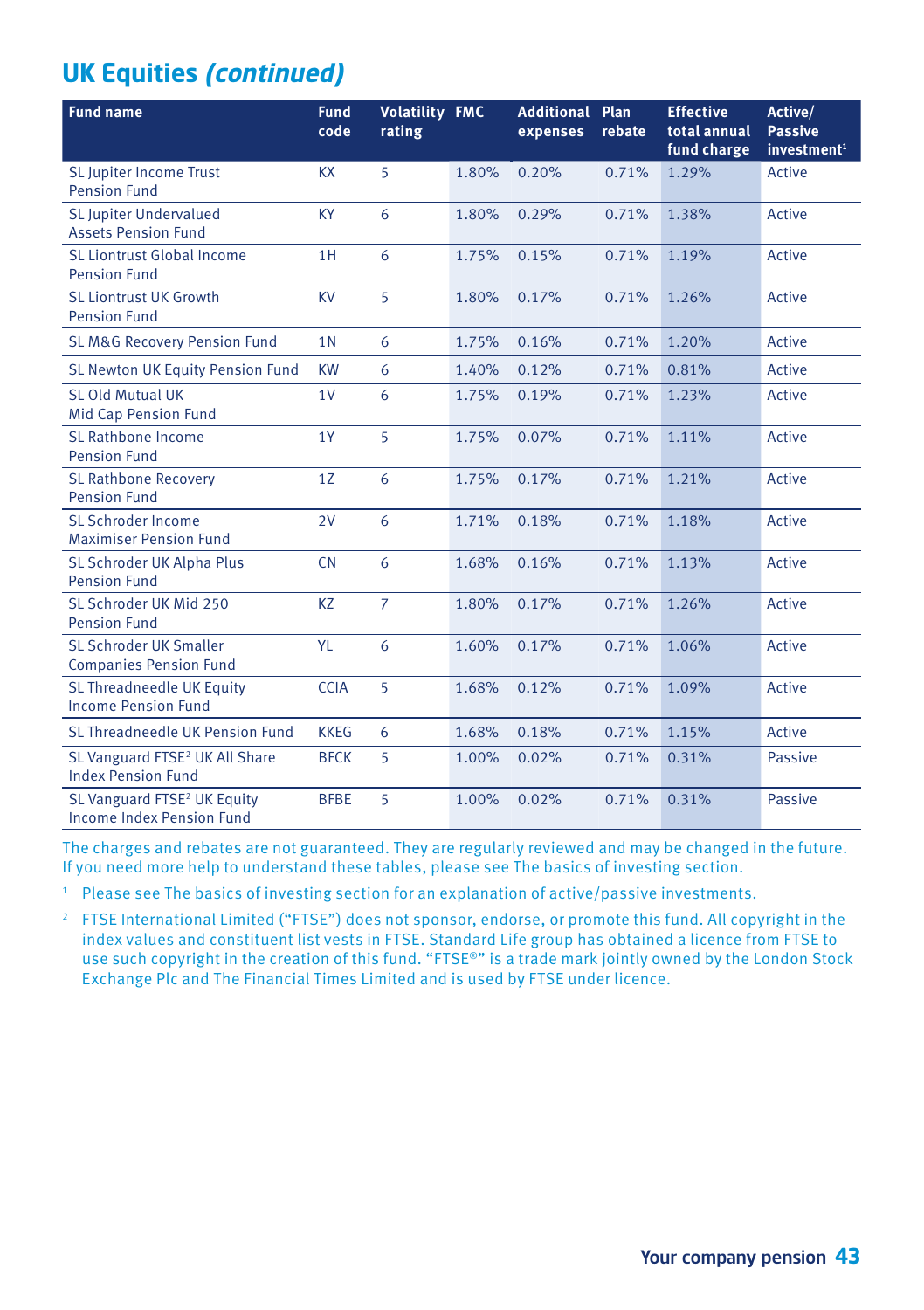## **European Equities**

| <b>Fund name</b>                                                                            | <b>Fund</b><br>code | <b>Volatility FMC</b><br>rating |       | <b>Additional</b><br>expenses | Plan<br>rebate | <b>Effective</b><br>total annual<br>fund charge | Active/<br><b>Passive</b><br>investment <sup>1</sup> |
|---------------------------------------------------------------------------------------------|---------------------|---------------------------------|-------|-------------------------------|----------------|-------------------------------------------------|------------------------------------------------------|
| <b>Standard Life European</b><br><b>Equity Pension Fund</b>                                 | FE                  | $\overline{7}$                  | 1.00% | 0.01%                         | 0.71%          | 0.30%                                           | Active                                               |
| <b>SL SLI European Equities</b><br><b>Unconstrained Pension Fund</b>                        | <b>NANL</b>         | 6                               | 1.77% | 0.15%                         | 0.71%          | 1.21%                                           | Active                                               |
| <b>SL SLI European Equity</b><br><b>Growth Pension Fund</b>                                 | <b>BBNH</b>         | 6                               | 1.50% | 0.19%                         | 0.71%          | 0.98%                                           | Active                                               |
| <b>SL SLI European Equity</b><br><b>Income Pension Fund</b>                                 | <b>BH</b>           | 6                               | 1.50% | 0.12%                         | 0.71%          | 0.91%                                           | Active                                               |
| SL SLI European Ethical Equity<br><b>Pension Fund</b>                                       | <b>FFBE</b>         | $\overline{7}$                  | 1.75% | 0.17%                         | 0.71%          | 1.21%                                           | Active                                               |
| <b>SL SLI European Smaller</b><br><b>Companies Pension Fund</b>                             | <b>GGPF</b>         | 6                               | 1.77% | 0.14%                         | 0.71%          | 1.20%                                           | Active                                               |
| <b>SL BlackRock Continental European</b><br><b>Equity Tracker Pension Fund</b>              | <b>LLJD</b>         | 6                               | 1.00% | 0.04%                         | 0.71%          | 0.33%                                           | Passive                                              |
| <b>SL Cazenove European</b><br><b>Pension Fund</b>                                          | <b>JJAJ</b>         | 6                               | 1.68% | 0.08%                         | 0.71%          | 1.05%                                           | Active                                               |
| SL Fidelity European Pension Fund                                                           | 2B                  | $\overline{7}$                  | 1.75% | 0.22%                         | 0.71%          | 1.26%                                           | Active                                               |
| <b>SL Henderson European</b><br><b>Growth Pension Fund</b>                                  | 1P                  | $\overline{7}$                  | 1.75% | 0.27%                         | 0.71%          | 1.31%                                           | Active                                               |
| SL Henderson European Selected<br><b>Opportunities Pension Fund</b>                         | <b>KK</b>           | $\overline{7}$                  | 1.75% | 0.27%                         | 0.71%          | 1.31%                                           | Active                                               |
| SL FP Argonaut European<br><b>Alpha Pension Fund</b>                                        | 2P                  | 6                               | 1.87% | 0.05%                         | 0.71%          | 1.21%                                           | Active                                               |
| SL Threadneedle European<br><b>Pension Fund</b>                                             | 0A                  | $\overline{7}$                  | 1.75% | 0.19%                         | 0.71%          | 1.23%                                           | Active                                               |
| SL Vanguard FTSE <sup>2</sup><br>Developed Europe ex UK<br><b>Equity Index Pension Fund</b> | <b>BFAJ</b>         | $\overline{7}$                  | 1.00% | 0.02%                         | 0.71%          | 0.31%                                           | <b>Passive</b>                                       |
| SL Vanguard SRI European<br><b>Stock Pension Fund</b>                                       | <b>LLEG</b>         | 6                               | 1.00% | 0.02%                         | 0.71%          | 0.31%                                           | <b>Passive</b>                                       |

The charges and rebates are not guaranteed. They are regularly reviewed and may be changed in the future. If you need more help to understand these tables, please see The basics of investing section.

<sup>1</sup> Please see The basics of investing section for an explanation of active/passive investments.

2 FTSE International Limited ("FTSE") does not sponsor, endorse, or promote this fund. All copyright in the index values and constituent list vests in FTSE. Standard Life group has obtained a licence from FTSE to use such copyright in the creation of this fund. "FTSE®" is a trade mark jointly owned by the London Stock Exchange Plc and The Financial Times Limited and is used by FTSE under licence.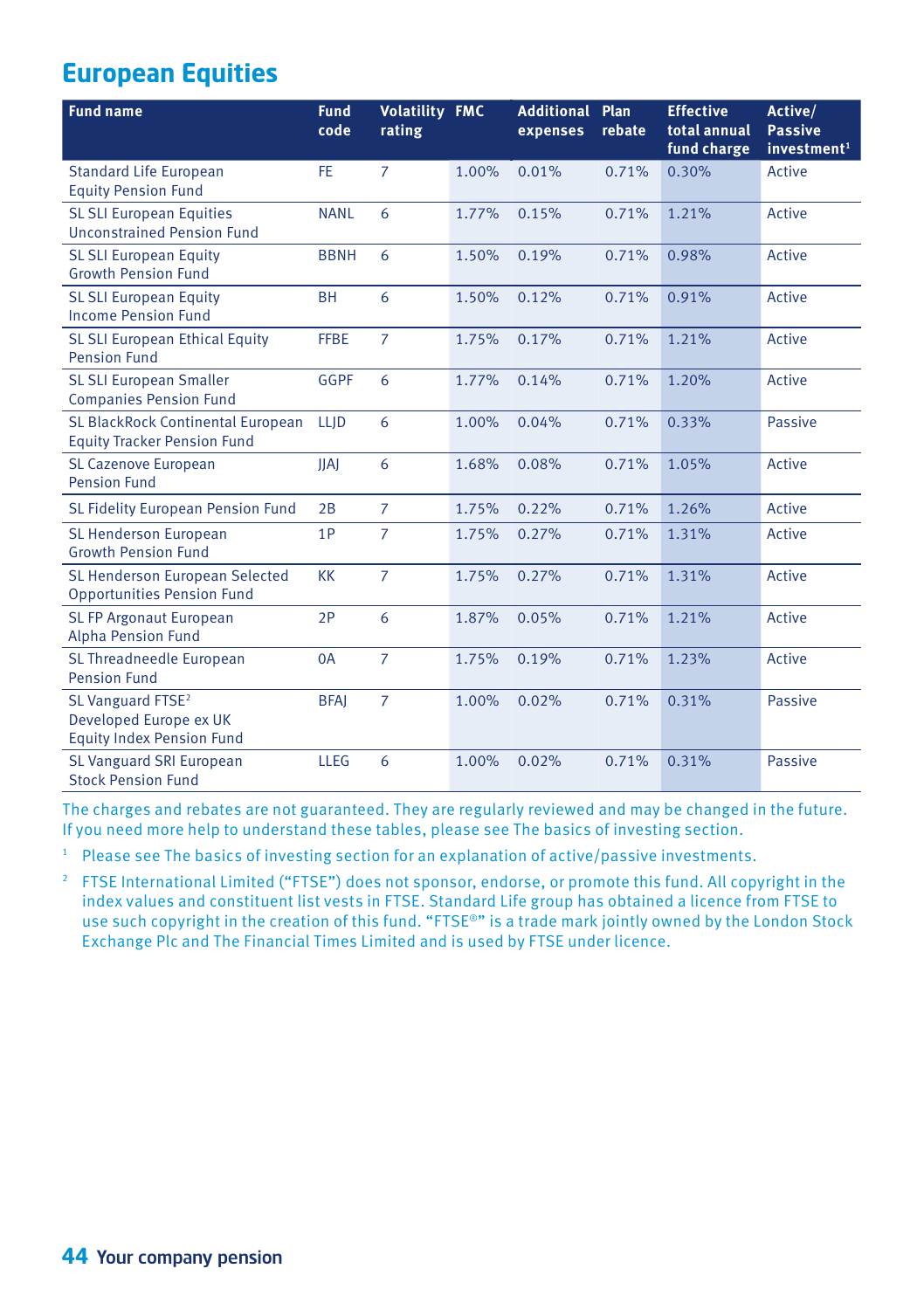## **North American Equities**

| <b>Fund name</b>                                                         | <b>Fund</b><br>code | <b>Volatility FMC</b><br>rating |       | <b>Additional</b><br>expenses | Plan<br>rebate | <b>Effective</b><br>total annual<br>fund charge | Active/<br><b>Passive</b><br>investment <sup>1</sup> |
|--------------------------------------------------------------------------|---------------------|---------------------------------|-------|-------------------------------|----------------|-------------------------------------------------|------------------------------------------------------|
| Standard Life North American<br><b>Equity Pension Fund</b>               | <b>FK</b>           | 6                               | 1.00% | 0.01%                         | 0.71%          | 0.30%                                           | Active                                               |
| <b>SL SLI American Equity</b><br><b>Unconstrained Pension Fund</b>       | <b>DGLF</b>         | 6                               | 1.50% | 0.12%                         | 0.71%          | 0.91%                                           | Active                                               |
| <b>SL BlackRock North American</b><br><b>Equity Tracker Pension Fund</b> | <b>IKFF</b>         | 6                               | 1.00% | 0.03%                         | 0.71%          | 0.32%                                           | <b>Passive</b>                                       |
| SL Schroder US Mid Cap<br><b>Pension Fund</b>                            | <b>CX</b>           | 6                               | 1.68% | 0.17%                         | 0.71%          | 1.14%                                           | Active                                               |
| SL Threadneedle American<br><b>Pension Fund</b>                          | AALJ                | 6                               | 1.78% | 0.18%                         | 0.71%          | 1.25%                                           | Active                                               |
| SL Threadneedle American<br><b>Select Pension Fund</b>                   | KN                  | 6                               | 1.75% | 0.19%                         | 0.71%          | 1.23%                                           | Active                                               |
| <b>SL Vanguard US Equity</b><br><b>Pension Fund</b>                      | <b>GGMI</b>         | 6                               | 1.00% | 0.02%                         | 0.71%          | 0.31%                                           | <b>Passive</b>                                       |

The charges and rebates are not guaranteed. They are regularly reviewed and may be changed in the future. If you need more help to understand these tables, please see The basics of investing section.

<sup>1</sup> Please see The basics of investing section for an explanation of active/passive investments.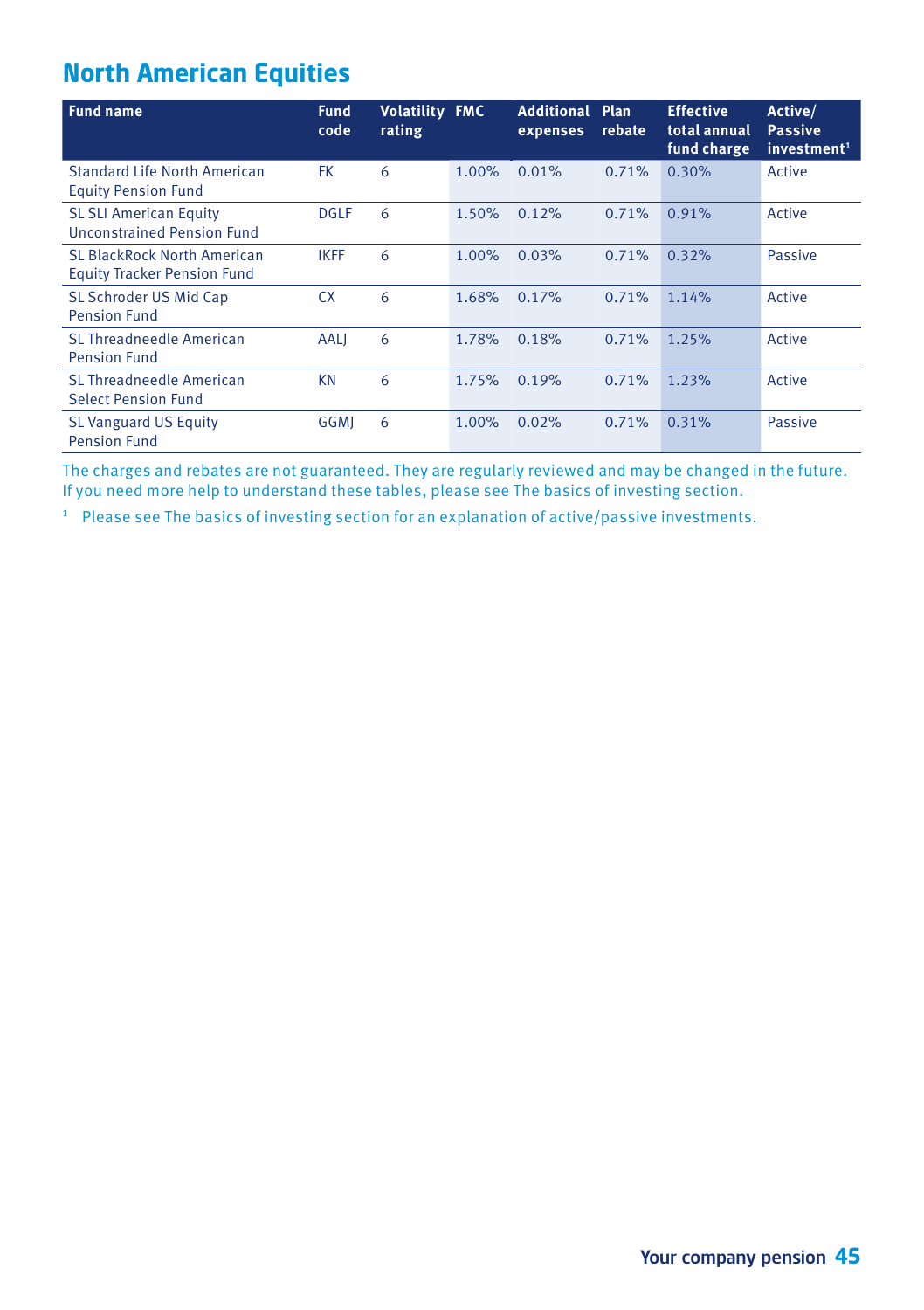## **Far East Equities**

| <b>Fund name</b>                                                    | <b>Fund</b><br>code | <b>Volatility FMC</b><br>rating |       | <b>Additional</b><br>expenses | Plan<br>rebate | <b>Effective</b><br>total annual<br>fund charge | Active/<br><b>Passive</b><br>investment <sup>1</sup> |
|---------------------------------------------------------------------|---------------------|---------------------------------|-------|-------------------------------|----------------|-------------------------------------------------|------------------------------------------------------|
| Standard Life Asia Pacific<br>ex Japan Equity Pension Fund          | <b>FY</b>           | 7                               | 1.00% | 0.13%                         | 0.71%          | 0.42%                                           | Active                                               |
| <b>Standard Life Far East</b><br><b>Equity Pension Fund</b>         | FF.                 | 6                               | 1.00% | 0.08%                         | 0.71%          | 0.37%                                           | Active                                               |
| <b>Standard Life Japanese</b><br><b>Equity Pension Fund</b>         | FJ                  | 6                               | 1.00% | 0.02%                         | 0.71%          | 0.31%                                           | Active                                               |
| SL SLI China Equities Pension Fund                                  | <b>DDMC</b>         | 7                               | 1.77% | 0.20%                         | 0.71%          | 1.26%                                           | Active                                               |
| SL SLI Indian Equities Pension Fund                                 | <b>AALK</b>         | $\overline{7}$                  | 1.77% | 0.53%                         | 0.71%          | 1.59%                                           | Active                                               |
| <b>SL SLI Japanese Equity</b><br><b>Growth Pension Fund</b>         | <b>FFAN</b>         | 6                               | 1.50% | 0.20%                         | 0.71%          | 0.99%                                           | Active                                               |
| <b>SL BlackRock Japan Equity</b><br><b>Tracker Pension Fund</b>     | <b>NBCF</b>         | 6                               | 1.00% | 0.04%                         | 0.71%          | 0.33%                                           | <b>Passive</b>                                       |
| SL BlackRock Pacific ex Japan<br><b>Equity Tracker Pension Fund</b> | <b>GGAC</b>         | $\overline{7}$                  | 1.00% | 0.07%                         | 0.71%          | 0.36%                                           | <b>Passive</b>                                       |
| <b>SL Fidelity South East Asia</b><br><b>Pension Fund</b>           | KQ                  | $\overline{7}$                  | 2.00% | 0.28%                         | 0.71%          | 1.57%                                           | Active                                               |
| <b>SL Invesco Perpetual</b><br>Japan Pension Fund                   | <b>CCDE</b>         | $\overline{7}$                  | 1.71% | 0.18%                         | 0.71%          | 1.18%                                           | Active                                               |
| SL Schroder Asian Income<br><b>Maximiser Pension Fund</b>           | <b>GGKH</b>         | $\overline{7}$                  | 1.71% | 0.22%                         | 0.71%          | 1.22%                                           | Active                                               |
| SL Schroder Tokyo Pension Fund                                      | 5Y                  | 6                               | 1.80% | 0.18%                         | 0.71%          | 1.27%                                           | Active                                               |
| <b>SL Vanguard Japan Stock</b><br><b>Index Pension Fund</b>         | <b>NNPG</b>         | 6                               | 1.00% | 0.02%                         | 0.71%          | 0.31%                                           | <b>Passive</b>                                       |
| SL Vanguard Pacific ex Japan<br><b>Stock Index Pension Fund</b>     | <b>BFDG</b>         | $\overline{7}$                  | 1.00% | 0.02%                         | 0.71%          | 0.31%                                           | <b>Passive</b>                                       |

The charges and rebates are not guaranteed. They are regularly reviewed and may be changed in the future. If you need more help to understand these tables, please see The basics of investing section.

<sup>1</sup> Please see The basics of investing section for an explanation of active/passive investments.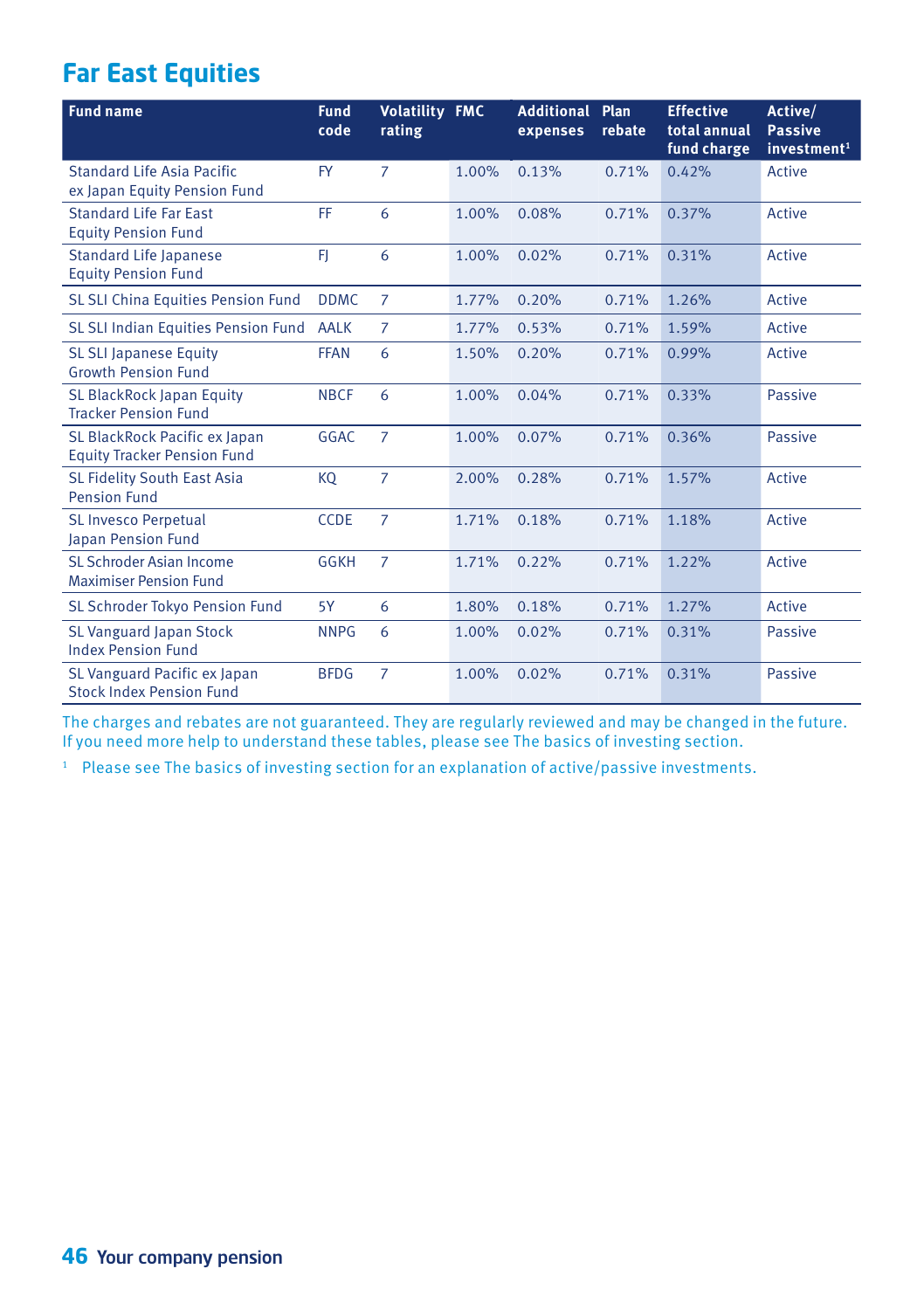## **Global Equities**

| <b>Fund name</b>                                                                                      | <b>Fund</b><br>code | <b>Volatility FMC</b><br>rating |       | <b>Additional Plan</b><br>expenses | rebate | <b>Effective</b><br>total annual<br>fund charge | Active/<br><b>Passive</b><br>investment <sup>1</sup> |
|-------------------------------------------------------------------------------------------------------|---------------------|---------------------------------|-------|------------------------------------|--------|-------------------------------------------------|------------------------------------------------------|
| Standard Life 30:60:10 Global and<br><b>Emerging Market Equity Tracker</b><br>(Vanguard) Pension Fund | <b>JJPN</b>         | 6                               | 1.00% | 0.03%                              | 0.71%  | 0.32%                                           | <b>Passive</b>                                       |
| Standard Life 30:70 Global<br>Equity (BlackRock) Pension Fund                                         | <b>BBKA</b>         | 6                               | 1.00% | 0.03%                              | 0.71%  | 0.32%                                           | <b>Passive</b>                                       |
| Standard Life 30:70 Global Equity<br>Tracker (Vanguard) Pension Fund                                  | <b>BBMP</b>         | 6                               | 1.00% | 0.01%                              | 0.71%  | 0.30%                                           | Passive                                              |
| Standard Life 50:50 Global<br>Equity (BlackRock) Pension Fund                                         | <b>LLEK</b>         | 6                               | 1.00% | 0.02%                              | 0.71%  | 0.31%                                           | Passive                                              |
| Standard Life 50:50 Global Equity<br>Tracker (Vanguard) Pension Fund                                  | AAPJ                | 6                               | 1.00% | 0.01%                              | 0.71%  | 0.30%                                           | Passive                                              |
| Standard Life 60:40 Global<br>Equity (BlackRock) Pension Fund                                         | <b>LLGK</b>         | 6                               | 1.00% | 0.02%                              | 0.71%  | 0.31%                                           | <b>Passive</b>                                       |
| Standard Life 60:40 Global Equity<br>Tracker (Vanguard) Pension Fund                                  | <b>AACG</b>         | 6                               | 1.00% | 0.01%                              | 0.71%  | 0.30%                                           | Passive                                              |
| Standard Life 70:30 Global<br>Equity (BlackRock) Pension Fund                                         | <b>FFDB</b>         | 6                               | 1.00% | 0.02%                              | 0.71%  | 0.31%                                           | Passive                                              |
| Standard Life 70:30 Global Equity<br>Tracker (Vanguard) Pension Fund                                  | <b>KKHF</b>         | 6                               | 1.00% | 0.02%                              | 0.71%  | 0.31%                                           | Passive                                              |
| <b>Standard Life Global Equity</b><br>50:50 Pension Fund                                              | HT                  | 6                               | 1.00% | 0.01%                              | 0.71%  | 0.30%                                           | Active                                               |
| <b>Standard Life Global Equity</b><br>Select 60:40 Pension Fund                                       | <b>FX</b>           | 6                               | 1.35% | 0.01%                              | 0.71%  | 0.65%                                           | Active                                               |
| <b>Standard Life Global Equity</b><br>50:50 Tracker Pension Fund                                      | H <sub>8</sub>      | 6                               | 1.00% | 0.01%                              | 0.71%  | 0.30%                                           | Passive                                              |
| <b>Standard Life International</b><br><b>Equity Pension Fund</b>                                      | <b>FO</b>           | 6                               | 1.00% | 0.01%                              | 0.71%  | 0.30%                                           | Active                                               |
| <b>Standard Life Overseas</b><br><b>Equity Pension Fund</b>                                           | GZ                  | 6                               | 1.00% | 0.01%                              | 0.71%  | 0.30%                                           | Active                                               |
| <b>Standard Life Overseas</b><br><b>Tracker Pension Fund</b>                                          | H <sub>5</sub>      | 6                               | 1.00% | 0.01%                              | 0.71%  | 0.30%                                           | <b>Passive</b>                                       |
| <b>Standard Life Stock Exchange</b><br><b>Pension Fund</b>                                            | <b>FB</b>           | 6                               | 1.00% | 0.01%                              | 0.71%  | 0.30%                                           | Active                                               |
| <b>Standard Life World Ex UK Equity</b><br>(BlackRock) Pension Fund                                   | <b>KNBD</b>         | 6                               | 1.00% | 0.04%                              | 0.71%  | 0.33%                                           | Passive                                              |
| <b>SL SLI Global Emerging Markets</b><br><b>Equity Income Pension Fund</b>                            | <b>MPPF</b>         | $\overline{7}$                  | 1.60% | 0.20%                              | 0.71%  | 1.09%                                           | Active                                               |
| <b>SL SLI Global Emerging Markets</b><br><b>Equity Unconstrained Pension Fund</b>                     | <b>ADPL</b>         | $\overline{7}$                  | 1.75% | 0.52%                              | 0.71%  | 1.56%                                           | Active                                               |
| <b>SL SLI Global Emerging</b><br><b>Markets Equity Pension Fund</b>                                   | <b>IKPL</b>         | $\overline{7}$                  | 1.60% | 0.17%                              | 0.71%  | 1.06%                                           | Active                                               |
| <b>SL SLI Global Equity</b><br><b>Income Pension Fund</b>                                             | <b>LLLA</b>         | 6                               | 1.60% | 0.14%                              | 0.71%  | 1.03%                                           | Active                                               |
| <b>SL SLI Global Equity</b><br><b>Unconstrained Pension Fund</b>                                      | <b>KS</b>           | 6                               | 1.40% | 0.19%                              | 0.71%  | 0.88%                                           | Active                                               |
| <b>SL SLI Global Smaller</b><br><b>Companies Pension Fund</b>                                         | <b>KKEF</b>         | $\overline{7}$                  | 1.70% | 0.15%                              | 0.71%  | 1.14%                                           | Active                                               |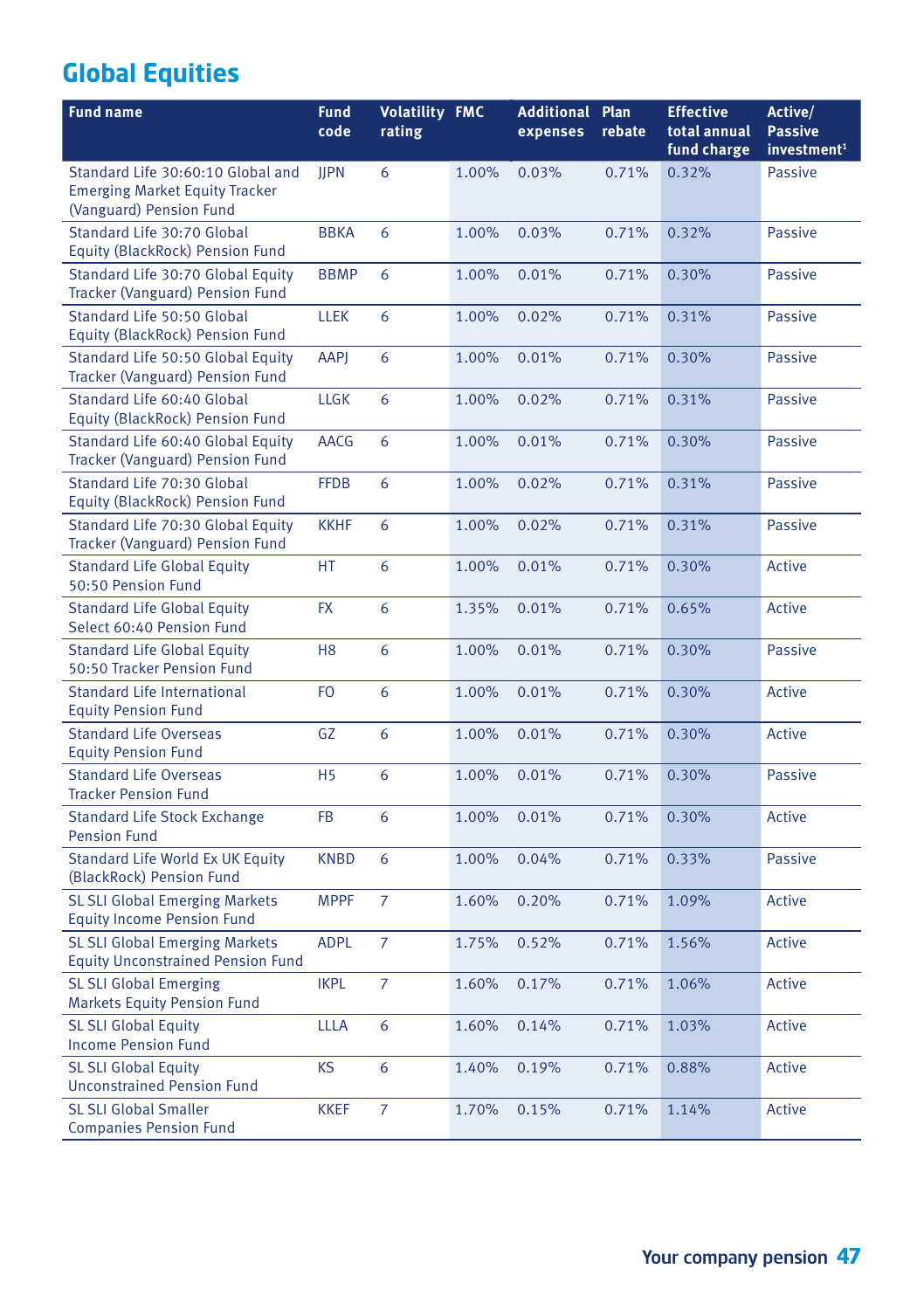## **Global Equities** *(continued)*

| <b>Fund name</b>                                                            | <b>Fund</b><br>code | <b>Volatility FMC</b><br>rating |       | <b>Additional Plan</b><br>expenses | rebate | <b>Effective</b><br>total annual<br>fund charge | Active/<br><b>Passive</b><br>investment <sup>1</sup> |
|-----------------------------------------------------------------------------|---------------------|---------------------------------|-------|------------------------------------|--------|-------------------------------------------------|------------------------------------------------------|
| <b>SL Aberdeen World Equity</b><br><b>Pension Fund</b>                      | <b>DDNL</b>         | 6                               | 1.60% | 0.14%                              | 0.71%  | 1.03%                                           | Active                                               |
| SL Aberdeen World Equity<br><b>Income Pension Fund</b>                      | JJLL                | 6                               | 1.60% | 0.17%                              | 0.71%  | 1.06%                                           | Active                                               |
| <b>SL BlackRock Emerging Markets</b><br><b>Equity Tracker Pension Fund</b>  | <b>DDFF</b>         | $\overline{7}$                  | 1.14% | 0.06%                              | 0.71%  | 0.49%                                           | <b>Passive</b>                                       |
| <b>SL BlackRock Global Equity</b><br><b>Pension Fund</b>                    | <b>NNMI</b>         | 6                               | 1.00% | 0.05%                              | 0.71%  | 0.34%                                           | Active                                               |
| <b>SL BlackRock Overseas Equity</b><br><b>Pension Fund</b>                  | <b>LNGA</b>         | 6                               | 1.00% | 0.04%                              | 0.71%  | 0.33%                                           | Active                                               |
| <b>SL Fidelity Global Special</b><br><b>Situations Pension Fund</b>         | 62                  | 6                               | 2.00% | 0.22%                              | 0.71%  | 1.51%                                           | Active                                               |
| <b>SL Fidelity Wealthbuilder</b><br><b>Pension Fund</b>                     | JA                  | 6                               | 2.00% | 0.37%                              | 0.71%  | 1.66%                                           | Active                                               |
| <b>SL Henderson Emerging Markets</b><br><b>Opportunities Pension Fund</b>   | C8                  | $\overline{7}$                  | 1.75% | 0.31%                              | 0.71%  | 1.35%                                           | Active                                               |
| <b>SL Invesco Perpetual Global</b><br><b>Equity Income Pension Fund</b>     | <b>MMNP</b>         | 6                               | 1.71% | 0.21%                              | 0.71%  | 1.21%                                           | Active                                               |
| <b>SL Invesco Perpetual Global</b><br><b>Smaller Companies Pension Fund</b> | <b>NNMC</b>         | 6                               | 1.71% | 0.21%                              | 0.71%  | 1.21%                                           | Active                                               |
| <b>SL Investec Global Free</b><br><b>Enterprise Pension Fund</b>            | YK                  | 6                               | 1.75% | 0.13%                              | 0.71%  | 1.17%                                           | Active                                               |
| <b>SL JP Morgan Emerging</b><br><b>Markets Pension Fund</b>                 | <b>NC</b>           | $\overline{7}$                  | 1.75% | 0.19%                              | 0.71%  | 1.23%                                           | Active                                               |
| SL Jupiter Merlin Worldwide<br><b>Portfolio Pension Fund</b>                | 1 <sub>G</sub>      | 6                               | 1.85% | 1.08%                              | 0.71%  | 2.22%                                           | Active                                               |
| <b>SL M&amp;G Global Basics</b><br><b>Pension Fund</b>                      | 1L                  | 6                               | 1.75% | 0.18%                              | 0.71%  | 1.22%                                           | Active                                               |
| <b>SL M&amp;G Global Dividend</b><br><b>Pension Fund</b>                    | <b>HAPH</b>         | 6                               | 1.73% | 0.17%                              | 0.71%  | 1.19%                                           | Active                                               |
| <b>SL M&amp;G Global Growth</b><br><b>Pension Fund</b>                      | YB                  | 6                               | 1.75% | 0.19%                              | 0.71%  | 1.23%                                           | Active                                               |
| SL Newton 50/50 Global<br><b>Equity Pension Fund</b>                        | KI                  | 6                               | 1.50% | 0.07%                              | 0.71%  | 0.86%                                           | Active                                               |
| <b>SL Newton Emerging Income</b><br><b>Pension Fund</b>                     | <b>CCKE</b>         | $\overline{7}$                  | 1.68% | 0.19%                              | 0.71%  | 1.16%                                           | Active                                               |
| <b>SL Newton Global Equity</b><br><b>Pension Fund</b>                       | 5V                  | 6                               | 1.60% | 0.14%                              | 0.71%  | 1.03%                                           | Active                                               |
| <b>SL Schroder Global Emerging</b><br><b>Markets Pension Fund</b>           | 5W                  | $\overline{7}$                  | 1.75% | 0.23%                              | 0.71%  | 1.27%                                           | Active                                               |
| <b>SL Schroder Global Equity</b><br><b>Income Pension Fund</b>              | CV                  | 6                               | 1.68% | 0.24%                              | 0.71%  | 1.21%                                           | Active                                               |
| <b>SL UBS Global Optimal</b><br><b>Pension Fund</b>                         | КT                  | 6                               | 1.45% | 0.02%                              | 0.71%  | 0.76%                                           | Active                                               |
| <b>SL Vanguard Emerging Markets</b><br><b>Stock Index Pension Fund</b>      | <b>BFAD</b>         | $\overline{7}$                  | 1.15% | 0.07%                              | 0.71%  | 0.51%                                           | <b>Passive</b>                                       |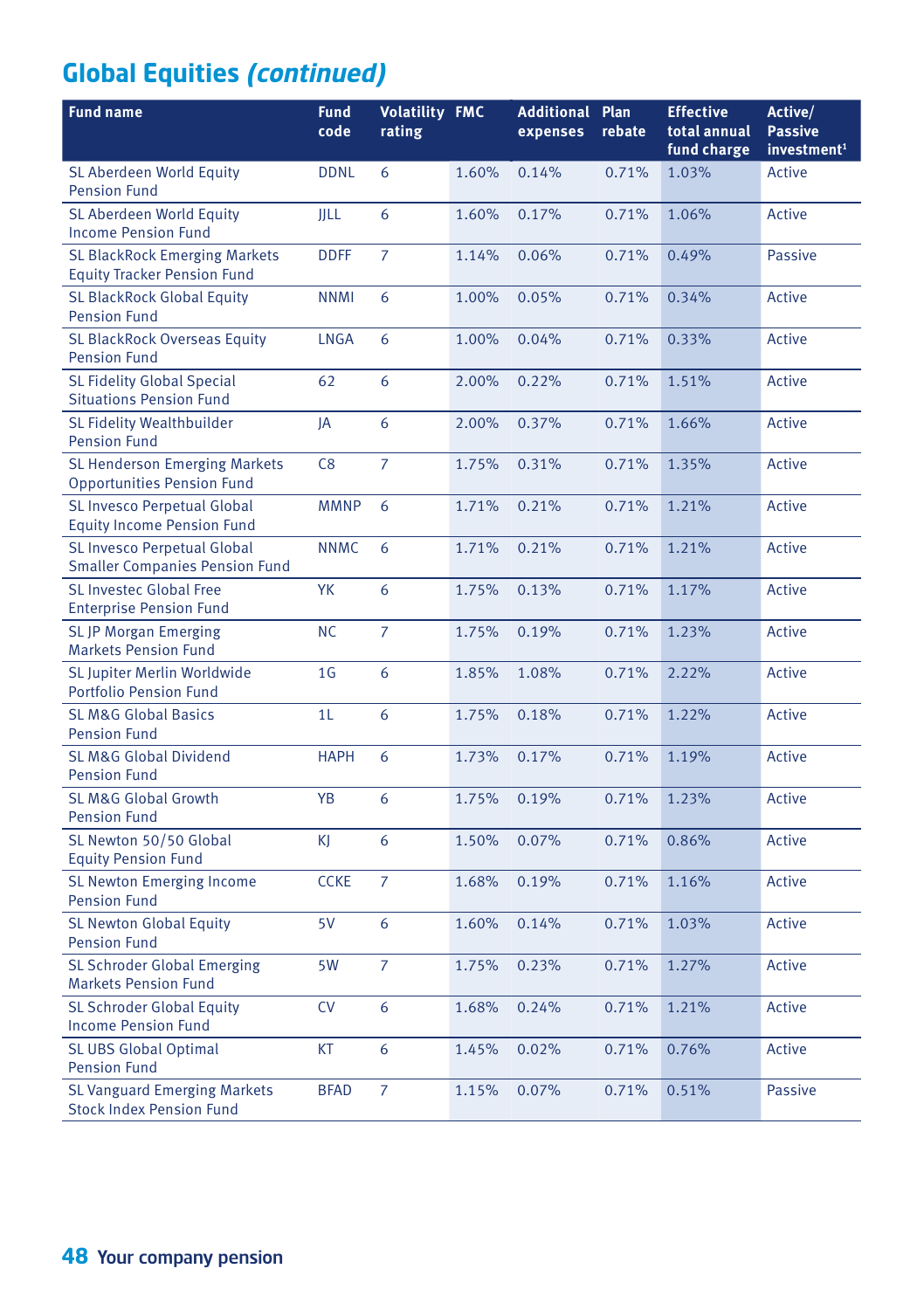## **Global Equities** *(continued)*

| Fund name                                                                               | <b>Fund</b><br>code | <b>Volatility FMC</b><br>rating |          | <b>Additional Plan</b><br>expenses | rebate | <b>Effective</b><br>total annual Passive<br>fund charge $investment1$ | Active/ |
|-----------------------------------------------------------------------------------------|---------------------|---------------------------------|----------|------------------------------------|--------|-----------------------------------------------------------------------|---------|
| SL Vanguard FTSE <sup>2</sup> Developed World KKFK 6<br>ex UK Equity Index Pension Fund |                     |                                 | $1.00\%$ | $0.02\%$                           | 0.71%  | $0.31\%$                                                              | Passive |
| <b>SL Vanguard SRI Global</b><br><b>Stock Pension Fund</b>                              | <b>CCBF</b>         | 6                               | $1.00\%$ | $0.02\%$                           | 0.71%  | $0.31\%$                                                              | Passive |

The charges and rebates are not guaranteed. They are regularly reviewed and may be changed in the future. If you need more help to understand these tables, please see The basics of investing section.

- 1 Please see The basics of investing section for an explanation of active/passive investments.
- 2 FTSE International Limited ("FTSE") does not sponsor, endorse, or promote this fund. All copyright in the index values and constituent list vests in FTSE. Standard Life group has obtained a licence from FTSE to use such copyright in the creation of this fund. "FTSE®" is a trade mark jointly owned by the London Stock Exchange Plc and The Financial Times Limited and is used by FTSE under licence.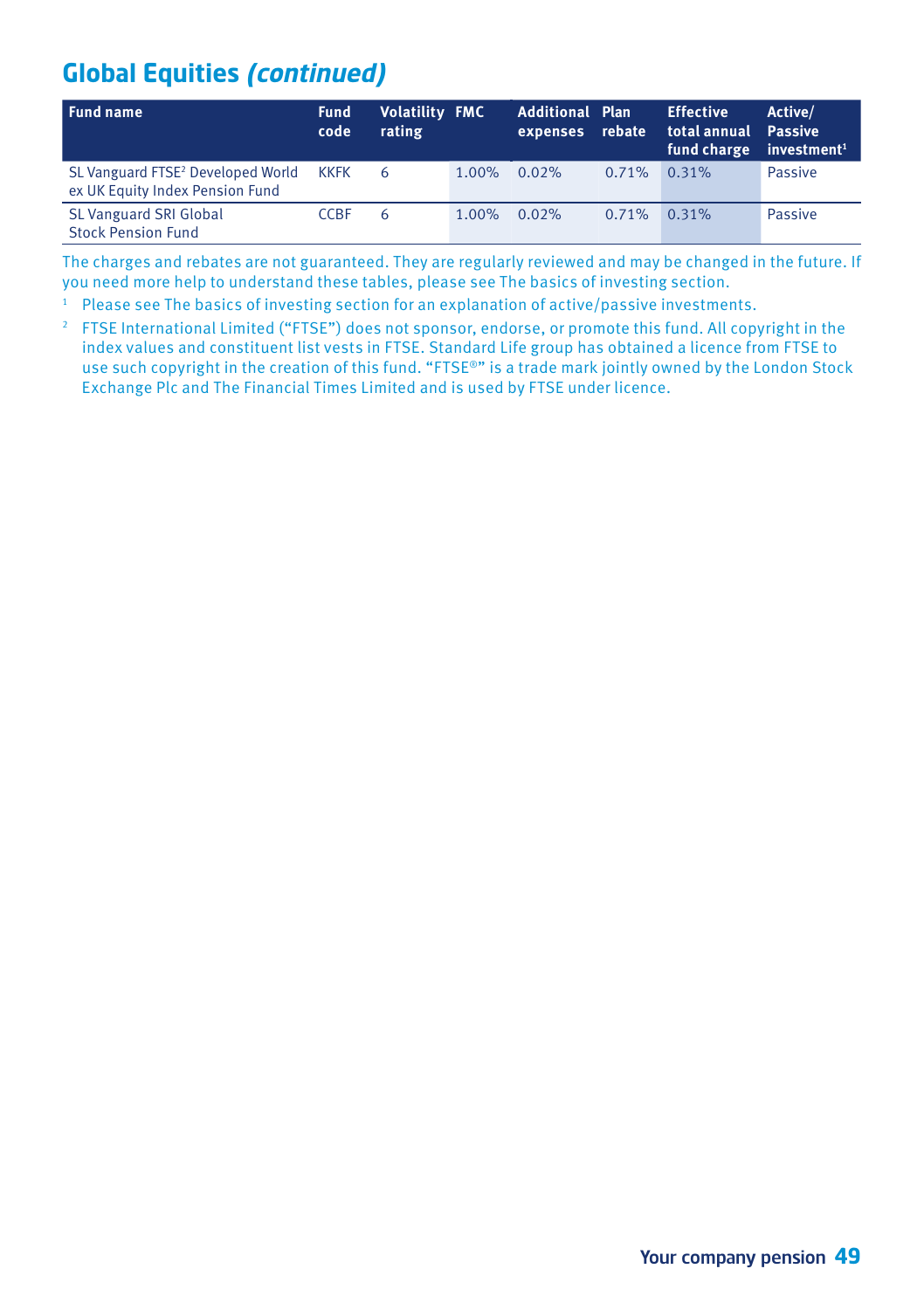## **Bonds**

| <b>Fund name</b>                                                               | <b>Fund</b><br>code | <b>Volatility FMC</b><br>rating |       | <b>Additional Plan</b><br>expenses | rebate | <b>Effective</b><br>total annual<br>fund charge | Active/<br><b>Passive</b><br>investment <sup>1</sup> |
|--------------------------------------------------------------------------------|---------------------|---------------------------------|-------|------------------------------------|--------|-------------------------------------------------|------------------------------------------------------|
| <b>Standard Life Annuity Purchase Fund</b>                                     | F <sub>9</sub>      | 4                               | 1.00% | 0.01%                              | 0.71%  | 0.30%                                           | Active                                               |
| <b>Standard Life Corporate</b><br><b>Bond Pension Fund</b>                     | <b>HH</b>           | $\overline{2}$                  | 1.00% | 0.01%                              | 0.71%  | 0.30%                                           | Active                                               |
| Standard Life Index Linked<br><b>Bond Pension Fund</b>                         | FL.                 | 4                               | 1.00% | 0.01%                              | 0.71%  | 0.30%                                           | Active                                               |
| <b>Standard Life Long Corporate</b><br><b>Bond Pension Fund</b>                | <b>HB</b>           | 3                               | 1.00% | 0.01%                              | 0.71%  | 0.30%                                           | Active                                               |
| <b>Standard Life Mixed</b><br><b>Bond Pension Fund</b>                         | FP                  | $\overline{2}$                  | 1.00% | 0.01%                              | 0.71%  | 0.30%                                           | Active                                               |
| <b>Standard Life Strategic Pre</b><br>Retirement (A) Pension Fund <sup>3</sup> | <b>BDAE</b>         | 4                               | 1.00% | 0.01%                              | 0.71%  | 0.30%                                           | Active                                               |
| <b>Standard Life Strategic Pre</b><br>Retirement (B) Pension Fund <sup>3</sup> | <b>KKFF</b>         | 3                               | 1.00% | 0.01%                              | 0.71%  | 0.30%                                           | Active                                               |
| Standard Life UK Gilt Pension Fund                                             | <b>HD</b>           | $\overline{2}$                  | 1.00% | 0.01%                              | 0.71%  | 0.30%                                           | Active                                               |
| <b>SL SLI AAA Income Pension Fund</b>                                          | 2F                  | $\overline{2}$                  | 1.30% | 0.12%                              | 0.71%  | 0.71%                                           | Active                                               |
| <b>SL SLI Ethical Corporate</b><br><b>Bond Pension Fund</b>                    | <b>MMMC</b>         | 4                               | 1.30% | 0.12%                              | 0.71%  | 0.71%                                           | Active                                               |
| <b>SL SLI European Corporate</b><br><b>Bond Pension Fund</b>                   | <b>MAPI</b>         | 3                               | 1.45% | 0.06%                              | 0.71%  | 0.80%                                           | Active                                               |
| SL SLI Global Bond Pension Fund                                                | AADE                | 3                               | 1.45% | 0.16%                              | 0.71%  | 0.90%                                           | Active                                               |
| <b>SL SLI Global Corporate</b><br><b>Bond Pension Fund</b>                     | <b>NNLH</b>         | 3                               | 1.40% | 0.04%                              | 0.71%  | 0.73%                                           | Active                                               |
| SL SLI Global High Yield<br><b>Bond Pension Fund</b>                           | <b>DDCK</b>         | 5                               | 1.54% | 0.09%                              | 0.71%  | 0.92%                                           | Active                                               |
| SL SLI Global Index Linked<br><b>Bond Pension Fund</b>                         | 2G                  | $\overline{2}$                  | 1.30% | 0.11%                              | 0.71%  | 0.70%                                           | Active                                               |
| SL SLI Higher Income Pension Fund                                              | 2E                  | 4                               | 1.30% | 0.11%                              | 0.71%  | 0.70%                                           | Active                                               |
| <b>SL SLI Short Duration Credit</b><br><b>Pension Fund</b>                     | <b>ZR</b>           | $\overline{2}$                  | 1.30% | 0.13%                              | 0.71%  | 0.72%                                           | Active                                               |
| SL SLI Strategic Bond Pension Fund                                             | <b>ZT</b>           | 3                               | 1.50% | 0.13%                              | 0.71%  | 0.92%                                           | Active                                               |
| <b>SL BlackRock Corporate Bond</b><br>1 to 10 Year Pension Fund                | <b>EEHF</b>         | $\overline{2}$                  | 1.00% | 0.04%                              | 0.71%  | 0.33%                                           | <b>Passive</b>                                       |
| <b>SL BlackRock Corporate Bond</b><br><b>Tracker Pension Fund</b>              | <b>IIBF</b>         | 3                               | 1.00% | 0.03%                              | 0.71%  | 0.32%                                           | Passive                                              |
| SL BlackRock Overseas Corporate<br><b>Bond Tracker Pension Fund</b>            | <b>IIGC</b>         | 3                               | 1.00% | 0.02%                              | 0.71%  | 0.31%                                           | <b>Passive</b>                                       |
| SL BlackRock Overseas Government HKPL<br><b>Bond Tracker Pension Fund</b>      |                     | 3                               | 1.00% | 0.02%                              | 0.71%  | 0.31%                                           | <b>Passive</b>                                       |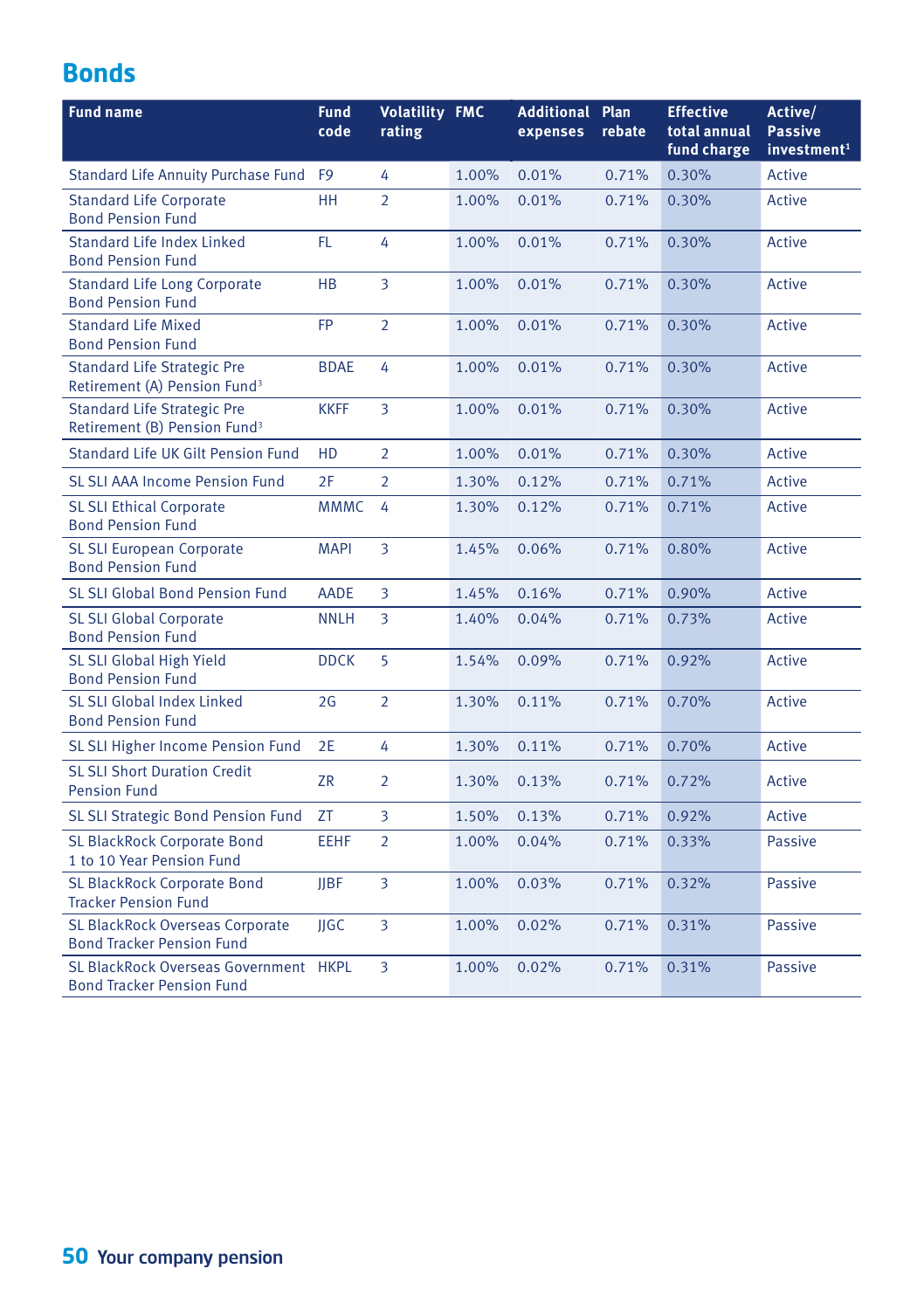## **Bonds** *(continued)*

| <b>Fund name</b>                                                                  | <b>Fund</b><br>code | <b>Volatility FMC</b><br>rating |       | <b>Additional Plan</b><br>expenses | rebate | <b>Effective</b><br>total annual<br>fund charge | Active/<br><b>Passive</b><br>investment <sup>1</sup> |
|-----------------------------------------------------------------------------------|---------------------|---------------------------------|-------|------------------------------------|--------|-------------------------------------------------|------------------------------------------------------|
| <b>SL BlackRock UK Gilts All Stocks</b><br><b>Tracker Pension Fund</b>            | <b>EEBK</b>         | $\overline{2}$                  | 1.00% | 0.03%                              | 0.71%  | 0.32%                                           | <b>Passive</b>                                       |
| <b>SL Cazenove Strategic Bond</b><br><b>Pension Fund</b>                          | <b>CCPK</b>         | 3                               | 1.45% | 0.09%                              | 0.71%  | 0.83%                                           | Active                                               |
| <b>SL Henderson Sterling</b><br><b>Bond Pension Fund</b>                          | 1 <sub>S</sub>      | 4                               | 1.65% | 0.21%                              | 0.71%  | 1.15%                                           | Active                                               |
| <b>SL Henderson Strategic</b><br><b>Bond Pension Fund</b>                         | <b>DDMB</b>         | 3                               | 1.56% | 0.21%                              | 0.71%  | 1.06%                                           | Active                                               |
| <b>SL Invesco Perpetual Corporate</b><br><b>Bond Pension Fund</b>                 | K <sub>5</sub>      | 3                               | 1.60% | 0.20%                              | 0.71%  | 1.09%                                           | Active                                               |
| <b>SL Investec Emerging Markets</b><br><b>Local Currency Debt Pension Fund</b>    | <b>NNGK</b>         | 4                               | 1.68% | 0.21%                              | 0.71%  | 1.18%                                           | Active                                               |
| <b>SL Investec Strategic</b><br><b>Bond Pension Fund</b>                          | 2Z                  | $\overline{3}$                  | 1.45% | 0.12%                              | 0.71%  | 0.86%                                           | Active                                               |
| SL Jupiter Corporate Bond Pension Fund 1C                                         |                     | $\overline{2}$                  | 1.50% | 0.29%                              | 0.71%  | 1.08%                                           | Active                                               |
| SL M&G Corporate Bond Pension Fund 1K                                             |                     | $\overline{2}$                  | 1.60% | 0.17%                              | 0.71%  | 1.06%                                           | Active                                               |
| <b>SL M&amp;G European Corporate</b><br><b>Bond Pension Fund</b>                  | <b>FFAA</b>         | 4                               | 1.49% | 0.17%                              | 0.71%  | 0.95%                                           | Active                                               |
| SL M&G Gilt & Fixed Interest<br><b>Income Pension Fund</b>                        | <b>MAPG</b>         | $\overline{2}$                  | 1.44% | 0.17%                              | 0.71%  | 0.90%                                           | Active                                               |
| SL M&G Optimal Income Pension Fund CGLA                                           |                     | 3                               | 1.60% | 0.17%                              | 0.71%  | 1.06%                                           | Active                                               |
| <b>SL M&amp;G Strategic Corporate</b><br><b>Bond Pension Fund</b>                 | <b>KNAA</b>         | $\overline{2}$                  | 1.50% | 0.17%                              | 0.71%  | 0.96%                                           | Active                                               |
| <b>SL M&amp;G UK Inflation Linked</b><br><b>Corporate Bond Pension Fund</b>       | <b>BBHF</b>         | 4                               | 1.50% | 0.17%                              | 0.71%  | 0.96%                                           | Active                                               |
| <b>SL Old Mutual Corporate</b><br><b>Bond Pension Fund</b>                        | 1U                  | 4                               | 1.47% | 0.25%                              | 0.71%  | 1.01%                                           | Active                                               |
| SL Old Mutual Global Strategic<br><b>Bond Pension Fund</b>                        | <b>DDML</b>         | 3                               | 1.45% | 0.13%                              | 0.71%  | 0.87%                                           | Active                                               |
| SL Threadneedle High Yield<br><b>Bond Pension Fund</b>                            | <b>AAKJ</b>         | 4                               | 1.56% | 0.19%                              | 0.71%  | 1.04%                                           | Active                                               |
| SL Vanguard UK Government<br><b>Bond Index Pension Fund</b>                       | <b>NNNG</b>         | $\overline{2}$                  | 1.00% | 0.02%                              | 0.71%  | 0.31%                                           | <b>Passive</b>                                       |
| <b>SL Vanguard UK Inflation</b><br>Linked Gilt Index Pension Fund                 | GGGA                | 3                               | 1.00% | 0.02%                              | 0.71%  | 0.31%                                           | <b>Passive</b>                                       |
| SL Vanguard UK Investment<br><b>Grade Bond Index Pension Fund</b>                 | <b>BFAE</b>         | $\overline{2}$                  | 1.00% | 0.02%                              | 0.71%  | 0.31%                                           | <b>Passive</b>                                       |
| SL Vanguard UK Long Duration<br><b>Gilt Index Pension Fund</b>                    | <b>NNBD</b>         | $\overline{2}$                  | 1.00% | 0.02%                              | 0.71%  | 0.31%                                           | <b>Passive</b>                                       |
| SL Vanguard UK Short-Term Investment BBKL<br><b>Grade Bond Index Pension Fund</b> |                     | $\overline{2}$                  | 1.00% | 0.02%                              | 0.71%  | 0.31%                                           | <b>Passive</b>                                       |

The charges and rebates are not guaranteed. They are regularly reviewed and may be changed in the future. If you need more help to understand these tables, please see The basics of investing section.

<sup>1</sup> Please see The basics of investing section for an explanation of active/passive investments.

<sup>3</sup> Fund is designed for use within a lifestyle profile. It is not designed to be bought in isolation by investors.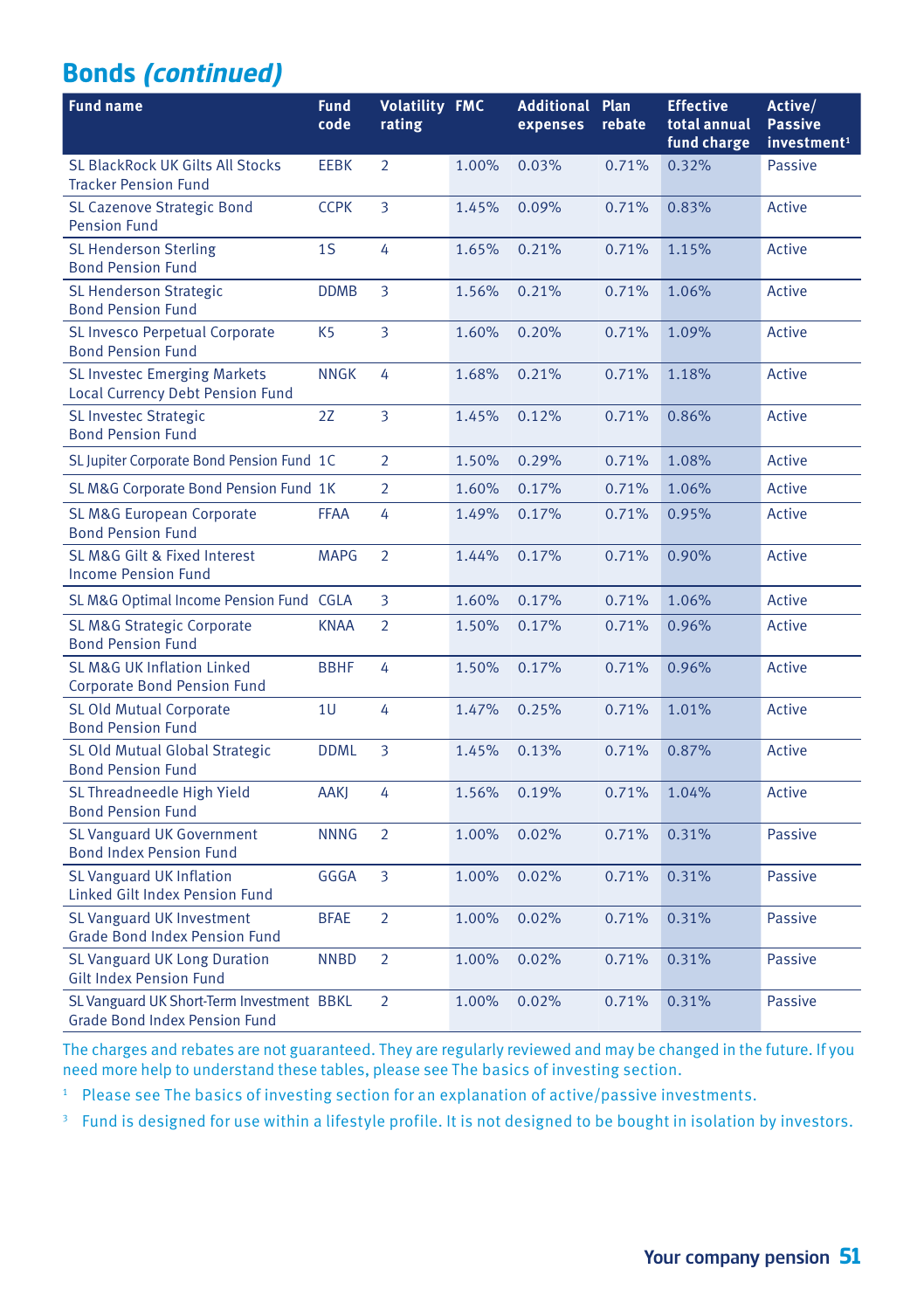## **Money Market Instruments (including cash)**

| <b>Fund name</b>                                                 | <b>Fund</b><br>code | Volatility FMC<br>rating |       | <b>Additional Plan</b><br>expenses | rebate | <b>Effective</b><br>total annual Passive<br>fund charge | Active/<br>investment <sup>1</sup> |
|------------------------------------------------------------------|---------------------|--------------------------|-------|------------------------------------|--------|---------------------------------------------------------|------------------------------------|
| <b>Standard Life Deposit and</b><br><b>Treasury Pension Fund</b> | G4                  |                          | 1.00% | 0.01%                              | 0.71%  | 0.30%                                                   | Active                             |
| <b>Standard Life Money</b><br><b>Market Pension Fund</b>         | GS                  |                          | 1.00% | 0.01%                              | 0.71%  | 0.30%                                                   | Active                             |
| SL BlackRock Cash Pension Fund                                   | <b>LLND</b>         | 1                        | 1.13% | 0.08%                              | 0.71%  | 0.50%                                                   | Active                             |

The charges and rebates are not guaranteed. They are regularly reviewed and may be changed in the future. If you need more help to understand these tables, please see The basics of investing section.

<sup>1</sup> Please see The basics of investing section for an explanation of active/passive investments.

## **Property (including property securities)**

| <b>Fund name</b>                                                                               | <b>Fund</b><br>code | <b>Volatility FMC</b><br>rating |       | <b>Additional</b><br>expenses | Plan<br>rebate | <b>Effective</b><br>total annual<br>fund charge | Active/<br><b>Passive</b><br>investment <sup>1</sup> |
|------------------------------------------------------------------------------------------------|---------------------|---------------------------------|-------|-------------------------------|----------------|-------------------------------------------------|------------------------------------------------------|
| <b>Standard Life Property</b><br><b>Pension Fund</b>                                           | <b>FM</b>           | 3                               | 1.00% | 0.01%                         | 0.71%          | 0.30%                                           | Active                                               |
| <b>SL SLI Global REIT Pension Fund</b>                                                         | <b>VB</b>           | 7                               | 1.45% | 0.16%                         | 0.71%          | 0.90%                                           | Active                                               |
| SL SLI Select Property Pension Fund                                                            | <b>RS</b>           | 5                               | 1.50% | 0.13%                         | 0.71%          | 0.92%                                           | Active                                               |
| <b>SL Aberdeen Property</b><br><b>Share Pension Fund</b>                                       | 2N                  | 7                               | 1.60% | 0.10%                         | 0.71%          | 0.99%                                           | Active                                               |
| SL Aviva Investors Asia Pacific<br><b>Property Pension Fund</b>                                | YV                  | 6                               | 1.80% | 0.40%                         | 0.71%          | 1.49%                                           | Active                                               |
| <b>SL BlackRock Global</b><br><b>Property Securities Equity</b><br><b>Tracker Pension Fund</b> | <b>BBEC</b>         | 6                               | 1.00% | 0.04%                         | 0.71%          | 0.33%                                           | <b>Passive</b>                                       |
| <b>SL Henderson UK Property</b><br><b>Pension Fund</b>                                         | 1 <sub>R</sub>      | 3                               | 1.75% | 0.35%                         | 0.71%          | 1.39%                                           | Active                                               |
| SL Ignis UK Property Pension Fund                                                              | 2R                  | 3                               | 1.75% | 0.03%                         | 0.71%          | 1.07%                                           | Active                                               |
| <b>SL JP Morgan Global Property</b><br><b>Securities Pension Fund</b>                          | YE                  | 7                               | 1.68% | 0.19%                         | 0.71%          | 1.16%                                           | Active                                               |
| <b>SL M&amp;G Property Portfolio</b><br><b>Pension Fund</b>                                    | 1M                  | 3                               | 1.75% | 0.17%                         | 0.71%          | 1.21%                                           | Active                                               |

The charges and rebates are not guaranteed. They are regularly reviewed and may be changed in the future. If you need more help to understand these tables, please see The basics of investing section

<sup>1</sup> Please see The basics of investing section for an explanation of active/passive investments.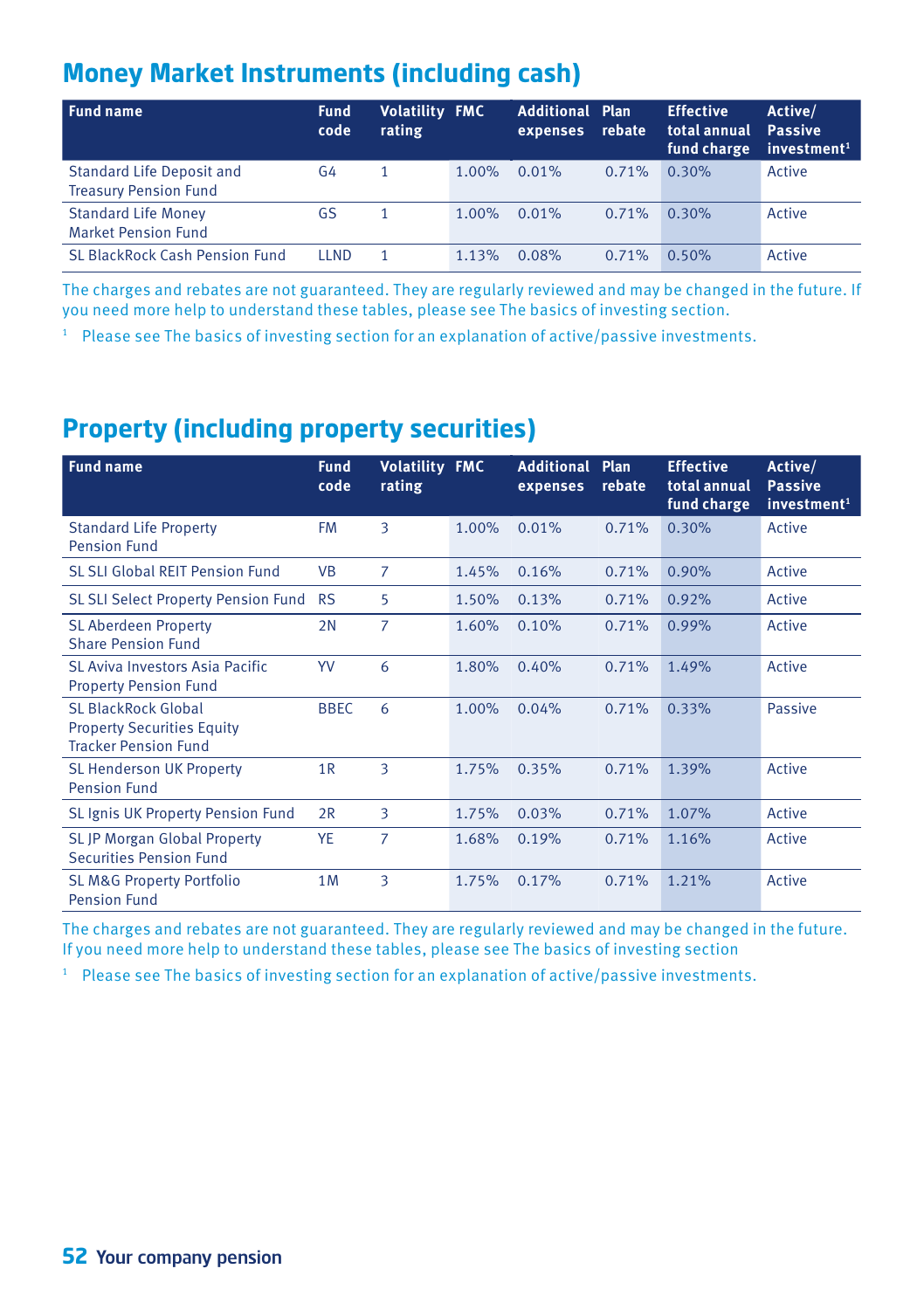## **Other**

| <b>Fund name</b>                                                                         | <b>Fund</b><br>code | <b>Volatility FMC</b><br>rating |       | <b>Additional Plan</b><br>expenses | rebate | <b>Effective</b><br>total annual<br>fund charge | Active/<br><b>Passive</b><br>investment <sup>1</sup> |
|------------------------------------------------------------------------------------------|---------------------|---------------------------------|-------|------------------------------------|--------|-------------------------------------------------|------------------------------------------------------|
| <b>Standard Life Active Higher</b><br><b>Interest Pension Fund</b>                       | <b>KMBA</b>         | $\overline{2}$                  | 1.00% | 0.01%                              | 0.71%  | 0.30%                                           | Active                                               |
| <b>Standard Life Dynamic</b><br><b>Drawdown Pension I Fund</b>                           | <b>ADNP</b>         | $\overline{2}$                  | 1.30% | 0.06%                              | 0.71%  | 0.65%                                           | Active                                               |
| <b>Standard Life Dynamic</b><br><b>Drawdown Pension II Fund</b>                          | <b>DGLI</b>         | $\overline{2}$                  | 1.40% | 0.08%                              | 0.71%  | 0.77%                                           | Active                                               |
| <b>Standard Life Dynamic</b><br><b>Drawdown Pension III Fund</b>                         | <b>BBKP</b>         | 3                               | 1.50% | 0.10%                              | 0.71%  | 0.89%                                           | Active                                               |
| <b>Standard Life Strategic At</b><br><b>Retirement Pension Fund3</b>                     | <b>BDAD</b>         | $\overline{2}$                  | 1.00% | 0.01%                              | 0.71%  | 0.30%                                           | Active                                               |
| <b>SL SLI Emerging Market</b><br><b>Debt Pension Fund</b>                                | <b>MMIF</b>         | 5                               | 1.55% | 0.25%                              | 0.71%  | 1.09%                                           | Active                                               |
| <b>SL SLI Global Absolute Return</b><br><b>Strategies Pension Fund</b>                   | <b>YX</b>           | 3                               | 1.50% | 0.10%                              | 0.71%  | 0.89%                                           | Active                                               |
| <b>SL BlackRock Consensus 35</b><br><b>Pension Fund</b>                                  | <b>DDPA</b>         | $\overline{2}$                  | 1.08% | 0.08%                              | 0.71%  | 0.45%                                           | Active                                               |
| <b>SL BlackRock Consensus 60</b><br><b>Pension Fund</b>                                  | <b>CCNP</b>         | 3                               | 1.08% | 0.08%                              | 0.71%  | 0.45%                                           | Active                                               |
| <b>SL BlackRock Consensus 85</b><br><b>Pension Fund</b>                                  | <b>LLNC</b>         | 4                               | 1.08% | 0.03%                              | 0.71%  | 0.40%                                           | Active                                               |
| <b>SL BlackRock Gold &amp;</b><br><b>General Pension Fund</b>                            | <b>BFBG</b>         | $\overline{7}$                  | 1.79% | 0.18%                              | 0.71%  | 1.26%                                           | Active                                               |
| <b>SL BlackRock UK Absolute</b><br><b>Alpha Pension Fund2</b>                            | <b>ZS</b>           | 3                               | 1.75% | 0.20%                              | 0.71%  | 1.24%                                           | Active                                               |
| <b>SL CF Macquarie</b><br><b>Global Infrastructure</b><br><b>Securities Pension Fund</b> | YP                  | 6                               | 1.80% | 0.21%                              | 0.71%  | 1.30%                                           | Active                                               |
| <b>SL CF Miton Diversified</b><br><b>Growth Pension Fund</b>                             | VJ                  | 5                               | 1.70% | 0.22%                              | 0.71%  | 1.21%                                           | Active                                               |
| <b>SL HSBC Open Global</b><br><b>Return Pension Fund</b>                                 | R <sub>3</sub>      | $\overline{\mathbf{3}}$         | 1.60% | 1.11%                              | 0.71%  | 2.00%                                           | Active                                               |
| SL Insight Global Absolute<br><b>Return Pension Fund</b>                                 | YA                  | 3                               | 1.60% | 0.39%                              | 0.71%  | 1.28%                                           | Active                                               |
| <b>SL Investec Diversified</b><br><b>Growth Pension Fund</b>                             | <b>BBJM</b>         | 4                               | 1.68% | 0.26%                              | 0.71%  | 1.23%                                           | Active                                               |
| <b>SL Investec Enhanced Natural</b><br><b>Resources Pension Fund</b>                     | <b>JIFE</b>         | 6                               | 1.68% | 0.19%                              | 0.71%  | 1.16%                                           | Active                                               |
| <b>SLIPM Cautious</b><br><b>Managed Pension Fund</b>                                     | YD                  | 3                               | 1.56% | 0.19%                              | 0.71%  | 1.04%                                           | Active                                               |
| <b>SL JP Morgan Natural</b><br><b>Resources Pension Fund</b>                             | Z1                  | $\overline{7}$                  | 1.75% | 0.19%                              | 0.71%  | 1.23%                                           | Active                                               |
| <b>SL Newton Real Return</b><br><b>Pension Fund</b>                                      | <b>ADDG</b>         | 3                               | 1.75% | 0.05%                              | 0.71%  | 1.09%                                           | Active                                               |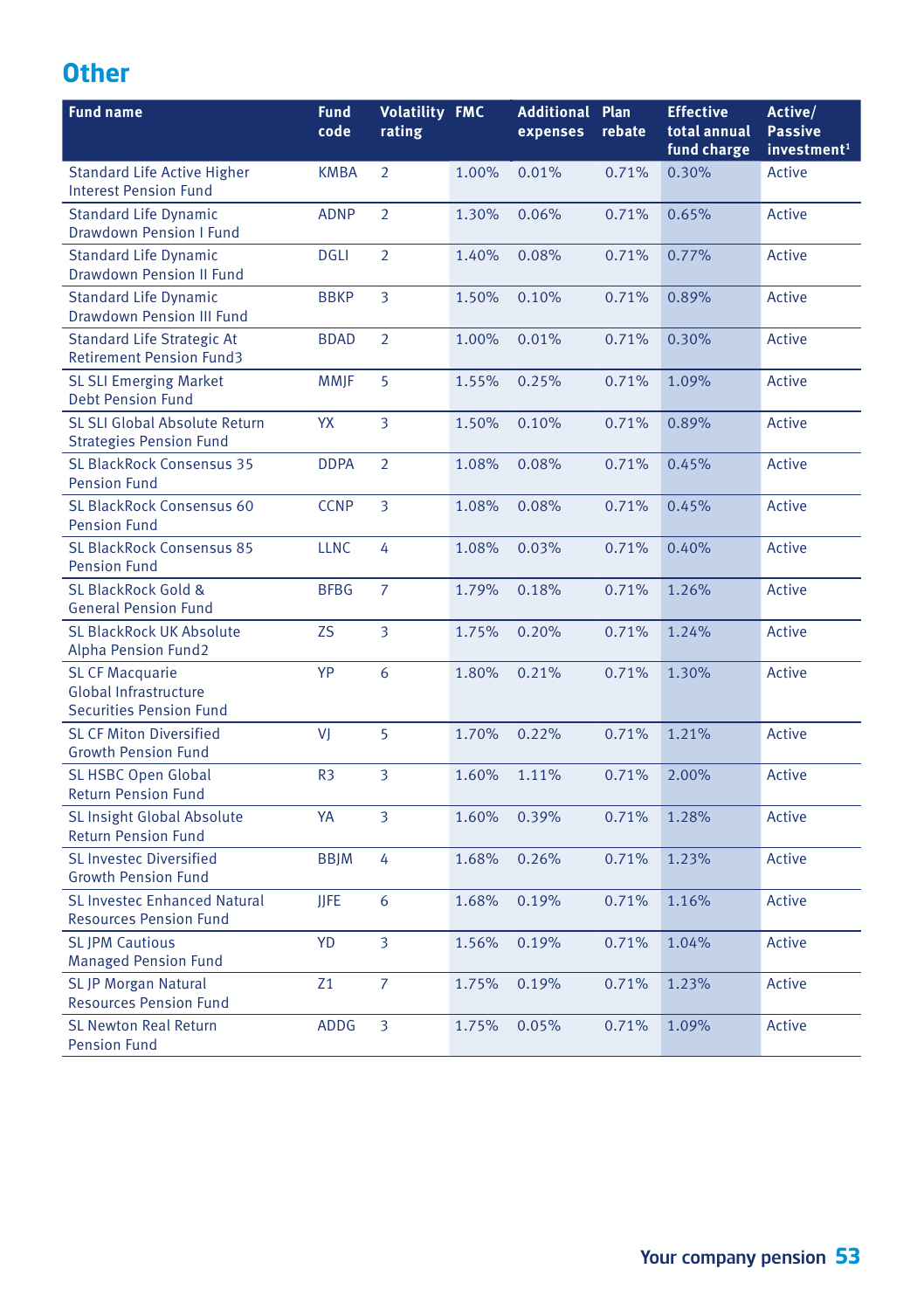## **Other** *(continued)*

| <b>Fund name</b>                                                  | <b>Fund</b><br>code | <b>Volatility FMC</b><br>rating |       | <b>Additional</b><br>expenses | Plan<br>rebate | <b>Effective</b><br>total annual<br>fund charge | Active/<br><b>Passive</b><br>investment <sup>1</sup> |
|-------------------------------------------------------------------|---------------------|---------------------------------|-------|-------------------------------|----------------|-------------------------------------------------|------------------------------------------------------|
| <b>SL Optimum Enterprise</b><br><b>Pension Fund</b>               | <b>DDID</b>         | 4                               | 1.75% | 0.31%                         | 0.71%          | 1.35%                                           | Active                                               |
| <b>SL Optimum Global Income</b><br><b>Pension Fund</b>            | <b>CCKP</b>         | 6                               | 1.75% | 0.31%                         | 0.71%          | 1.35%                                           | Active                                               |
| SL Optimum High Alpha<br><b>Pension Fund</b>                      | <b>IINL</b>         | 7                               | 1.75% | 0.31%                         | 0.71%          | 1.35%                                           | Active                                               |
| <b>SL Optimum Strategic</b><br><b>Income Pension Fund</b>         | <b>CCNL</b>         | 3                               | 1.75% | 0.31%                         | 0.71%          | 1.35%                                           | Active                                               |
| <b>SL Schroder Dynamic</b><br>Multi Asset Pension Fund            | <b>CR</b>           | 4                               | 1.58% | 0.45%                         | 0.71%          | 1.32%                                           | Active                                               |
| SL Schroder ISF Global Diversified<br><b>Growth Pension Fund</b>  | GGEB                | 5                               | 1.75% | 0.34%                         | 0.71%          | 1.38%                                           | Active                                               |
| SL Schroder Multi-Manager<br><b>Cautious Managed Pension Fund</b> | <b>CD</b>           | 4                               | 1.56% | 0.76%                         | 0.71%          | 1.61%                                           | Active                                               |
| <b>SLTM Levitas A Pension Fund</b>                                | <b>MMMB</b>         | 5                               | 1.65% | 1.17%                         | 0.71%          | 2.11%                                           | Active                                               |
| <b>SLTM Levitas B Pension Fund</b>                                | <b>EELB</b>         | $\overline{2}$                  | 1.65% | 0.81%                         | 0.71%          | 1.75%                                           | Active                                               |

The charges and rebates are not guaranteed. They are regularly reviewed and may be changed in the future. If you need more help to understand these tables, please see The basics of investing section.

<sup>1</sup> Please see The basics of investing section for an explanation of active/passive investments.

<sup>2</sup> A performance fee may apply to this fund and is included in the additional expenses figure.

<sup>3</sup> Fund is designed for use within a lifestyle profile. It is not designed to be bought in isolation by investors.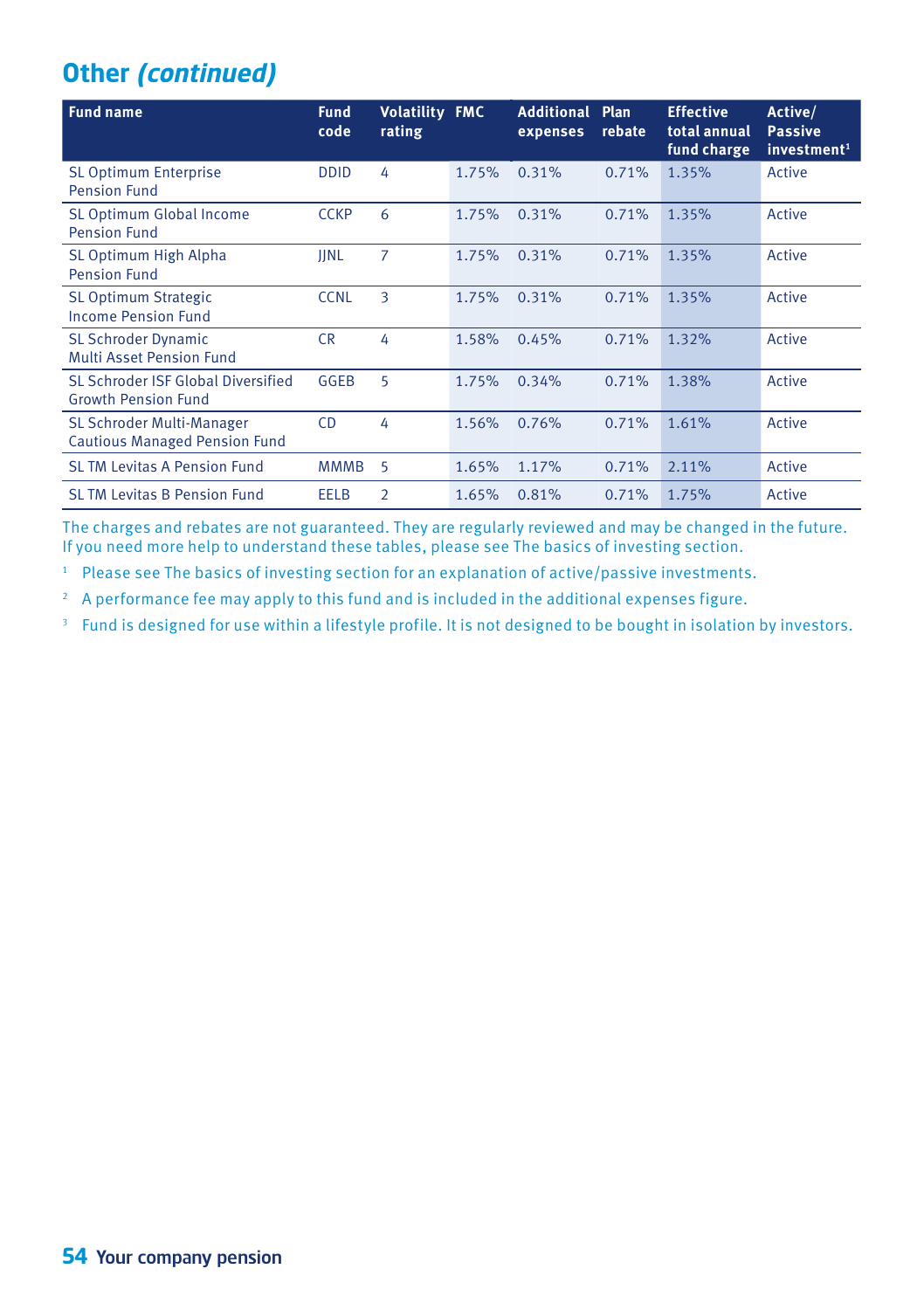## **Step 4 Next steps and other useful information**

## **So what happens next?**

| 01 | Make sure you've read all the relevant joining information.                                                                                                                                                   |
|----|---------------------------------------------------------------------------------------------------------------------------------------------------------------------------------------------------------------|
| 02 | Decide how much you want to contribute. Remember, you<br>need to contribute at least the minimum amount set out by<br>your employer.                                                                          |
| 03 | Choose your investments. A financial adviser can help you<br>with this if you're not sure what to do. If you do not make a<br>choice, you will be automatically invested in the Trustees'<br>selected option. |

# The helpline

You can contact Standard Life on **0800 634 7479** (Calls may be monitored and/or recorded to protect both you and us and to help with our training. Call charges will vary.)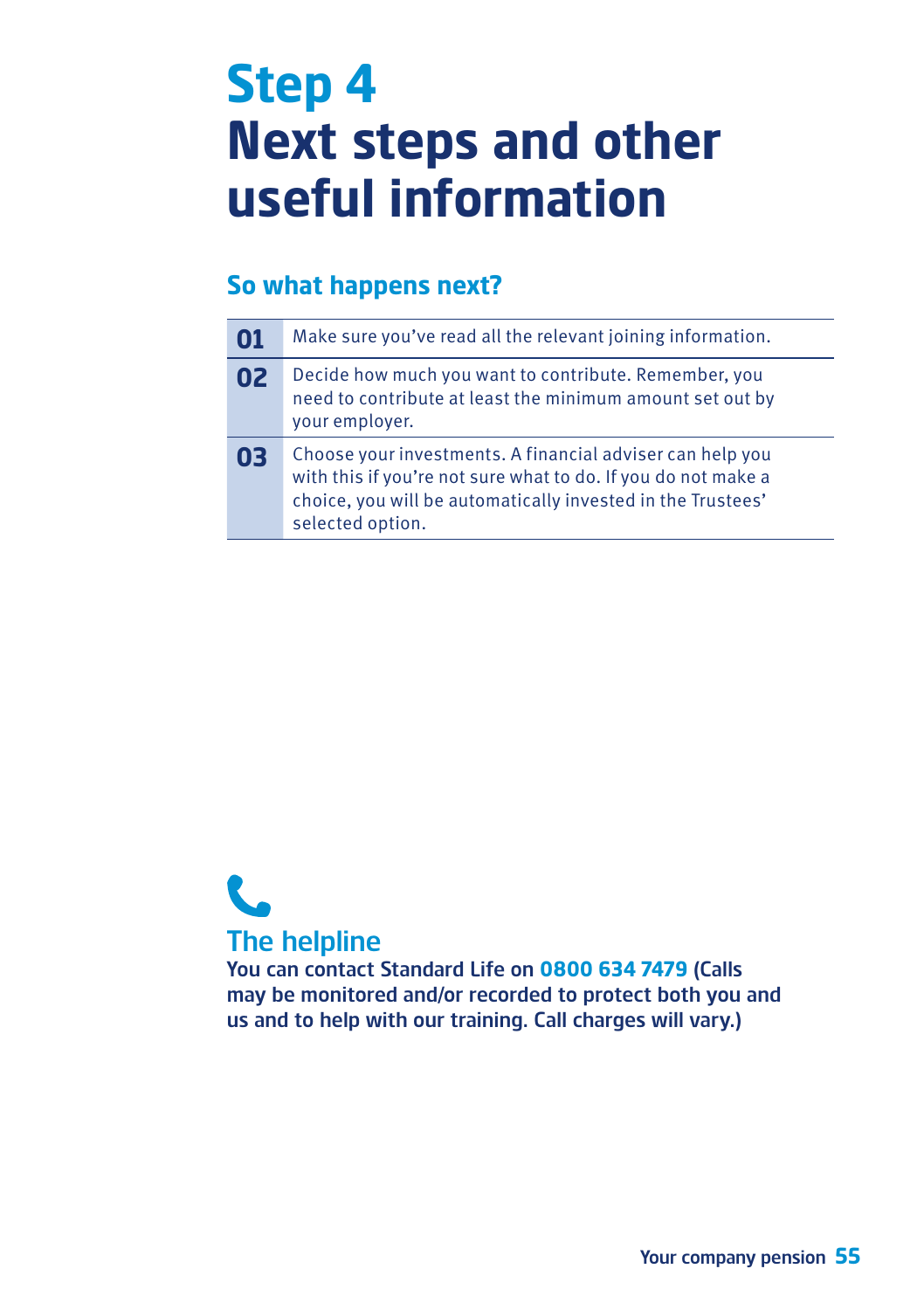### **Can I transfer other pensions into this one?**

Yes. You can transfer the cash value of the retirement benefits you have built up under a previous occupational pension scheme, Stakeholder pension plan, personal pension plan or pension policy into The Plan. This is known as a transfer value.

Transfers can be complex and may not be suitable for everyone. For example, you may be giving up previous rights that you will not get with the new plan. Additionally, there is no guarantee that what you will get with the new plan will be higher.

If you are unsure if it is suitable for you to transfer your pension, you may wish to seek advice from a financial adviser. There may be a cost for this.

### **Further reading**

We recommend you read all of the information your employer has given you about this pension plan.

Laws and tax rules may change in the future. The information here is based on our understanding in April 2014. Your personal circumstances also have an impact on tax treatment.

One last thing to remember… If you look after your pension plan now it can look after you in later life.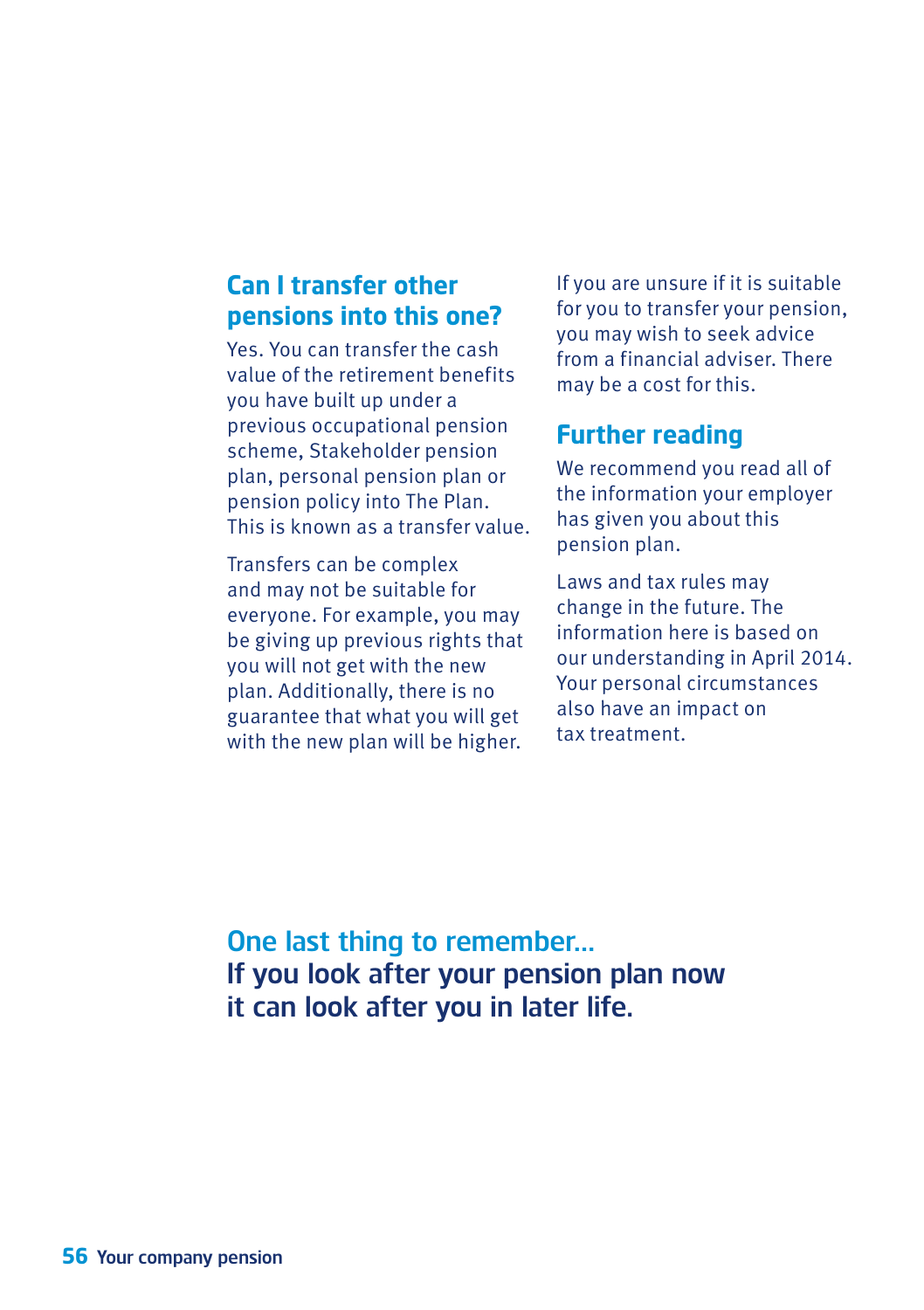## **Notes**